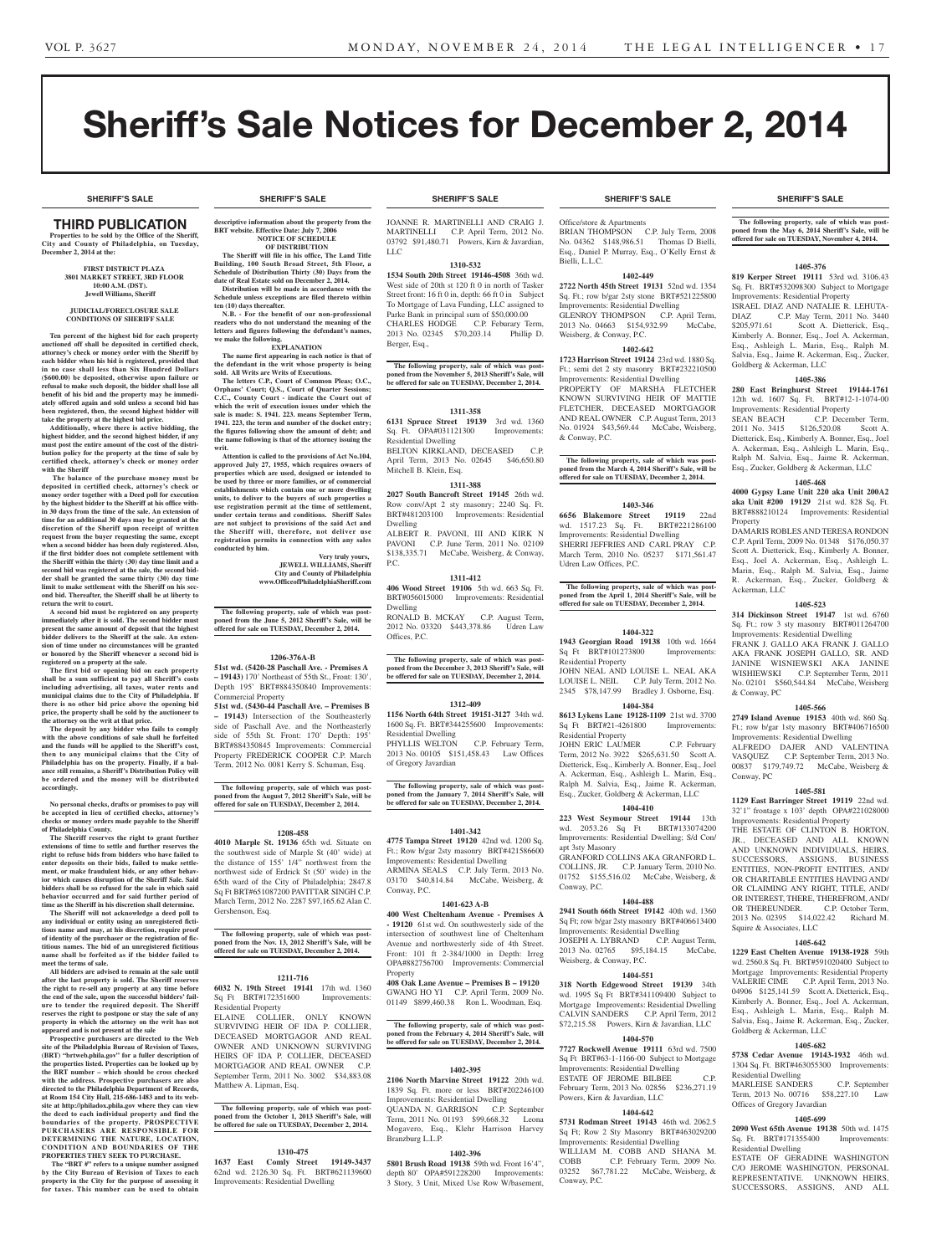PERSONS, FIRMS, OR ASSOCIATIONS CLAIMING RIGHT, TITLE, OR INTEREST FROM OR UNDER GERALDINE WASHINGTON, DECEASED. JEROME WASHINGTON, INDIVIDUALLY AND PERSONAL REPRESENTATIVE OF THE ESTATE OF GERALDINE WASHINGTON. C.P. August Term, 2011 No. 02952 \$73,343.57 Udren Law Offices, PC

**The following property, sale of which was post-poned from the June 3, 2014 Sheriff's Sale, will be offered for sale on TUESDAY, December 2, 2014.**

## **1406-313**

**367 Ripka Street 19128** 21st wd. 2653.97 Sq. Ft. BRT#212258400 Improvements: Residential Property

RONALD L. CLEMSON, JR. (A MARRIED PERSON) C.P. December Term, 2011 No. 3827 \$159,804.11 Scott A. Dietterick, Esq., Kimberly A. Bonner, Esq., Joel A. Ackerman, Esq., Ashleigh L. Marin, Esq., Ralph M. Salvia, Esq., Jaime R. Ackerman, Esq., Zucker, Goldberg & Ackerman, LLC

## **1406-359**

**6215 Washington Avenue 19143** 3rd wd. 2152.5 Sq. Ft. BRT#033111500 Improvements: Residential Dwelling DANA MYERS, DAVID MYERS, DAVID C. MYERS AND PATRICIA MYERS C.P. December Term, 2011 No. 03784 \$49,638.24 Udren Law Offices, PC

## **1406-423**

**605 Marlyn Road 19151** 34th wd. 1110 Sq. Ft.; row 2 sty masonry BRT#344259100 Improvements: Residential Dwelling LINDA D. KING C.P. October Term, 2012 No. 00630 \$138,252.37 McCabe, Weisberg, & Conway, PC

#### **1406-425**

**1914 Monument Street 19121** 32nd wd. 912 Sq. Ft.; row 2sty masonry BRT#321139200 Improvements: Residential Dwelling TRUMEL COMBS C.P. October Term, 2013 No. 00405 \$56,884.25 McCabe, Weisberg, & Conway, PC

## **1406-428**

**5519 Catharine Street 19143** 46th wd. 1065 Sq. Ft. BRT#463093100 Improvements: Residential Property FRANK BROOKS, III C.P. September Term, 2013 No. 001153 \$139,815.72 Bradley J.

## **1406-437**

Osborne, Esq.

**1333 South 4th Street 19147** 1st wd.

BRT#011307400 Subject to Mortgage STANLEY HENDRICKSON C.P. May Term, 2010 No. 03242 \$228,377.66 Ashley L. Lerch, Esq.

#### **1406-448**

**7049 Kindred Street 19149** 35th wd. 1148.48 Sq. Ft. BRT#542287100 Subject to Mortgage Improvements: Residential Dwelling ADELA DIAZ PIZARRO AND ALLEN SMITH C.P. October Term, 2013 No. 00921 \$122,125.04 Udren Law Offices, PC

#### **1406-464**

**6347 Calvert Street 19149** 62nd wd. 1242 Sq. Ft.; row b/gar 2sty masonry BRT#621526200 Improvements: Residential Dwelling JOSEPH KRAVITZ AND NANCY KRAVITZ C.P. February Term, 2013 No. 01594 \$149,993.42 McCabe, Weisberg, & Conway, PC

#### **1406-490**

**1212 East Susquehanna Avenue 19125** 18th wd. 1120 Sq. Ft.; row 2sty frame BRT#181237500 Improvements: Residential Dwelling CHRISTIE MOORE C.P. May Term, 2009 No. 00672 \$324,918.32 McCabe, Weisberg, & Conway, PC

### **1406-492**

**3900 Ford Road, Unit 4C 19131** 52nd wd. 1206 Sq. Ft. BRT#888520039 Subject to Mortgage

DEFENDANT, VICKI JO MEST SC-11-05-02-3098 \$9,670.00 Evan R. Bachove, Esq., Fineman Krekstein & Harris, PC

### **1406-506**

**5347 Charles Street 19124** 62nd wd. 1128 Sq. Ft. BRT#113N1-36; BRT#62-2291000 Improvements: Residential Property KERRY DEBELLIS AND LOUIS ASTUTO C.P. August Term, 2013 No. 000471 \$65,605.28 Bradley J. Osborne, Esq.

## **1406-516**

**7400 Ruskin Road 19151** 34th wd. BRT#343160900 BASIL A. SCOTT AND JANICE V. SCOTT

## C.P. December Term, 2012 No. 01157 \$312,069.48 Nicholas A. Didomenico, Esq.

**1406-537 1233 North Randolph Street 19122-4318**  Being and designated in such declaration as unit

18th wd. 1608 Sq. Ft. BRT#182281200 Improvements: Residential Property DENNIS CHRISTOPHER, AS SOLE OWNER C.P. May Term, 2012 No. 1289 \$295,902.93 Scott A. Dietterick, Esq., Kimberly A. Bonner, Esq., Joel A. Ackerman, Esq., Ashleigh L. Marin, Esq., Ralph M. Salvia, Esq., Jaime R. Ackerman, Esq., Zucker, Goldberg &

**1406-579 2615 South Titan Street assessed as 2615 Titan 19148** 36th wd. 766 Sq. Ft. BRT#362063300 Improvements: Residential Property CHARMINE JOHNSON C.P. September Term, 2013 No. 004076 \$94,185.71 Bradley

**1406-628 6234 Argyle Street 19111** 35th wd. 1782.62 Sq. Ft. BRT#353233000 Improvements:

LISA MATHEWS AND JOSEPH F. MATHEWS II C.P. July Term, 2013 No. 03235 \$130,936.64 KML Law Group, PC

**The following property, sale of which was post-poned from the July 1, 2014 Sheriff's Sale, will be offered for sale on TUESDAY, December 2, 2014.**

**1407-335 4627 East Howell Street 19135-4026** 41st wd. 3500 Sq Ft OPA#411108000 Improvements:

ZAINAB CONTEH AND MOHAMED CONTEH AKA MOHAMED M. CONTEH C.P. July Term, 2012 No. 02521 \$268,464.29

**1407-366 3410 Braddack Street aka 3410 Braddock Street 19134-2620** 45th wd. 973.98 Sq Ft OPA#452310800 Improvements: Residential

RICHARD SANTIAGO C.P. November Term, 2012 No. 02185 \$25,409.45 Phelan

**1407-420 1117 Wellington Street 19111** 53rd wd. 2698.83 Sq Ft BRT#532341800 Improvements:

2013 No. 00477 \$157,114.82 KML Law

**1407-443 226 West Rittenhouse Square, Unit 2618 19103-5757** 8th wd. condo Sq Ft OPA#888081418 Improvements: Residential

DONALD N. DOUCHKESS C.P. October Term, 2013 No. 03139 \$84,571.36 Phelan

**1407-459 1344 Robbins Street 19111** 53rd wd. 1703 Sq Ft BRT#531041900 Improvements:

November Term, 2013 No. 1832 \$117,951.54 Weber Gallagher Simpson Stapleton Fires &

**1407-463 1328 North Hancock Street 19122** 18th wd. 2494.66 Sq Ft BRT#18-2083500 Improvements: Residential Dwelling SHERIDAN L. SOSTRE C.P. June Term, 2013 No. 002403 \$230,185.14 Martha E. Von Rosenstiel, Esq., Heather Riloff, Esq. **1407-484 6915 East Wister Street 19138-1918** 10th wd. 1440 Sq Ft BRT#10-2130600 Subject to Mortgage Improvements: Residential Dwelling NO AGENT PROPERTIES, LLC C.P. June Term, 2013 No. 03181 \$90,338.07 Powers,

**1407-533 351 Wigard Avenue 19128-4146** 21st wd. 28,144 Sq Ft OPA#212358605 Improvements:

KEVIN KOCH AND JOANN KOCH C.P. April Term, 2013 No. 00021 \$162,573.20

**1407-547 1318 North Marshall Street 19122** 14th wd. 2392.20 Sq Ft BRT#141031815 Improvements: Residential Property CARLISA MITCHELL AND DAVID W. MITCHELL C.P. January Term, 2013 No. 00476 \$192,930.89 KML Law Group, P.C. **1407-577 5934 Chester Avenue 19143** 40th wd. 1280 Sq Ft BRT#40-1-121800 Improvements:

No. 00446 \$53,485.07 Udren Law Offices,

**1407-610 2232 Green Street #G 19130-3147** 88th wd.

C.P. June Term, 2011

C.P. November Term,

Ackerman, LLC

J. Osborne, Esq.

Residential Property

Residential Property

Phelan Hallinan, LLP

Property

Hallinan, LLP

Group, P.C.

Property

Hallinan, LLP

Residential Dwelling

Kirn & Javardian, LLC

Residential Property

Phelan Hallinan, LLP

Residential Dwelling

P.C.

ANDREA BULLOCK-BRYANT

Newby, LLP, Sarah A. Elia, Esq.

Residential Property<br>LISA M. BOSACK

no. G, together with a proportionate undivided interest in the common elements, as defined in such declaration and any and all amendments thereto, as the same may change from time to time. OPA#888153830 Improvements: Condominium MICHAEL MCGOWAN C.P. July Term,

2013 No. 02720 \$109,460.06 Phelan Hallinan, LLP

#### **1407-635 1042 Edgemore Road 19151** 34th wd. On west

side of Edgemore Road 338 ft 0 in Northward of Oxford St. Front: 16 ft 0 in, Depth: 90 ft 0 in. OPA#344395000 Improvements: Residential Dwelling LAKESHA STITH C.P. August Term, 2013

No. 02296 \$111,599.43 with legal interest in the amount of \$ Ron L. Woodman, Esq. **1407-662**

**301 East Vernon Road 19119** 22nd wd. 1350 Sq Ft; semi det 2sty masonry BRT#222032200 Improvements: Residential Dwelling KEVIN T. SMITH C.P. February Term, 2013 No. 00344 \$185,094.34 McCabe, Weisberg & Conway, P.C.

## **1407-664**

**1033 East Rittenhouse Street 19138**  59th wd. 1609 Sq Ft; s/d w b/g 2s masonry BRT#591137000 Improvements: Residential Dwelling

VERONICA NAOMI HARRIS C.P. September Term, 2012 No. 03445 \$74,114.93 McCabe, Weisberg & Conway, P.C.

# **1407-671**

**5121 Viola Street 19131-4718** 52nd wd. (formerly part of the 44th wd.) 1424.00 Sq Ft BRT#52-1-0886-00 Improvements: Residential Dwelling

MICHELLE COATES C.P. July Term, 2013 No. 00453 \$76,763.91 Udren Law Offices, P.C.

**1407-675 10229 Ambridge Place 19114-1101** 66th wd. 1586 Sq Ft; row b/gar 2sty masonry BRT#661047990 Improvements: Residential Dwelling TO BE SOLD AS THE PROPERTY OF KRISTIN REHELL, KNOWN SURVIVING HEIR OF RAYMOND J. KILPATRICK, DECEASED MORTGAGOR AND REAL OWNER, MICHAEL DONNELLY AKA MICHAEL DONNELLY, SR., KNOWN SURVIVING HEIR OF RAYMOND J. KILPATRICK, DECEASED MORTGAGOR AND REAL OWNER, KELLY CASEDY, KNOWN SURVIVING HEIR OF RAYMOND J. KILPATRICK, DECEASED MORTGAGOR AND REAL OWNER, BRIAN KILPATRICK, KNOWN SURVIVING HEIR OF RAYMOND J. KILPATRICK, DECEASED MORTGAGOR AND REAL OWNER, SAMANTHA KILPATRICK, KNOWN SURVIVING HEIR OF RAYMOND J. KILPATRICK, DECEASED MORTGAGOR AND REAL OWNER, ALL UNKNOWN SURIVING HEIRS OF RAYMOND J. KILPATRICK, DECEASED MORTGAGOR AND REAL OWNER, ANNEMARIE KILPATRICK, KNOWN SURVIVING HEIR OF RAYMOND J. KILPATRICK, DECEASED MORTGAGOR AND REAL OWNER, GREGORY DONNELLY, KNOWN SURVIVING HEIR OF RAYMOND J. KILPATRICK, DECEASED MORTGAGOR AND REAL OWNER, KIMBERLY PINKOS, KNOWN SURVIVING HEIR OF RAYMOND J. KILPATRICK, DECEASED MORTGAGOR AND REAL OWNER AND STEPHEN DONNELLY, KNOWN SURVIVING HEIR OF RAYMOND J. KILPATRICK, DECEASED MORTGAGOR AND REAL OWNER C.P. May Term, 2012 No. 03801 \$197,241.09 McCabe, Weisberg & Conway, P.C.

### **1407-682**

**2001 South 65th Street 19142** 40th wd. 23 x 65 PRCL#40-1-2046-00; BRT#40-1204600 Improvements: Residential Property

VICTOR AKINYEMI AND OLUSOLA AKINYELE BY DEED FROM MICHAEL SQUILLACIOTI, DATED NOVEMBER 13, 2007 AND RECORDED NOVEMBER 20, 2007 IN THE OFFICE OF THE RECORDER OF DEEDS IN AND FOR PHILADELPHIA COUNTY AS INSTRUMENT #51811680 C.P. September Term, 2013 No. 00536 \$84,132.86 Martin S. Weisberg, Esq.

## **1407-707**

**2532 South Claymont Street 19153** 40th wd. 1020 Sq Ft; row b/gar 2sty masonry BRT#404156254 Improvements: Residential Dwelling

JARMAL ARTHUR AKA JAMAL D. ARTHUR C.P. September Term, 2009 No. 02721 \$117,944.57 McCabe, Weisberg & Conway, P.C.

## **1407-716**

**6333 Walker Street 19135** 41st wd. 990 sq ft; row b/gar 2sty masonry BRT#552327900

Subject to Mortgage Improvements: Residential Dwelling

EILEEN M. KILDERRY C.P. September Term, 2013 No. 03304 \$152,737.98 McCabe, Weisberg & Conway, P.C.

#### **1407-717 513 East Roumfort Road 19119** 9th

wd. 2467 Sq Ft; det w/b gar 2sty masonry BRT#091057000 Subject to Mortgage Improvements: Residential Dwelling LYNETTE BURGESS AND STEPHAN C. BURGESS C.P. September Term, 2011 No. 03436 \$278,486.75 McCabe, Weisberg & Conway, P.C.

## **1407-722**

**5645 Loretto Avenue 19124** 35th wd. 1276 Sq Ft; row b/gar 2sty masonry BRT#351401600 Improvements: Residential Dwelling ROBERT CAPERS C.P. April Term, 2012 No. 03002 \$79,090.64 McCabe, Weisberg & Conway, P.C.

## **1407-731**

**1424 East Johnson Street 19138** 1826 Sq Ft; s/d w b/g 2s masonry BRT#102295100 Improvements: Residential Dwelling FREDERICK L. BLAIN, EXECUTOR OF THE ESTATE OF GEORGE WILLIE LILES, DECEASED MORTGAGOR AND REAL OWNER C.P. December Term, 2013 No. 00104 \$182,910.12 McCabe, Weisberg & Conway, P.C.

## **1407-738**

**119 Wharton Street 19147** 2nd wd. 1272 Sq Ft; row 3sty masonry BRT#021337600 Improvements: Residential Dwelling DAVID M. EAGLE AND LYNN R. EAGLE C.P. July Term, 2013 No. 01889 \$77,992.42 McCabe, Weisberg & Conway, P.C.

## **1407-740**

**3536 North 19th Street 19140** 11th wd. 4765 Sq Ft; Row 3sty masonry BRT#112273500 Improvements: Residential Dwelling KAREEM COMPTON C.P. June Term, 2008 No. 05456 \$97,352.70 McCabe, Weisberg & Conway, P.C.

#### **1407-759 9932 Lorry Place 19114** 65th wd. 1404 Sq

Ft; row b/gar 2sty masonry BRT#652203381 Improvements: Residential Dwelling NIKIA BREEDLOVE C.P. August Term, 2013 No. 001195 \$181,605.64 McCabe, Weisberg & Conway, P.C.

## **1407-760**

**7705 Woolston Avenue 19150** 50th wd. 1680 Sq Ft; s/d w b/g 2s masonry BRT#502065400 Improvements: Residential Dwelling FERN ANDREWS C.P. March Term, 2012 No. 00779 \$126,468.76 McCabe, Weisberg & Conway, P.C.

### **1407-789**

**5738 North 20th Street 19138** 49th wd. 1026 Sq Ft; row b/gar 2sty masonry BRT#172379900 Improvements: Residential Dwelling

UNKNOWN SURVIVING HEIRS OF SUSAN EMMA BROWN, DECEASED MORTGAGOR AND REAL OWNER, WILBUR L. BROWN, JR., KNOWN SURVIVING HEIR OF SUSAN EMMA BROWN, DECEASED MORTGAGOR AND REAL OWNER, UNITED STATES OF AMERICA, C/O UNITED STATES ATTORNEY FOR THE EASTERN DISTRICT OF PENNSYLVANIA, GREGORY BROWN, KNOWN SURVIVING HEIR OF SUSAN EMMA BROWN, DECEASED MORTGAGOR AND REAL OWNER AND WENDY BAILEY, KNOWN SURVIVING HEIR OF SUSAN EMMA BROWN, DECEASED MORTGAGOR AND REAL OWNER. C.P. April Term, 2013 No. 01905 \$78,984.15 McCabe, Weisberg & Conway, P.C.

#### **1407-790**

**844-846 North 29th Street, Unit #109 19130 1046** sq.ft.; res condo 2sty mason-<br>ry **BRT#888153686 Improvements:** BRT#888153686 Condominium

UNITED STATES OF AMERICA, C/O UNITED STATES ATTORNEY FOR THE EASTERN DISTRIC OF PENNSYLVANIA AND CLARICE M. BAILEY C.P. March Term, 2013 No. 03715 \$311,721.33 McCabe, Weisberg & Conway, P.C.

## **1407-792**

**4220 Claridge Street 19124** 33rd wd. 1136 Sq

### Ft; row b/gar 2sty masonry BRT#332343000 Improvements: Residential Dwelling YOLANDA ROBINSON AKA YOLANDA HAYDEN C.P. September Term, 2013 No. 02881 \$130,673.44 McCabe, Weisberg & Conway, P.C.

# **1407-795**

**5941 Belden Street 19149** 53rd wd. 1332 Sq Ft; row b/gar 2sty masonry BRT#531301600 Improvements: Residential Dwelling EDWARD O. TAUSENDFREUNDT AND CATHERINE TAUSENDFREUNDT C.P.

August Term, 2013 No. 01260 \$103,325.23 McCabe, Weisberg & Conway, P.C.

## **1407-797**

**5321 Hadfield Street 19143** 51st wd. 1120 Sq Ft; row conv/apt 2sty masonry BRT#511103900 Improvements: Residential Dwelling LATANYA ROSE, KNOWN SURVIVING HEIR OF JANICE ROSE, DECEASED MORTGAGOR AND REAL OWNER AND ALL UNKOWN SURVIVING HEIRS OF JANICE ROSE, DECEASED MORTGAGOR AND REAL OWNER C.P. October Term, 2012 No. 02953 \$54,649.19 McCabe,

Weisberg & Conway, P.C. **The following property, sale of which was post-**

#### **poned from the August 5, 2014 Sheriff's Sale, will be offered for sale on TUESDAY, December 2, 2014.**

### **1408-303**

**140 West Ashdale Street 19120** 42nd wd. 1152 Sq Ft BRT#422171000 Improvements: Residential Property<br>LEONARD HILL C.P. December Term,

2011 No. 001822 \$115,688.39 Bradley J. Osborne. Esq.

## **1408-308**

**5709 Drexel Road 19131-1203** 52nd wd. 3,225.75 Sq Ft OPA#522193600 Improvements: Residential Property<br>MEESHA HARRIS C.P. Novem C.P. November Term,<br>
6159.651.72 Phelan 2013 No. 00374 \$159,651.72 Hallinan, LLP

## **1408-317**

**5716 Walton Avenue a/k/a 5716 Walton Street 19143-2428** 46th wd. 915 Sq Ft OPA#463087700 Improvements: Residential Property

CHRISTY L. BAKER A/K/A CHRISTY BAKER C.P. December Term, 2013 No. 00167 \$107,689.86 Phelan Hallinan, LLP

## **1408-318**

Hallinan, LLP

Phelan Hallinan, LLP

Hallinan, LLP

Phelan Hallinan, LLP

LLP, Kenneth M. Portner, Esq.

ROBERT L. CRAWFORD

Hallinan, LLP

**1742 Brill Street 19124-1248** 62nd wd. 1027.50 Sq Ft OPA#622144000 Improvements: Residential Property MIGUEL A. SANOGUEL C.P. March

Term, 2009 No. 03969 \$59,841.99 Phelan

**1408-324 6030 Lawndale Avenue 19111-5724**  35th wd. 1968.75 Sq Ft OPA#352318300 Improvements: Residential Property UNKNOWN HEIRS, SUCCESSORS, ASSIGNS, AND ALL PERSONS, FIRMS, OR ASSOCIATIONS CLAIMING RIGHT, TITLE OF INTEREST FROM OR UNDER MARYANNE GREEN, DECEASED C.P. November Term, 2009 No. 00211 \$98,759.65

**1408-330 6625 Sylvester Street 19149-2233** 54th wd. 1243.60 Sq Ft OPA#541251800 Improvements: Residential Property SHAWNIQUE HAM C.P. January Term, 2013 No. 01623 \$70,402.99 Phelan

**1408-338 4526 North 15th Street 19140-1102** 1st wd. 888.07 Sq Ft OPA#13-2-0600-00 Improvements: Residential Property SHAWN TUCKER, IN HIS CAPACITY AS HEIR OF MERRILE D. TERRY A/K/A DORIS M. WILSON, DECEASED, IN HIS CAPACITY AS HEIR OF MERRILE D. TERRY A/K/A DORIS M. WILSON, DECEASED JEFFREY TUCKER, IN HIS CAPACITY AS HEIR OF MERRILE D. TERRY A/K/A DORIS M. WILSON, DECEASED, IN HIS CAPACITY AS HEIR OF MERRILE D. TERRY A/K/A DORIS M. WILSON, DECEASED UNKNOWN HEIRS, SUCCESSORS, ASSIGNS, AND ALL PERSONS, FIRMS, OR ASSOCIATIONS CLAIMING RIGHT, TITLE, OR INTEREST FROM OR UNDER MERRILE D. TERRY A/K/A DORIS M. WILSON, DECEASED C.P. July Term, 2013 No. 00963 \$63,810.17

**1408-343 7938-40 Frankford Ave 19136-3016** 64th wd. BRT#882004600 Subject to Mortgage<br>COLMAN KAPLAN C.P. June COLMAN KAPLAN C.P. June Term, 2013 No. 2765 \$470,677.09 Weber Gallagher Simpson Stapleton Fires & Newby,

**1408-345 2300 79th Avenue 19150-1406** 54th wd. 2730.53 Sq Ft OPA#501449000 Improvements: Residential Property ALICIA R. EASLEY C.P. March Term, 2012 No. 03854 \$118,894.64 Phelan

**1408-349 5413 Ridgewood Street 19143-4140**  51st wd. 1000.12 Sq Ft BRT#513240900 Improvements: Residential Property<br>ROBERT L. CRAWFORD C.P. March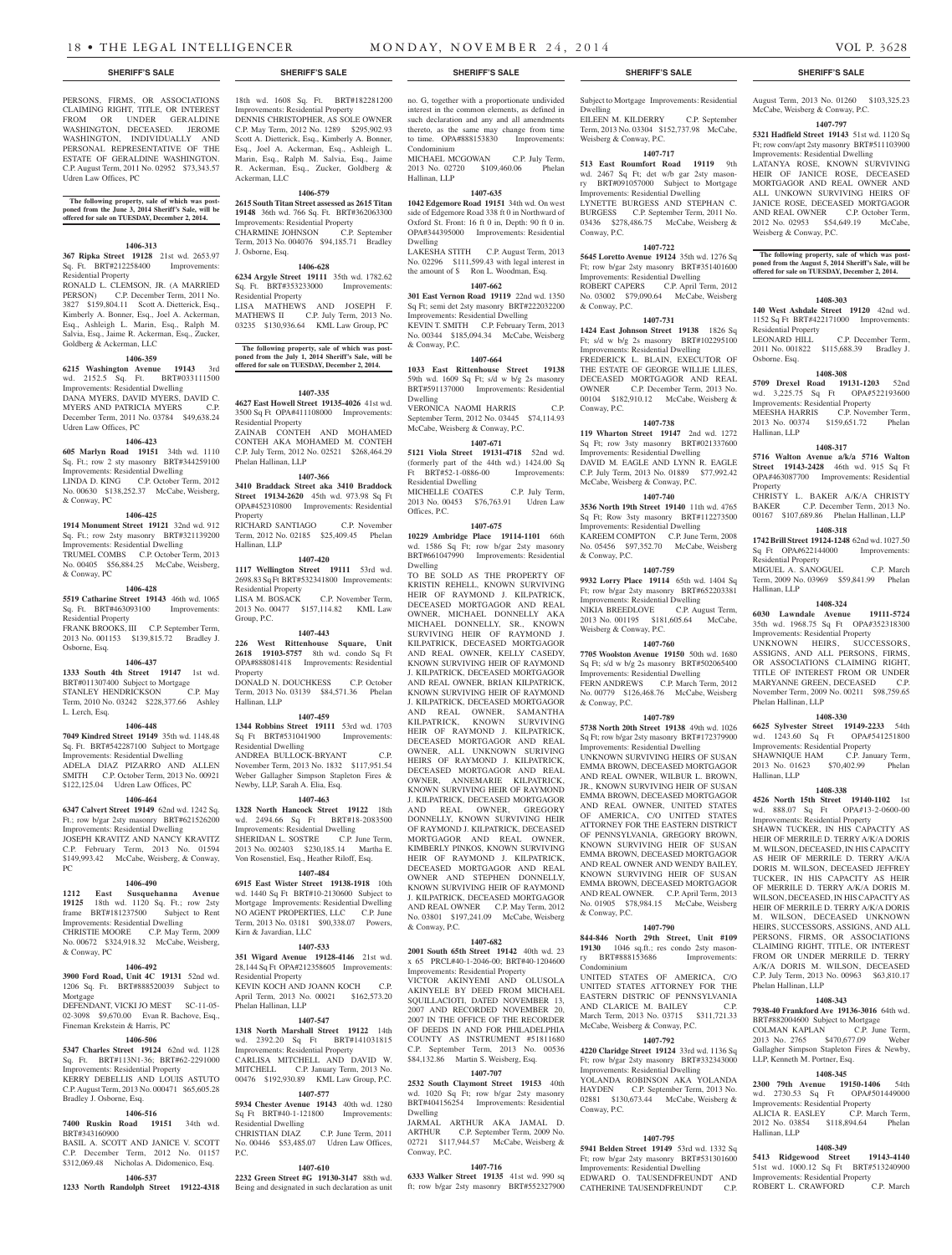Hallinan, LLP

# Term, 2012 No. 00356 \$73,214.36 Phelan

**1408-350 5804 Malvern Avenue 19131-3003** 52nd wd. 1296 Sq Ft OPA#522112000 Improvements:

## Residential Property CATHERN L. WASHINGTON A/K/A CATHERN WASHINGTON C.P. October Term, 2013 No. 03532 \$110,287.97 Phelan

## Hallinan, LLP

## **1408-354**

**5045 Walnut Street 19139-4250** 46th wd. 2486.33 Sq Ft OPA#602044600

Improvements: Residential Property CECILIA ANN ROBERTS, IN HER CAPACITY AS EXECUTRIX AND DEVISEE OF THE ESTATE OF EDNA ROBERTS A/K/A EDNA ROBERT CHERE' CUNNINGHAM, IN HER CAPACITY AS DEVISEE OF THE ESTATE OF EDNA ROBERTS A/K/A EDNA ROBERT PATRICE CUNNINGHAM, IN HER CAPACITY AS DEVISEE OF THE ESTATE OF EDNA ROBERTS A/K/A EDNA ROBERT C.P. July Term, 2011 No. 02216 \$30,150.31 Phelan Hallinan, LLP

#### **1408-355**

**4525 Ashburner Street 19136-2808** 65th wd. 2800 Sq Ft BRT#65-2040813 Subject to Mortgage Improvements: Residential Property EDWARD L. ADAMS AND JENNIFER L.<br>RENZI C.P. February Term. 2013 No. C.P. February Term, 2013 No. 01769 \$129,279.76 Scott A. Dietterick, Esq., Kimberly A. Bonner, Esq., Joel A. Ackerman, Esq., Ashleigh L. Marin, Esq., Ralph M. Salvia, Esq., Jaime R. Ackerman, Esq., Jana Fridfinnsdottir, Esq., Brian Nicholas, Esq., Denise Carlon, Esq., Zucker, Goldberg & Ackerman, LLC

## **1408-356**

**1250 South 15th AKA 1250 15th Street South 19146** 47th wd. 2217 Sq Ft BRT#36-5-05- 32-00 Subject to Mortgage Improvements: Residential Property

JACKIEM WRIGHT C.P. May Term, 2011 No. 3438 \$339,022.48 Scott A. Dietterick, Esq., Kimberly A. Bonner, Esq., Joel A. Ackerman, Esq., Ashleigh L. Marin, Esq., Ralph M. Salvia, Esq., Jaime R. Ackerman, Esq., Jana Fridfinnsdottir, Esq., Brian Nicholas, Esq., Denise Carlon, Esq., Zucker, Goldberg & Ackerman, LLC

#### **1408-357**

**4733 Vista Street 19136-4112** 65th wd. 986.58 Sq Ft BRT#65-1036300 Subject to Mortgage Improvements: Residential Property WILLIAM COLEMAN C.P. December Term, 2012 No. 2458 \$45,303.57 Scott A. Dietterick, Esq., Kimberly A. Bonner, Esq., Joel A. Ackerman, Esq., Ashleigh L. Marin, Esq., Ralph M. Salvia, Esq., Jaime R. Ackerman, Esq., Jana Fridfinnsdottir, Esq., Brian Nicholas, Esq., Denise Carlon, Esq., Zucker, Goldberg &

## **1408-365**

Ackerman, LLC

**740 South 58th Street 19143-2432** 3rd wd. 1260 Sq Ft BRT#033182100 Subject to Mortgage Improvements: Residential Property CAROLD BOYER-YANCY AND PETION D. EVANS, MOTHER AND SON, AS JOINT TENANTS WITH RIGHT OF SURVIVORSHIP C.P. August Term, 2013 No. 01768 \$102,222.18 Scott A. Dietterick, Esq., Kimberly A. Bonner, Esq., Joel A. Ackerman, Esq., Ashleigh L. Marin, Esq., Ralph M. Salvia, Esq., Jaime R. Ackerman, Esq., Jana Fridfinnsdottir, Esq., Brian Nicholas, Esq., Denise Carlon, Esq., Zucker, Goldberg & Ackerman, LLC

## **1408-370**

**5862 Penn Street 19149-3418** 62nd wd. 1574 Sq Ft BRT#62-1-4871-00 Subject to Mortgage Improvements: Residential Property<br>IAMES E GOVAN IR C P November JAMES E. GOVAN, JR. Term, 2011 No. 0530 \$26,212.17 Scott A. Dietterick, Esq., Kimberly A. Bonner, Esq., Joel A. Ackerman, Esq., Ashleigh L. Marin, Esq., Ralph M. Salvia, Esq., Jaime R. Ackerman, Esq., Jana Fridfinnsdottir, Esq., Brian Nicholas, Esq., Denise Carlon, Esq., Zucker, Goldberg & Ackerman, LLC

## **1408-373**

Group, P.C.

**5920 Malvern Avenue 19131-3004** 52nd wd. 1240 Sq Ft OPA#522116800 Improvements: Residential Property

AVISZELEMA MCKENZIE C.P. September Term, 2009 No. 03204 \$132,997.53 Phelan Hallinan, LLP

### **1408-381**

**947 East Stafford Street 19138** 59th wd. 1216.50 Sq Ft BRT#591049400 Improvements: Residential Property JANET SHAW C.P. November Term, 2013 No. 01767 \$108,752.18 KML Law

## **1408-382**

**104 Village Lane 19154-3602** 66th wd. 4397.64<br>
Sq Ft OPA#662290900 Improvements: Sq Ft OPA#662290900

Residential Property KENNETH ALLEN DENISE E. ALLEN A/K/A DENISE E. FULFORD C.P. December Term, 2011 No. 01740 \$206,334.85 Phelan Hallinan, LLP

### **1408-385**

**2718 C Street 19134-3402** 33rd wd. 700 Sq Ft OPA#071435400 Improvements: Residential Property ELSA M. GONZALEZ C.P. January Term, 2014 No. 00400 \$52,090.92 Phelan

# Hallinan, LLP

**1408-387 1313 Lombard Street 19147** 5th wd. 752 Sq Ft BRT#053058305 Subject to Mortgage Improvements: Residential Dwelling DAVID J. TALBOT C.P. June Term, 2013 No. 01632 \$11,113.09 Martha E. Von Rosenstiel Esq., Heather Riloff, Esq.

### **1408-388**

**5904 North Park Avenue 19141** 49th wd. 1935 Sq Ft BRT#493238100 Improvements: Residential Property ROBERT J. LEE AND LINDA POWERS-LEE C.P. April Term, 2012 No. 01798 \$115,636.50 KML Law Group, P.C.

### **1408-392**

**1415 South Franklin Street 19147** 1st wd. 840 Sq Ft BRT#012085000 Improvements: Residential Property NINA CINTRON A/K/A NINA IANNELLA

C.P. December Term, 2011 No. 001316 \$113,424.28 Bradley J. Osborne. Esq. **1408-397**

**1211 North 60th Street 19151** 34th wd. 1290 Sq Ft BRT#34-2-1865-00 Improvements: Residential Dwelling KARL FORD AND CHRIS DEMARTA C.P. July Term, 2012 No. 00612 \$140,531.10 Pressman & Doyle, LLC

## **1408-399**

**6438 Woodcrest Avenue 19151-2407**  34th wd. 1598.24 Sq Ft OPA#344110800 Improvements: Residential Property DWAN W. NILES AND OREALL C. NILES C.P. April Term, 2013 No. 05098 \$172,564.44 Phelan Hallinan, LLP

#### **1408-405**

**4222 Cottman Avenue 19135-1115** 41st wd. 1981.79 Sq Ft OPA#871193650 Improvements: Residential Property DEAN ROSSI NO AGENT PROPERTIES,<br>LLC C.P. November Term. 2010 No. 00467 LLC C.P. November Term, 2010 No. 00467 \$212,040.84 Phelan Hallinan, LLP

## **1408-406**

**1723 Wharton Street 19146** 36th wd. 1593.75 Sq Ft BRT#365338800 Residential Dwelling

DIXIE LEE MICKLES A/K/A DIXIE LEE MCFADDEN, INDIVIDUALLY AND KNOWN HEIR OF ROOSEVELT MICKLES UNKNOWN HEIRS, SUCCESSORS, ASSIGNS AND ALL PERSONS, FIRMS, OR ASSOCIATIONS CLAIMING RIGHT, TITLE OR INTEREST FROM OR UNDER ROOSEVELT MICKLES, LAST RECORD OWNER ROOSEVELT MICKLES, LAST RECORD OWNER C.P. April Term, 2013 No. 00779 \$45,122.13 Udren Law Offices, P.C.

### **1408-413**

**4223 Glenview Street 19135-2111** 55th wd. 2000 Sq Ft OPA#552171600 Improvements: Residential Property

MICHAEL YOUNG, IN HIS CAPACITY AS HEIR OF THE ESTATE OF NANCY A. YOUNG MARK D. YOUNG, IN HIS CAPACITY AS ADMINISTRATOR AND HEIR OF THE ESTATE OF NANCY A. YOUNG RAY YOUNG, IN HIS CAPACITY AS HEIR OF THE ESTATE OF NANCY A. YOUNG UNKNOWN HEIRS, SUCCESSORS, ASSIGNS, AND ALL PERSONS, FIRMS, OR ASSOCIATIONS CLAIMING RIGHT, TITLE OR INTEREST FROM OR UNDER NANCY A. YOUNG, DECEASED C.P. March Term, 2013 No. 00455 \$118,455.17 Phelan Hallinan, LLP

## **1408-420**

**7237 Brous Avenue 19149-1403** 64th wd. 1648.50 Sq Ft OPA#641065100 Improvements: Residential Property JOHN T. CONCANNON, JR. AND LINDA L. CONCANNON C.P. September Term, 2012 No. 00979 \$124,261.67 Phelan Hallinan, LLP

## **1408-421**

**6032 North 12th Street 19141** 49th wd. 1687.72 Sq Ft BRT#49-3148700 Subject to Mortgage Improvements: Residential Property BARBARA TUCKER AND KENNETH STANLEY, ADULT INDIVIDUALS, JOINT TENANTS WITH THE RIGHT OF SURVIVORSHIP C.P. August Term, 2013 No. 03191 \$141,171.18 Scott A. Dietterick, Esq., Kimberly A. Bonner, Esq., Joel

A. Ackerman, Esq., Ashleigh L. Marin, Esq., Ralph M. Salvia, Esq., Jaime R. Ackerman, Esq., Jana Fridfinnsdottir, Esq., Brian Nicholas, Esq., Denise Carlon, Esq., Zucker, Goldberg & Ackerman, LLC

## **1408-430**

**5814 Ashland Avenue 19143-3916** 3rd wd. 2310 Sq Ft OPA#034044200 Improvements: Residential Property COLLEEN LUCAS C.P. October Term, 2012 No. 00132 \$77,158.25 Phelan Hallinan, LLP

**1408-448**

**4610 Richmond Street 19137-2215** 45th wd. 3924 Sq Ft BRT#45-3309400, BRT#81N12-126 Subject to Mortgage Improvements: Residential Property

DAMIEN WILSON C.P. June Term, 2013 No. 03515 \$137,356.90 Scott A. Dietterick, Esq., Kimberly A. Bonner, Esq., Joel A. Ackerman, Esq., Ashleigh L. Marin, Esq., Ralph M. Salvia, Esq., Jaime R. Ackerman, Esq., Jana Fridfinnsdottir, Esq., Brian Nicholas, Esq., Denise Carlon, Esq., Zucker, Goldberg & Ackerman, LLC

### **1408-453**

**6551 North Lambert Street 19138** 10th wd. 1209 Sq Ft BRT#102083700 Improvements: Residential Property

BOBBIE E. WILLIAMS C.P. January Term, 2013 No. 03303 \$61,031.15 KML Law Group, P.C.

## **1408-459**

**6013 Torresdale Avenue 19135-3715** 41st wd. 3750 Sq Ft OPA#411311500 Improvements: Residential Property

DANIEL BUSTARD, IN HIS CAPACITY AS CO-ADMINISTRATOR AND HEIR OF THE ESTATE OF FLORENCE T. BUSTARD A/K/A FLORENCE BUSTARD AUDREY GREBLOSKI, IN HER CAPACITY AS HEIR OF THE ESTATE OF FLORENCE T. BUSTARD A/K/A FLORENCE BUSTARD UNKNOWN HEIRS, SUCCESSORS, ASSIGNS, AND ALL PERSONS, FIRMS, OR ASSOCIATIONS CLAIMING RIGHT, TITLE OR INTEREST FROM OR UNDER FLORENCE T. BUSTARD, DECEASED UNKNOWN HEIRS, SUCCESSORS, ASSIGNS, AND ALL PERSONS, FIRMS, OR ASSOCIATIONS CLAIMING RIGHT, TITLE OR INTEREST FROM OR UNDER JEFFREY WILSON, DECEASED JEFFREY WILSON, JR., IN HIS CAPACITY AS HEIR OF JEFFREY WILSON, DECEASED HEIR OF FLORENCE T. BUSTARD A/K/A FLORENCE BUSTARD C.P. June Term, 2013 No. 02372 \$78,707.66 Phelan Hallinan, LLP

### **1408-460**

**2375 Welsh Road 19114** 57th wd. 54567 Sq Ft BRT#88-3-3811-25 Improvements: Parking Lot With A One Story, Free Standing. Commercial Retail Building SRAMPICKAL DEVELOPERS, LLC C.P. August Term, 2011 No. 03972 \$437,761.21 Janet L. Gold, Esq.

## **1408-467**

**708 Marlyn Road 19151-3825** 34th wd. 1303.76 Sq Ft OPA#344278600 Improvements: Residential Property<br>STACEY D. MOORE C.P. October Term, STACEY D. MOORE C.P. October Term,<br>2012 No. 03845 \$46,409.85 Phelan 2012 No. 03845 Hallinan, LLP

## **1408-474**

**4621 Melrose Street 19137-1108** 45th wd. 2266 Sq Ft OPA#453446400 Improvements: Residential Property TIMOTHY M. NOGOWSKI AND CAROL<br>NOGOWSKI C.P. June Term, 2012 No. C.P. June Term, 2012 No. 02853 \$164,983.71 Phelan Hallinan, LLP

### **1408-476**

**1334 Fanshawe Street 19111-4912** 53rd wd. 1203.53 Sq Ft OPA#532033500 Improvements: Residential Property<br>BRANDI MAPP-EVANS C.P. December BRANDI MAPP-EVANS Term, 2013 No. 01922 \$105,070.33 Phelan Hallinan, LLP

#### **1408-490**

**1635 Creston Street 19149-3441** 62nd wd. 2126.30 Sq Ft OPA#621144200 Improvements: Residential Property ANITA FRAZIER, IN HER CAPACITY AS HEIR OF ELIZABETH FRAZIER, DECEASED LENORA MARKS, IN HER CAPACITY AS HEIR OF ELIZABETH FRAZIER, DECEASED JOSEPH FRAZIER, IN HIS CAPACITY AS HEIR OF ELIZABETH FRAZIER, DECEASED BARBARA ALSTON, IN HER CAPACITY AS HEIR OF ELIZABETH FRAZIER, DECEASED KENYA D. TAYLOR, IN HER CAPACITY AS HEIR OF ELIZABETH FRAZIER, DECEASED WILLIAM JONES, IN HIS CAPACITY AS HEIR OF ELIZABETH FRAZIER, DECEASED UNKNOWN HEIRS, SUCCESSORS, ASSIGNS, AND ALL PERSONS, FIRMS, OR ASSOCIATIONS

## **SHERIFF'S SALE SHERIFF'S SALE SHERIFF'S SALE SHERIFF'S SALE SHERIFF'S SALE**

**1408-545 4837 Walton Avenue 19143** 46th wd. 2018.75 Sq Ft BRT#461081600 Improvements:

KENRICK C. TALBOT AND ALLYSON L. HUNTER-TALBOT C.P. October Term, 2011 No. 04637 \$176,513.43 Law Offices

**1408-547 3126 West Berks Street 19121** 32nd wd. 1120 Sq Ft BRT#323027700 Improvements:

DEMAE BROWN A/K/A DAMAE BROWN A/K/A DE MAE BROWN C.P. April Term, 2013 No. 04711 \$59,208.75 Law Offices of

**1408-555 4905 North Penn Street a/k/a 4905 Penn Street 19124-2613** 23rd wd. 2032.32 Sq Ft OPA#232423900 Improvements: Residential

ROBERT B. BELCHER, IN HIS CAPACITY AS HEIR OF LYNDA MAC DONALD, DECEASED MATTHEW S. BELCHER, IN HIS CAPACITY AS HEIR OF LYNDA MAC DONALD, DECEASED KALI MAC DONALD, IN HER CAPACITY AS HEIR OF LYNDA MAC DONALD, DECEASED CASEY A. MAC DONALD, IN HIS CAPACITY AS HEIR OF LYNDA MAC DONALD, DECEASED UNKNOWN HEIRS, SUCCESSORS, ASSIGNS, AND ALL PERSONS, FIRMS, OR ASSOCIATIONS CLAIMING RIGHT, TITLE OR INTEREST FROM OR UNDER LYNDA MAC DONALD, DECEASED C.P. September Term, 2012 No. 03367 \$44,963.00 Phelan Hallinan, LLP **1408-562 3343 Conrad Street Unit 203 19129-1671**  88th wd. Together with the undivided interest in the common elements of 10.3% interest for Unit #203 OPA#888380204 Improvements:

PAUL D. MASCIERI C.P. February Term, 2014 No. 00124 \$276,752.61 Phelan

**1408-565A-J 8712 Frankford Avenue, Unit 2 A&B – Premises A – 19136** 57th wd. 933 Sq Ft; front: 22.00'x depth: 42.41' BRT#572367803 **8712 Frankford Avenue, Unit 3 A&B – Premises B – 19136** 57th wd. 933 Sq Ft; front: 22.00'x depth: 42.41' BRT#572367805 **8712 Frankford Avenue, Unit 4 A&B – Premises C – 19136** 57th wd. 933 Sq Ft; front: 22.00'x depth: 42.41' BRT#572367807 **8712 Frankford Avenue, Unit 5 A&B – Premises D – 19136** 57th wd. 933 Sq Ft: front: 22.00'x depth: 42.41' BRT#572367809 **8712 Frankford Avenue, Unit 6 A&B – Premises E – 19136** 57th wd. 933 Sq Ft; front: 22.00'x depth: 42.41' BRT#572367811 **8712 Frankford Avenue, Unit 14 A&B – Premises F – 19136** 57th wd. 933 Sq Ft; front: 22.00'x depth: 42.41' BRT#572367827 **8712 Frankford Avenue, Unit 15 A&B – Premises G – 19136** 57th wd. 933 Sq Ft; front: 22.00'x depth: 42.41' BRT#572367829 **8712 Frankford Avenue Unit 16 A&B – Premises H – 19136** 57th wd. 933 Sq Ft; front: 22.00'x depth: 42.41' BRT#572367831 **8712 Frankford Avenue, Unit 17 A&B – Premises I – 19136** 57th wd. 933 Sq Ft: front: 22.00'x depth: 42.41' BRT#572367833 **8712 Frankford Avenue, Unit 18 A&B – Premises J – 19136** 57th wd. 933 Sq Ft; front: 22.00'x depth: 42.41' BRT#572367835 PENNY LANCASTER C.P. February Term, 2014 No. 02081 \$1075,234.49 Justin L.

Krik, Esq.; Lipsky and Brandt

Improvements: Condominium

Law Offices of Gregory Javardian

Residential Dwelling<br>ERNEST SCOTT

**1408-587 43 North 52nd Street 19139** 44th wd. 1832 Sq Ft BRT#60-N16-93 Improvements:

C.P. November Term,

Hallinan, LLP

**1408-568 1830 West Erie Avenue 19140-3523**  13th wd. 1354.24 Sq Ft OPA#131048600 Improvements: Residential Property KEVIN R. HUDSON C.P. March Term, 2009 No. 03235 \$27,015.82 Phelan

**1408-569 201-59 North 8th Street Unit #709 19106- 1016** 88th wd. 1255 Sq Ft OPA#888037240

MERLE M. SINGER AND NATHAN SINGER C.P. January Term, 2014 No. 00939 \$380,465.00 Phelan Hallinan, LLP **1408-570 1233 West Hilton Street 19140** 43rd wd. 1563.91 Sq Ft BRT#431040200 Improvements: Residential Dwelling CAROL S. RUSSELL, PERSONAL REPRESENTATIVE OF THE ESTATE OF HARRISON HARPER, DECEASED C.P. November Term, 2013 No. 02728 \$64,759.50

Residential Dwelling

of Gregory Javardian

Residential Dwelling

Gregory Javardian

Property

Condominium

Hallinan, LLP

CLAIMING RIGHT, TITLE OR INTEREST FROM OR UNDER ELIZABETH FRAZIER, DECEASED C.P. March Term, 2013 No. 01424 \$63,795.60 Phelan Hallinan, LLP

#### **1408-492 6004 North 19th Street 19141** 49th wd. 1360

Sq Ft BRT#172350100 Subject to Mortgage Improvements: Residential Dwelling IVY MAUD JONES C.P. July Term, 2012 No. 00515 \$134,084.55 Powers, Kirn, & Javardian, LLC

## **1408-500**

**5550 Belmar Terrace, a/k/a 5550 Belmar Street 19143-4702** 51st wd. 1150.10 Sq Ft OPA#514104100 Improvements: Residential Property<br>ANGELA MURPHY C.P. September

Term, 2010 No. 03392 \$96,096.11 Phelan Hallinan, LLP

#### **1408-502 2638 South Muhlfeld Street a/k/a 2638**

**Muhlfeld Street 19142-1712** 40th wd. 1193.44<br>Sq Ft OPA#406161000 Improvements: Sq Ft OPA#406161000 Residential Property

DENISE T. DAVIS C.P. December Term, 2013 No. 02072 \$62,502.09 Phelan Hallinan, LLP

## **1408-505**

**6040 Ogontz Avenue 19141** 17th wd. 1500 Sq Ft BRT#17-2-2552-00 Improvements: Residential Dwelling YAKOV SHVARTSOVSKIY C.P. March Term, 2014 No. 03015 \$121,772.99 Udren Law Offices, P.C.

## **1408-507**

**8021 Elberon Avenue 19111-1806** 63rd wd. 2880 Sq Ft OPA#631040500 Improvements: Residential Property TIMOTHY MAGEE AND JOYCE MAGEE

C.P. August Term, 2009 No. 03348 \$116,352.24 Phelan Hallinan, LLP **1408-508**

**4281 Penn Street 19124-3938** 23rd wd. 2909.28 Sq Ft OPA#232414000 Improvements: Residential Property GIRRIJAWATTIE AMIN C.P. December

Term, 2013 No. 01602 \$65,610.57 Phelan Hallinan, LLP

#### **1408-514**

**6608 Kindred Street 19149-2201** 54th wd. 1364.94 Sq Ft OPA#541201700 Improvements: Residential Property DIONISIOS D. GOULIANOS C.P. December Term, 2013 No. 02235 \$100,461.08 Phelan Hallinan, LLP

# **1408-519**

**4229 Sheffield Street 19136** 41st wd. 1312 Sq Ft; S/D W B/G 2S Masonry BRT#651143500 Improvements: Residential Dwelling LAURENCE J. MATHIS JR. C.P. January Term, 2010 No. 01615 \$111,341.14 McCabe, Weisberg, & Conway, P.C.

## **1408-529**

**624 North Moss Street 19139** 6th wd. 1224 Sq Ft; Row B/GAR 2 Sty Masonry BRT#061323400 Improvements: Lot JUANITA M. HILL-SCOTT C.P. February Term, 2012 No. 00801 \$58,439.38 McCabe, Weisberg, & Conway, P.C.

**1408-534 5752 Pemberton Street 19143** 46th wd. 1128 Sq Ft; Row 2 Sty Masonry BRT#463072700

SAMUEL SCHELL, EXECUTOR OF THE ESTATE OF VERONICA COMEGYS, DECEASED MORTGAGOR AND REAL OWNER C.P. January Term, 2014 No. 02198 \$55,394.63 McCabe, Weisberg, &

**1408-538 2627 South Bancroft Street 19145** 26th wd. 1024 Sq Ft; Row 2 Sty Masonry BRT#261296400 Improvements: Residential

DAVID T. SIRGANT A/K/A DAVID T. SIGRANT C.P. May Term, 2010 No. 02322 \$182,668.32 McCabe, Weisberg, &

**1408-540 36 North Edgewood Street 19139** 34th wd. 1314 Sq Ft; Row 2 Sty Masonry BRT#371101600 Improvements: Residential

JOSEPH G. WINGERT AND LYNN C. WINGERT C.P. October Term, 2013 No. 01217 \$63,637.29 McCabe, Weisberg, &

**1408-542 4917 Olive Street 19139** 44th wd. 1100 Sq Ft; Row 2 Sty Masonry BRT#441239900

2013 No. 03835 \$62,646.93 McCabe,

C.P. December Term,

Improvements: Lot

Conway, P.C.

Dwelling

Conway, P.C.

Dwelling

Conway, P.C.

Improvements: Lot<br>RODNEY KEYES

Weisberg, & Conway, P.C.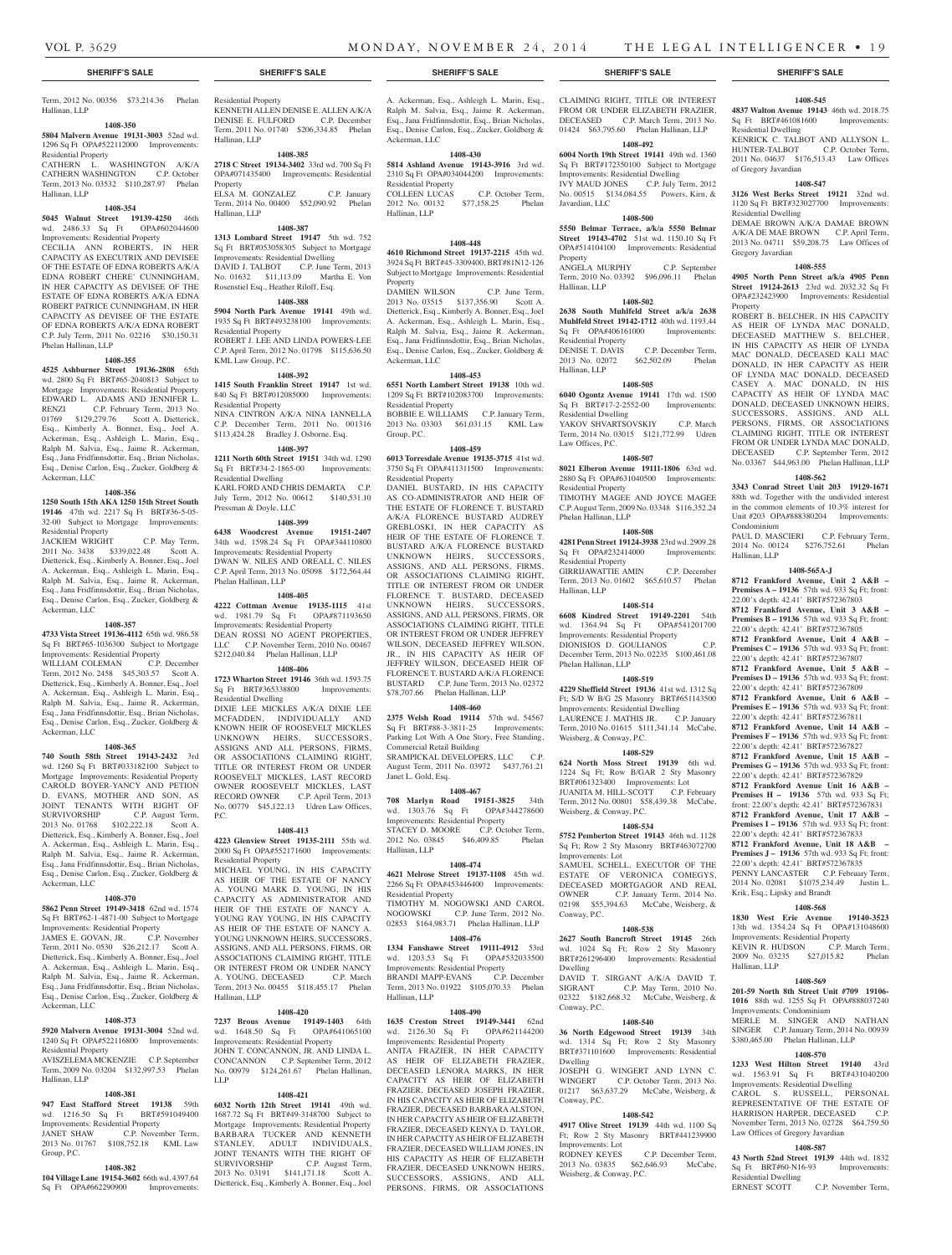2009 No. 02144 \$29,836.63 Udren Law Offices, P.C.

## **1408-588**

**2243 Mifflin Street 19145** 48th wd. 1176 Sq Ft; Row 2 STY Masonry BRT#482030900 Improvements: Residential Dwelling NAKIA L. JOHNSON C.P. September Term, 2013 No. 01066 \$97,804.81 McCabe, Weisberg, & Conway, P.C.

#### **1408-589**

**3245 North Dover Street 19129** 38th wd. 1263 Sq Ft; Row 2 Sty Masonry BRT#381274500 Improvements: Residential Dwelling

ALL UNKNOWN SURVIVING HEIRS OF EUGENE WILLIAMS, DECEASED MORTGAGOR AND REAL OWNER AND ANGELA WILLIAMS, SURVIVING HEIR OF EUGENE WILLIAMS, DECEASED MORTGAGOR AND REAL OWNER C.P. October Term, 2012 No. 03412 \$46,923.00 McCabe, Weisberg, & Conway, P.C.

## **1408-602**

**2211 North 52nd Street 19131** 52nd wd. 11250 Sq Ft OPA#521298300 Improvements: Residential Property

SHARON GOINES, IN HER CAPACITY AS EXECUTRIX OF THE ESTATE OF SHIRLEY COOLEY A/K/A SHIRLEY CLAUDETTE COOLEY A/K/A SHIRLEY BURNS A/K/A SHIRLEY BETRAND MONTEZ A. SALDANA, IN HIS CAPACITY AS HEIR OF THE ESTATE OF ANGELA COOLEY A/K/A ANGELA ELLEN COOLEY, A DECEASED DEVISEE OF THE ESTATE OF SHIRLEY COOLEY A/K/A SHIRLEY CLAUDETTE COOLEY A/K/A SHIRLEY BURNS A/K/A SHIRLEY BETRAND BERNICE BETRAND A/K/A BERNICE BANKS, IN HER CAPACITY AS HEIR OF JAMES BETRAND, DECEASED THERESA BETRAND, IN HER CAPACITY AS HEIR OF JAMES BETRAND, DECEASED VANESSA BETRAND, IN HER CAPACITY AS HEIR OF JAMES BETRAND, DECEASED ALLEN BETRAND, IN HIS CAPACITY AS HEIR OF JAMES BETRAND, DECEASED SELINA BETRAND, IN HER CAPACITY AS HEIR OF JAMES BETRAND, DECEASED TONIE BETRAND A/K/A ANTOINETTE BETRAND, IN HER CAPACITY AS HEIR OF JAMES BETRAND, DECEASED UNKNOWN HEIRS, SUCCESSORS, ASSIGNS, AND ALL PERSONS, FIRMS, OR ASSOCIATIONS CLAIMING RIGHT, TITLE OR INTEREST FROM OR UNDER JAMES BETRAND, DECEASED C.P. July Term, 2009 No. 02028 \$188,651.18 Phelan Hallinan, LLP

## **1408-610**

**1614 Naudain Street 19146** 30th wd. 1710 Sq Ft; Row 3 Sty Masonry BRT#303034600<br>Subject to Mortgage Improvements: Subject to Mortgage Residential Dwelling

JOSEPH N. REILLY C.P. March Term, 2011 No. 03184 \$257,012.02 McCabe, Weisberg, & Conway, P.C.

#### **1408-613**

**341 Gerritt Street 19147** 1st wd. 906 Sq Ft; Row 2 Sty Masonry BRT#011239600 Improvements: Residential Dwelling ANN MARIE LINCOLN AND BRUCE LINCOLN A/K/A BRUCE A. LINCOLN C.P. September Term, 2013 No. 02162 \$114,839.40 McCabe, Weisberg, & Conway, P.C.

#### **1408-616**

**1007 Cheltenham Avenue a/k/a 1007 East Cheltenham Avenue 19124-1027**  35th wd. 1128.40 Sq Ft OPA#352013600 Improvements: Residential Property JOSE MARTINS LUCRECIA MARTINS C.P. December Term, 2013 No. 02408

\$24,325.47 Phelan Hallinan, LLP **1408-618**

**5934 North Lawrence Street 19120-1829**  61st wd. 1000 Sq Ft OPA#612343700 Improvements: Residential Property KYLE D. TAYLOR, INDIVIDUALLY AND

IN HIS CAPACITY AS ADMINISTRATOR OF THE ESTATE OF KEENA D. TAYLOR A/K/A KEENA D. BUCKNER BRIANNA H. TAYLOR, IN HER CAPACITY AS HEIR OF THE ESTATE OF KEENA D. TAYLOR A/K/A KEENA D. BUCKNER UNKNOWN HEIRS, SUCCESSORS, ASSIGNS, AND ALL PERSONS, FIRMS, OR ASSOCIATIONS CLAIMING RIGHT, TITLE OR INTEREST FROM OR UNDER KEENA D. TAYLOR A/K/A KEENA D. BUCKNER, DECEASED C.P. October Term, 2012 No. 00023 \$33,547.22 Phelan Hallinan, LLP

## **1408-621**

**4625 Fernhill Road 19144** 13th wd. 1184<br>Sq Ft OPA#133127500 Improvements: Sq Ft OPA#133127500 Residential Property<br>LESTER BUSSEY

LESTER BUSSEY C.P. February Term,<br>2008 No. 04136 \$64,681.29 Phelan \$64,681.29 Phelan Hallinan, LLP

**1408-626 5920 B Street 19120-2007** 61st wd. 1381.25 Sq Ft OPA#612505800 Improvements: Residential Property

LUCIUS JONES C.P. March Term, 2013 No. 01760 \$154,256.44 Phelan Hallinan, LLP **1408-630**

## **8634 Pickering Avenue 19150** 50th wd. on the

Southwesterly side of Pickering Avenue 303ft 4in Northwestwardly from the Northwesterly side of Roumfort Road. Front: 16ft 0in, Depth: 89ft 8in BRT#501232500 Improvements: Single Family Residence RANSFORD R. WELLINGTON AND DELORES A. WELLINGTON C.P. January

Term, 2014 No. 00254 \$130,174.00 Stephen M. Hladik, Esq. **1408-642**

**834 Princeton Avenue 19111** 35th wd. 1186 Sq Ft; S/D W B/G 2S Masonry BRT#532272100 Improvements: Residential Dwelling

FERN WEINER, KNOWN SURVIVING HEIR OF IRMA HOFFMAN, DECEASED MORTGAGOR AND REAL OWNER MARK HOFFMAN, KNOWN SURVIVING HEIR OF IRMA HOFFMAN, DECEASED MORTGAGOR AND REAL OWNER JILL COLLINS, KNOWN SURVIVING HEIR OF IRMA HOFFMAN, DECEASED MORTGAGOR AND REAL OWNER ALL UNKNOWN SURVIVING HEIRS OF IRMA HOFFMAN, DECEASED MORTGAGOR AND REAL OWNER C.P. November Term,<br>2012 No. 02029 \$150.721.87 McCabe. 2012 No. 02029 \$150,721.87 Weisberg, & Conway, P.C.

**The following property, sale of which was post-poned from the Sept. 9, 2014 Sheriff's Sale, will be offered for sale on TUESDAY, December 2, 2014.**

### **1409-317**

**5413 Diamond Street 19131** 52nd wd. 1600 Sq Ft OPA#522093000 Subject to Mortgage Improvements: Residential Dwelling DOUGLAS W. ANDERSON AND HERMONDA L. ANDERSON C.P. March Term, 2013 No. 01928 \$88,227.58 Joseph R. Loverdi, Esq.

**1409-334**

**1328 South 33rd Street 19146** 36th wd. 924 Sq Ft BRT#36-2307900 Improvements: Residential Dwelling DONALD GARRETT, PERSONAL REPRESENTATIVE OF THE ESTATE OF MAUDE LOUISE GARRETT, DECEASED \$102,252.44 Powers, Kirn, & Associates, LLC

#### **1409-356**

**1663 Fillmore Street 19124** 23rd wd. 577.68<br>Sq Ft BRT#232192800 Improvements: Sq Ft BRT#232192800 Residential Property

NELSON FREYTES RAMIREZ, SOLELY IN HIS CAPACITY AS HEIR OF ANA L. FREYTES, DECEASED AND UNKNOWN HEIRS OF ANA L. FREYTES, DECEASED C.P. January Term, 2014 No. 01971 \$11,226.92 KML Law Group, P.C.

### **1409-362**

**4334 1/2 Boone Street 19128-4901** 21st wd. 6179.05 Sq Ft OPA#211264025 Improvements: Residential Property FRANCIS PILLER C.P. March Term, 2012 No. 02897 \$306,189.77 Phelan Hallinan, LLP

#### **1409-368**

**2716 North 23rd Street 19132-3218** 11th wd. 878.99 Sq Ft OPA#111370200 Improvements: Residential Property FRANK W. BROOKS, III, INDIVIDUALLY AND IN HIS CAPACITY AS HEIR OF THE ESTATE OF LISA Y. BROOKS; CAROLE LIVELY, IN HER CAPACITY AS ADMINISTRATRIX OF THE ESTATE OF LISA Y. BROOKS; FAKIRA A. BROOKS, IN HER CAPACITY AS HEIR OF THE ESTATE OF LISA Y. BROOKS; MIKELL F. LIVELY, IN HIS CAPACITY AS HEIR OF THE ESTATE OF LISA Y. BROOKS; UNKNOWN HEIRS, SUCCESSORS, ASSIGNS, AND ALL PERSONS, FIRMS, OR ASSOCIATIONS CLAIMING RIGHT, TITLE OR INTEREST

## **1409-394**

FROM OR UNDER LISA Y. BROOKS. DECEASED C.P. January Term, 2012 No. 04659 \$34,264.30 Phelan Hallinan, LLP

**506 Oak Lane a/k/a 506 Oak Lane Avenue 19126** 61st wd. 26062 Sq Ft BRT#611421800 Subject to Mortgage Improvements: Residential Property

GARFIELD SNEED AND JOYCE LEORA BRYANT-SNEED C.P. September Term, 2008 No. 02227 \$260,762.05 Scott A. Dietterick, Esq., Kimberly A. Bonner, Esq., Joel A. Ackerman, Esq., Ashleigh Levy Marin, Esq., Ralph M. Salvia, Esq., Jaime R. Ackerman, Esq., Jana Fridfinnsdottir, Esq., Brian Nicholas,

Esq., Denise Carlon, Esq., Zucker, Goldberg & Ackerman, LLC

**1409-399 2209 North Salford Street 19131** 52nd wd. 1974.70 Sq Ft BRT#522264300

Improvements: Residential Property LESLIE M. SINGLETON C.P. June Term, 2013 No. 01281 \$202,335.02 KML Law Group, P.C.

# **1409-402**

**1820 North 69th Street 19151-2303** 34th wd. 19530 Sq Ft BRT#344425300 Improvements: Det W/ Det Gar 3 Sty Stone RUBEN TEHRANI AND SHALHA TEHRANI

A/K/A SHAHLA TEHRANI C.P. March Term, 2013 No. 01645 \$28,155.06 Milstead & Associates, LLC

## **1409-411**

**647 North Yewdall Street 19131** 4th wd. 616 Sq Ft BRT#041118100 Improvements: Residential Property THE UNKNOWN HEIRS OF VERONICA V. COBB, DECEASED, LESLIE BOSTIC AND TYRA COBB AS EXECUTRIX OF THE ESTATE OF VERONICA V. WILLIAMS A/K/A VERONICA VICTORIA WILLIAMS A/K/A VERONICA V. COBB C.P. January Term, 2014 No. 01975 \$32,876.00 KML Law Group, P.C.

## **1409-416**

**114 East 64th Avenue 19120** 61st wd. 1600 Sq Ft BRT#611330500 Improvements: Residential Property<br>MICHELLE BAGWELL ADMINISTRATRIX OF THE ESTATE OF

LUCINDA E. DORSEY, DECEASED C.P. November Term, 2013 No. 02793 \$81,228.62 KML Law Group, P.C.

#### **1409-417 2426 77th Avenue 19150-1821** 50th wd.

1894.8 Sq Ft OPA#501419600 Improvements: Residential Property ADAM CLAYTON AND MIA CLAYTON C.P. January Term, 2012 No. 00090 \$68,955.78 Phelan Hallinan, LLP

#### **1409-427 4421 Knorr Street 19135** 55th wd. 1693.50

Sq Ft BRT#552162900 Improvements: Residential Property<br>JOHN FLATON III C.P. November Term, 2013 No. 00400 \$92,999.41 KML Law Group, P.C.

## **1409-456**

**6141 North Fairhill Street 19120** 61st wd. 1600 Sq Ft BRT#611108700 Improvements: Residential Property

DERRICK ROBINSON C.P. February Term, 2011 No. 03556 \$110,313.62 KML Law Group, P.C.

## **1409-469**

**1815 Shelmire Avenue 19111** 56th wd. 3923.60 Sq Ft BRT#561355800 Subject to Mortgage Improvements: Residential Property DANIEL SCHULZ C.P. December Term, 2010 No. 0793 \$178,144.22 Scott A. Dietterick, Esq., Kimberly A. Bonner, Esq., Joel A. Ackerman, Esq., Ashleigh L. Marin, Esq., Ralph M. Salvia, Esq., Jaime R. Ackerman, Esq., Jana Fridfinnsdottir, Esq., Brian Nicholas, Esq., Denise Carlon, Esq., Zucker, Goldberg & Ackerman, LLC

## **1409-476**

**419-421 North Simpson Street 19151** 34th wd. 5000 Sq Ft BRT#343097600 Improvements: Residential Property JOHN CHARLES POINTON C.P. July

# Term, 2012 No. 03535 \$206,470.32 KML

Law Group, P.C. **1409-480**

**2170 Cumberland Street 19125** Row 3 Story Masonry BRT#314011500; PRCL#19N1136 Improvements: Residential Dwelling MICHAEL BRINSON AND KAREN<br>BRINSON C.P. May Term. 2012 No. 01244

C.P. May Term, 2012 No. 01244 \$143,938.53 Federman & Associates, LLC **1409-484**

# **2001 Hamilton Street, Unit 1006 19130** 8th

wd. 1331 Sq Ft BRT#888091936 Subject to Mortgage Improvements: None MICHAEL MASTERS, MICHELLE MASTERS AND STEPHANOS HAVIARAS September Term, 2012 \$742,043.48 Thomas D Kenny, Esq.

## **1409-493**

**5107 North 15th Street 19141-1622** 49th wd. (formerly the 42nd wd.) 2047 Sq Ft BRT#172041500 Improvements: Semi/det 3 Story Masonry

KEITH PEARSON C.P. January Term, 2013 No. 02432 \$166,822.00 Milstead & Associates, LLC

## **1409-498**

**5005 Roosevelt Boulevard 19124-2421**  23rd wd. 3947.16 Sq Ft BRT#23-3023200 Improvements: Residential Dwelling

## **SHERIFF'S SALE SHERIFF'S SALE SHERIFF'S SALE SHERIFF'S SALE SHERIFF'S SALE**

C.P. September Term, 2012 No. 03477 \$233,552.57 Powers, Kirn, & Associates, LLC

**1409-603 6651 North Lawrence Street 19126-3133** 61st wd. on the Southeasterly side of Lawrence Street 434 feet and 8-1/2 inches Northeastwardly from the Northeasterly side 66th Avenue North; Front: 16 ft. 3-1/2 in., Depth: 100 ft BRT#611083000 Subject to Mortgage Improvements: Single

CECILIA KHALFANI C.P. July Term 2013, No. 00758 \$32,773.98 Stephen M.

**The following property, sale of which was post-poned from the October 7, 2014 Sheriff's Sale, will be offered for sale on TUESDAY, December 2, 2014.**

**1410-303 2227 South Reese Street 19148** 39th wd. 672 Sq Ft BRT#31S19-234; BRT#392298200 Improvements: Residential Dwelling NANCY CARVELL AND HARRY CARVELL, JR. A/K/A HARRY CARVELL C.P. March Term, 2014 No. 04777 \$80,052.68 Udren

**1410-307 4434 Tolbut Street 19136-1416** 65th wd. 1536 Sq Ft OPA#652091200 Improvements:

MATTHEW BURNS, IN HIS CAPACITY AS HEIR OF KATHLEEN E. BURNS, DECEASED; FREDERICK BURNS, IN HIS CAPACITY AS HEIR OF KATHLEEN E. BURNS, DECEASED; UNKNOWN HEIRS, SUCCESSORS, ASSIGNS, AND ALL PERSONS, FIRMS, OR ASSOCIATIONS CLAIMING RIGHT, TITLE OR INTEREST FROM OR UNDER KATHLEEN E. BURNS, DECEASED C.P. October Term, 2012 No. 00019 \$119,204.04 Phelan Hallinan, LLP **1410-315 4538 North Broad Street 19140-1216** 13th wd. 2100 Sq Ft OPA#132008800 Improvements:

HARRISON DABNEY A/K/A HARRISON J. DABNEY C.P. April Term, 2014 No. 00054 \$41,882.69 Phelan Hallinan, LLP **1410-322 8761 Gillespie Street 19136** 5th wd. 1700 Sq Ft BRT#652243900 Subject to Mortgage Improvements: Row B/gar 2 Sty Masonry DEMPSEY ELLISON AND PATRICIA ELLISON C.P. September Term, 2007 No. 01623 \$116,473.39 Keri P. Ebeck, Esq. **1410-326 532 Solly Avenue 19111-1906** 63rd wd. 4039.59 Sq Ft OPA#631348300 Improvements:

SHARON BETTS AND PERRY J. BETTS C.P. March Term, 2014 No. 05394 \$89,376.62

**1410-329 1601 West Chelten Avenue 19126** 17th wd. 1292.80 Sq Ft BRT#171334000 Improvements: Residential Property JACK FOREMAN, HEIR OF THE ESTATE OF WILLIE FOREMAN, DECEASED; AL DUMAS, SOLELY IN HIS CAPACITY AS HEIR OF THE ESTATE OF WILLIE FOREMAN, DECEASED; LILLIAN FOREMAN RINGKAMP, SOLELY IN HER CAPACITY AS HEIR OF WILLIE FOREMAN AND UNKNOWN HEIRS OF WILLIE<br>FOREMAN, DECEASED C.P. January

Term, 2013 No. 03917 \$92,726.86 KML

**1410-335 1828 East Wensley Street 19134** 45th wd. 1015.84 Sq Ft BRT#452052700 Improvements: Residential Property DAVID ALVERIO C.P. December Term, 2012 No. 03267 \$67,417.59 KML Law

**1410-336 613 Allengrove Street 19120** 35th wd. 1347.20 Sq Ft BRT#351087100 Improvements:

BENJAMIN CEPEDA AND ZORAIDA ORTIZ CEPEDA C.P. August Term, 2013 No. 03347 \$82,114.70 KML Law Group, P.C. **1410-350 5849 North Marshall Street 19120-1314**  61st wd. 1237.50 Sq Ft OPA#61226770 Improvements: Residential Property TROY JONES C.P. February Term, 2013 No. 01447 \$85,768.96 Phelan Hallinan, LLP **1410-353 2617 South 11th Street 19148-4407** 39th wd. 768.5 Sq Ft OPA#394186500 Improvements:

ELTON COHN C.P. March Term, 2014 No. 02192 \$179,922.75 Phelan Hallinan, LLP **1410-359 6229 Erdrick Street 19135-3503** 55th wd. 1620 Sq Ft OPA#552273300 Improvements:

DAVID MUELLER A/K/A D. MUELLER

Family Residence

Law Offices, P.C.

Residential Property

Residential Property

Residential Property

Phelan Hallinan, LLP

FOREMAN, DECEASED

Law Group, P.C.

Group, P.C.

Residential Property

Residential Property

Residential Property

Hladik, Esq.

## **1409-510**

**1438 Alcott Street 19149** Row B/Gar 2 Story Masonry BRT#62-1-1005-00 Improvements: Residential Dwelling

AMARA KESSELLY C.P. February Term, 2010 No. 03495 \$127,494.74 Federman & Associates, LLC

#### **1409-526 2426 South Bancroft Street 19145** 26th wd.

Row 2 Sty Masonry; 914 Sq Ft BRT#261304700 Improvements: Residential Dwelling EUGENE MASCI AND STEPHANIE MASCI C.P. October Term, 2013 No. 01073 \$168,243.63 McCabe, Weisberg, & Conway, P.C.

#### **1409-528**

**2100 South Lambert Street 19145** 48th wd. Row W-Off/Str 2 Sty Masonry; 1536 Sq Ft BRT#871574370 Improvements: Residential Dwelling CONSTANCE REED-FORD C.P. August

Term, 2013 No. 03090 \$201,223.03 McCabe, Weisberg, & Conway, P.C.

## **1409-532**

**11740 Colman Road 19154** 66th wd. Row B/ Gar 2 Sty Masonry; 1380 Sq Ft BRT#662003100 Improvements: Residential Dwelling JOAN SEARLES, EXECUTRIX OF

THE ESTATE OF DONALD J. BROPHY, DECEASED MORTGAGOR AND REAL OWNER C.P. February Term, 2014 No. 02049 \$149,562.43 McCabe, Weisberg, & Conway, P.C.

# **1409-534**

**2213 East Huntington Street 19125**  31st wd. Row 3 Sty Masonry; 1569 Sq Ft BRT#314155000 Improvements: Residential Dwelling JEFFREY M. HAYNES A/K/A JEFFREY HAYNES C.P. March Term, 2014 No. 01841 \$230,742.01 McCabe, Weisberg, &

## **1409-544**

Conway, P.C.

Conway, P.C.

Ackerman, LLC

Residential Property

Residential Property

Hallinan, LLP

Hallinan, LLP

Industrial

Industrial

Branzburg LLP

Land

**1245 South 20th Street 19146** 36th wd. Row 2 Sty Masonry; 1242 Sq Ft BRT#361185500 Improvements: Residential Dwelling DAREN FINCH C.P. September Term, 2009 No. 02161 \$98,895.94 McCabe, Weisberg, & Conway, P.C.

2 Sty Masonry; 1296 Sq Ft BRT#394177700 Improvements: Residential Dwelling ANTHONY GRANATO, III AND ELIZABETH GRANATO C.P. April Term, 2011 No. 01053 \$47,772.98 McCabe, Weisberg, &

**1409-563 2120 Vista Street 19152-4215** 56th wd. 2673.52 Sq Ft BRT#561320100 Subject to Mortgage Improvements: Residential Property GEORGES R. NOEL AND TAICHA F. JEAN, AS JOINT TENANTS WITH THE RIGHT TO SURVIVORSHIP C.P. December Term, 2011 No. 3027 \$206,197.18 Scott A. Dietterick, Esq., Kimberly A. Bonner, Esq., Joel A. Ackerman, Esq., Ashleigh Levy Marin, Esq., Ralph M. Salvia, Esq., Jaime R. Ackerman, Esq., Jana Fridfinnsdottir, Esq., Brian Nicholas, Esq., Denise Carlon, Esq., Zucker, Goldberg &

**1409-572 6245 Langdon Street 19111-5806** 53rd wd. 1485 Sq Ft OPA#531226200 Improvements:

SHELLY LAIBHEN C.P. August Term, 2012 No. 03425 \$159,829.03 Phelan

**1409-589 1834 Penfield Street 19126-1538** 10th wd. 1085 Sq Ft OPA#101372200 Improvements:

IRIS E. THOMPSON C.P. February Term, 2014 No. 02111 \$32,932.99 Phelan

**1409-590A-C 1543-47 Ruan Street – Premises A – 19124**  23rd wd. Approximately 8169 Sq Ft more<br>or less BRT#884344350 Improvements: BRT#884344350 Improvements

**4258-60 Frankford Avenue – Premises B – 19124** 23rd wd. Approximately 4621 Sq Ft more or less BRT#884344825 Improvements:

**4262 Frankford Avenue – Premises C – 19124**  23rd wd. Approximately 2453 Sq Ft more or less BRT#232463700 Improvements: Vacant

PHOS HOLDINGS, LLC C.P. August Term, 2009 No. 00394 \$3585,386.09 Leona Mogavero, Esq., Klehr Harrison Harvey

## **1409-558 2315 South 11th Street 19148** 39th wd. Row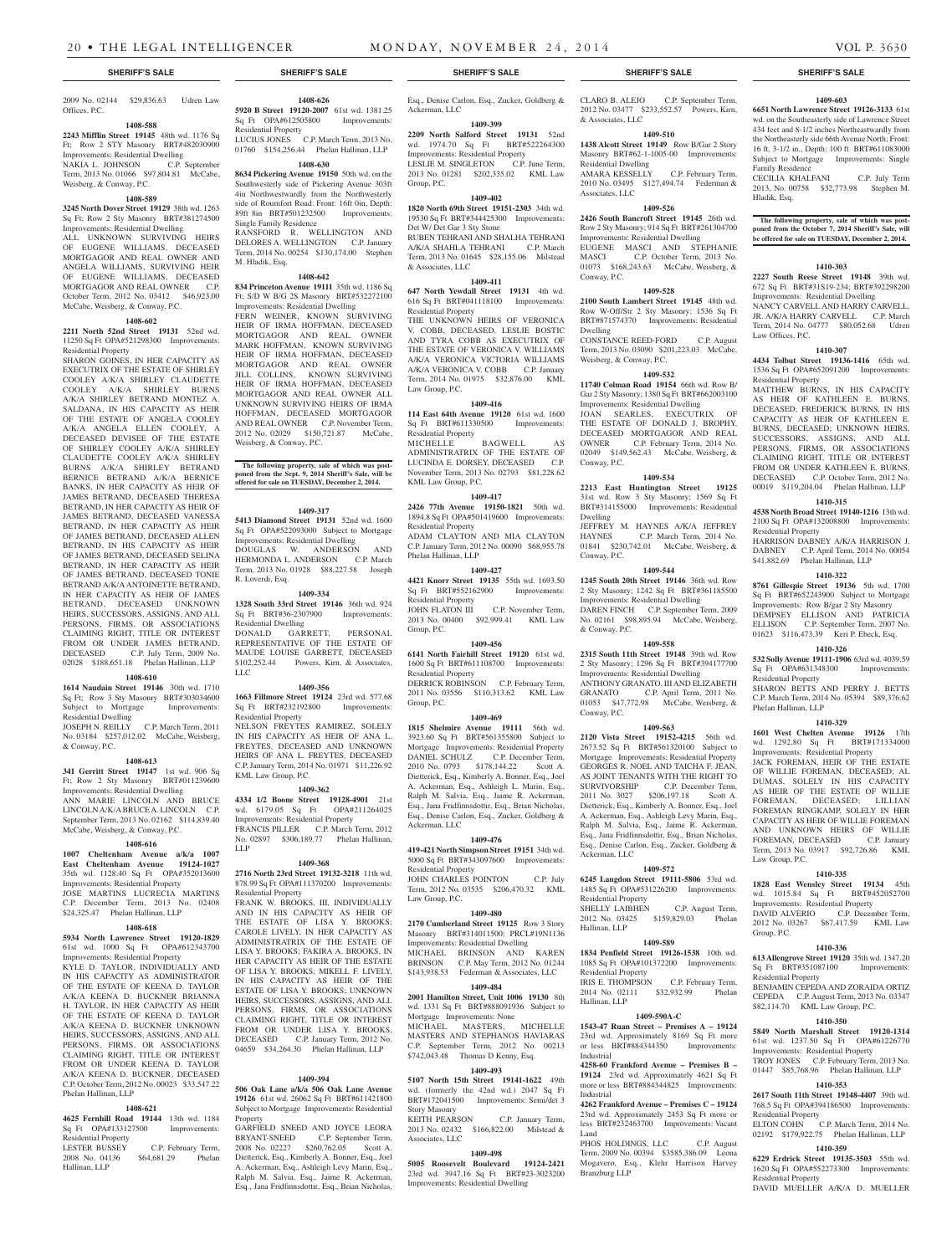#### C.P. March Term, 2014 No. 05115 \$110,248.37 Phelan Hallinan, LLP

## **1410-363**

**304 Unruh Avenue a/k/a 304 Unruh Street 19111-4630** 35th wd. 2500 Sq Ft OPA#353120600 Improvements: Residential

Property EDWIN GIBSON AND DAWN GIBSON C.P. October Term, 2009 No. 04119 \$160,403.12 Phelan Hallinan, LLP

## **1410-364**

**5948 Bennington Street 19120-1202** 35th wd. 1172.6 Sq Ft OPA#352328700 Improvements:

Residential Property JULIE TANON AND HEDY SABATER C.P.

#### September Term, 2012 No. 03296 \$68,279.56 Phelan Hallinan, LLP

## **1410-366**

**5854 North Marshall Street a/k/a 5854 Marshall Street 19120** 61st wd. 1234.35 Sq Ft OPA#612259000 Improvements: Residential Property

KENESHA L. JOHNSON C.P. March Term, 2012 No. 02628 \$70,963.59 Phelan Hallinan, LLP

## **1410-368**

**1018 Wharton Street 19147-5035** 1st wd. 635 Sq Ft OPA#012408300 Improvements: Residential Property<br>JAMES P. RANIERI C.P. January Term,

2014 No. 00574 \$165,322.08 Phelan Hallinan, LLP

## **1410-375**

**903 North 65th Street 19151** 34th wd. 1469.08 Sq Ft BRT#344297300 Improvements: Residential Property<br>LOLITA V. BETHEA

C.P. June Term, 2013 No. 01296 \$73,757.71 KML Law Group, P.C.

### **1410-376**

**101 Walnut Street, Apartment 10 19106- 3108** 88th wd. Being and designated in such declaration as unit no. 10, together with a proportionate undivided interest in the common elements, as defined in such declaration and any and all amendments thereto, as the same may change from time to time. OPA#888038758 Improvements: Residential Property

GREG MASON, JR. A/K/A GREGORY MASON, II C.P. March Term, 2014 No. 01476 \$755,630.10 Phelan Hallinan, LLP

#### **1410-380**

**3828 Pearson Avenue 19114-2833** 57th wd. 3825 Sq Ft OPA#572151900 Improvements:

Residential Property JOSEPH J. GRIECO AND KATHLEEN C.P. September Term, 2010 No. 01352 \$251,780.88 Phelan Hallinan, LLP

## **1410-388A-I**

**908-910 Spruce Street Unit B1 – Premises A – 19107** 5th wd. Approx. 17800 Sq Ft BRT#88-8-0420-31 Subject To Mortgage YES, Each BRT # subject to the mortgage of Liberty Philadelphia Reo, LP; BRT #88-8-042038 and 88-8-042042 also subject to a 1st lien mortgage of TD Bank, f/k/a Commerce Bank, N.A. Subject to Rent Improvements: Condominium Units

**908-910 Spruce Street, Unit 3 – Premises B – 19107** 5th wd. Approx. 17800 Sq Ft BRT#88-8-0420-33 Subject To Mortgage YES, Each BRT # subject to the mortgage of Liberty Philadelphia REO, LP; BRT #88-8-042038 and 88-8-042042 also subject to a 1st lien mortgage of TD Bank, f/k/a Commerce Bank, N.A. Subject to Rent Improvements: Condominium Units

#### **908-910 Spruce Street, Unit 5 – Premises C – 19107** 5th wd. Approx. 17800 Sq Ft BRT#88-8-0420-35 Subject To Mortgage YES, Each BRT # subject to the mortgage of Liberty Philadelphia REO, LP; BRT #88-8-042038 and 88-8-042042 also subject to a 1st lien mortgage of TD Bank, f/k/a Commerce Bank, N.A.

Subject to Rent Improvements: Condominium Units **908-910 Spruce Street, Unit 6 – Premises D – 19107** 5th wd. Approx. 17800 BRT#88-8- 0420-36 Subject To Mortgage YES, Each BRT # subject to the mortgage of Liberty Philadelphia REO, LP; BRT #88-8-042038 and 88-8-042042 abject to a 1st lien mortgage of TD Ba f/k/a Commerce Bank, N.A. Subject to Rent Improvements: Condominium Units

**908-910 Spruce Street, Unit 7 – Premises E – 19107** 5th wd. Approx. 17800 Sq Ft BRT#88-8-0420-37 Subject To Mortgage YES, Each BRT # subject to the mortgage of Liberty Philadelphia REO, LP; BRT #88-8-042038 and 88-8-042042 also subject to a 1st lien mortgage of TD Bank, f/k/a Commerce Bank, N.A. Subject to Rent Improvements: Condominium **Units** 

**908-910 Spruce Street, Unit 8 – Premises F – 19107** 5th wd. Approx. 17800 Sq Ft BRT#88-8-0420-38 Subject To Mortgage YES, Each BRT # subject to the mortgage of Liberty Philadelphia REO, LP; BRT #88-8-042038 and 88-8-042042 also subject to a 1st lien mortgage of TD Bank, f/k/a Commerce Bank, N.A. Subject to Rent Improvements: Condominium Units

**908-910 Spruce Street, Unit 9 – Premises G – 19107** 5th wd. Approx. 17800 Sq Ft BRT#88-8-0420-39 Subject To Mortgage YES, Each BRT # subject to the mortgage of Liberty Philadelphia REO, LP; BRT #88-8-042038 and 88-8-042042 also subject to a 1st lien mortgage of TD Bank, f/k/a Commerce Bank, N.A. Subject to Rent Improvements: Condominium Units

**908-910 Spruce Street, Unit 11 – Premises H – 19107** 5th wd. Approx. 17800 Sq Ft BRT#88-8-0420-41 Subject To Mortgage YES, Each BRT # subject to the mortgage of Liberty Philadelphia REO, LP; BRT #88-8-042038 and 88-8-042042 also subject to a 1st lien mortgage of TD Bank, f/k/a Commerce Bank, N.A. Subject to Rent Improvements: Condominium Units

**908-910 Spruce Street, Unit 12 – Premises I – 19107** 5th wd. Approx. 17800 Sq Ft BRT#88-8-0420-42 Subject To Mortgage YES, Each BRT # subject to the mortgage of Liberty Philadelphia REO, LP; BRT #88-8-042038 and 88-8-042042 also subject to a 1st lien mortgage of TD Bank, f/k/a Commerce Bank, N.A. Subject to Rent Improvements: Condominium Units

EFL PARTNERS, X C.P. January Term, 2010 No. 00314 \$2651,323.55 Loren L. Speziale, Esq.

## **1410-389A-C**

**1601-1603 West Susquehanna Avenue – Premises A – 19121** 16th wd. 1967.25 Sq Ft BRT#871521580 Improvements: Row W-off/str 3 Sty

## **1605 West Susquehanna Avenue – Premises B – 19121** 16th wd. 935.25 Sq Ft BRT#871521590

Improvements: Row W-off/str 3 Sty **1607 West Susquehanna Street – Premises C – 19121** 16th wd. 935.25 Sq Ft BRT#871521600 Improvements: Row W-off/str 3 Sty HCFD CORPORATION A/K/A HCFD CORP. C.P. April Term, 2010 No. 01295 \$1364656.00 together with interst at the per diem Stephen H. Frishberg, Esq.

## **1410-391**

**2511 East Gordon Street 19111** 31st wd. 590.62 Sq Ft BRT#313132700 Improvements: Residential Real Estate WILLIAM MARION AND KELLY L. REYNOLDS C.P. October Term, 2013 No. 03611 \$120,189.89 Stern & Eisenberg P.C.

#### **1410-392**

**10117 Alexandra Lane 19116** 58th wd. 3780 Sq Ft BRT#58-2-6034-92; BRT#58-2-6036-01 Improvements: Residential Dwelling BRUCE HUBERMAN C.P. No. 01331 \$276,484.85 Powers, Kirn & Associates, LLC

## **1410-397**

**1924 South 6th Street 19148** 39th wd. 1072 Sq Ft (land area) BRT#871177550 Improvements: 3 Story Commercial Building MARKEEM KENDALL C.P. May Term, 2013 No. 04000 \$191,017.60 Elliot H. Berton, Esq.

## **1410-401**

**872 North 4th Street 19123** 5th wd. 2061 Sq Ft BRT#056201300 Improvements: Residential Property

ROBERT L. SAUNDERS A/K/A ROBERT R. SAUNDERS, ROBERT R. SAUNDERS C.P. May Term, 2013 No. 001675 \$167,273.30 Bradley J. Osborne, Esq.

#### **1410-402**

**4613 Newhall Street 19141** 13th wd. 2290 Sq Ft BRT#133102600

ALBERT E. STEWART C.P. January Term, 2012 No. 02338 \$142,004.41 Milstead & Associates, LLC

#### **1410-406**

**6732 Jackson Street 19135** 55th wd. 2245.50 Sq Ft BRT#552468100 Improvements: Residential Dwelling

STEPHEN R. HILL A/K/A STEPHEN HILL AND BARBARA A. HOWARTH C.P. March Term, 2014 No. 02712 \$27,054.34 Powers, Kirn & Associates, LLC

#### **1410-409**

**2756 Tolbut Street 19152** 57th wd. 2783 Sq Ft BRT#571110500 Improvements: Residential Dwelling DENISE J. GROSS A/K/A DENISE J. GROSE

## AND DAVID C. BLAUSER C.P. October Term, 2013 No. 02831 \$27,863.08 Law Offices of Gregory Javardian, Esq. **1410-410 1345 North Mascher Street 19122** 18th wd.

1234 Sq Ft BRT#182067005 Improvements: Residential Dwelling

ROBERT L. PFLAUMER, ADMINISTRATOR OF THE ESTATE OF WILLIAM H.

PFLAUMER, DECEASED C.P. April Term, 2012 No. 01842 \$164,898.91 Powers, Kirn & Associates, LLC

### **1410-433**

**6421 North 10th Street 19126** 49th wd. 4875 Sq Ft BRT#492177400 Improvements: Residential Real Estate

TISHEKA Y. WORKMAN C.P. January Term, 2012 No. 00770 \$220,496.50 Stern & Eisenberg P.C.

## **1410-435**

**407 Roselyn Street 19120-1836** 61st wd. 1200 Sq Ft BRT#612185900 Improvements: Residential Property

TABETHA DAVIS, AS SOLE OWNER C.P. August Term, 2013 No. 02744 \$108,739.02 Scott A. Dietterick, Esq., Kimberly A. Bonner, Esq., Joel A. Ackerman, Esq., Ashleigh L. Marin, Esq., Ralph M. Salvia, Esq., Jaime R. Ackerman, Esq., Jana Fridfinnsdottir, Esq., Brian Nicholas, Esq., Denise Carlon, Esq., Zucker, Goldberg & Ackerman, LLC

### **1410-436**

**2236 North Cleveland Street 19132** 4th wd. (formerly part of the fifty-first wd.) 633.5 Sq Ft BRT#162030500 Improvements: Residential Real Estate FEMI MASON C.P. April Term, 2014 No.

01093 \$139,622.02 Stern & Eisenberg P.C. **1410-438**

## **6026 Frontenac Street 19149** 53 wd. (formerly the 35th wd.) Land Area 1253.18 Sq Ft: BRT#531264700 Improvements: Row B/gar

2 Story Masonry C.P. January Term, 2014 No. 01966 \$216,886.32 Milstead & Associates, LLC

## **1410-440**

**1860 West Roselyn Street 19141** 42nd wd. 1372.16 Sq Ft BRT#171219600 Improvements: Residential Dwelling MODESTINE COATES AND GLADYS V. JAMES C.P. October Term, 2008 No. 00806 \$116,276.44 Powers, Kirn & Associates, LLC

**1410-442 1243 Kenwyn Street 19124** 62nd wd. 1308

Sq Ft BRT#621014200 Improvements: Residential Property BRUCE K. DELEON, AS UMARRIED MAN C.P. July Term, 2013 No. 00836 \$83,590.18 Scott A. Dietterick, Esq., Kimberly A. Bonner, Esq., Joel A. Ackerman, Esq., Ashleigh L. Marin, Esq., Ralph M. Salvia, Esq., Jaime R. Ackerman, Esq., Jana Fridfinnsdottir, Esq., Brian Nicholas, Esq., Denise Carlon, Esq., Zucker, Goldberg & Ackerman, LLC

## **1410-449**

**1324 Locust Street Unit# 923 19107- 5649** 88th wd. 320 Sq Ft OPA#888115644 Improvements: Condominium STEPHANIE BERNARDI C.P. May Term,<br>2014 No. 01476 \$125,918.49 Phelan 2014 No. 01476 \$125,918.49

## **1410-450**

Hallinan, LLP

**3331 Sheffield Avenue 19136-3514** 64th wd. 1612 Sq Ft OPA#642223500 Improvements: Residential Property LON M. STEEL, JR. A/K/A JON STEEL C.P. May Term, 2014 No. 01093 \$181,203.80 Phelan Hallinan, LLP

## **1410-451**

**6610 Dorel Street 19142-2619** 40th wd. 1143.10 Sq Ft OPA#406346900 Improvements: Residential Property QUAZI M. ATIQUE AND CHERRILLANN BANGO C.P. January Term, 2014 No. 00411 \$59,938.33 Phelan Hallinan, LLP

#### **1410-452**

**522 East Clarkson Avenue a/k/a 522 Clarkson Avenue 19120-2622** 42nd wd. 1655.5 Sq Ft BRT#421234400 Improvements: Residential Property

CECIL A. MILLINGTON AND PAULA D. MILLINGTON, HUSBAND AND WIFE,<br>TENANTS BY ENTIRETIES C.P. May TENANTS BY ENTIRETIES Term, 2012 No. 2345 \$53,510.65 Scott A. Dietterick, Esq., Kimberly A. Bonner, Esq., Joel A. Ackerman, Esq., Ashleigh L. Marin, Esq., Ralph M. Salvia, Esq., Jaime R. Ackerman, Esq., Jana Fridfinnsdottir, Esq., Brian Nicholas, Esq., Denise Carlon, Esq., Zucker, Goldberg & Ackerman, LLC

## **1410-454**

& Associates, LLC

**5627 Stokes Street 19144** 12th wd. 1123.43 Sq Ft BRT#12-2202600 Improvements: Residential Dwelling ROSLYN A. WILLIAMS C.P. June Term, 2013 No. 02406 \$21,843.71 Powers, Kirn

## **1410-455**

**1430 Christian Street 19146** 30th wd. 1360 Sq Ft BRT#301184900 Improvements: Residential Dwelling WILLIAM L. SAMPSON AND THE UNITED

STATES OF AMERICA C.P. May Term, 2013 No. 02394 \$248,482.69 Powers, Kirn

# & Associates, LLC

**1410-458 736 North 48th Street 19139** 44th wd. 947.14 Sq Ft BRT#441325800 Improvements: Residential Dwelling CHRISTOPHER SHAW C.P. January Term, 2014 No. 02220 \$39,178.74 Powers, Kirn

**1410-495 1644 South 4th Street 19148-1303** 1st wd. 1010.72 Sq Ft BRT#011431900 Improvements: Residential Dwelling ERNEST WILKIE AND LINDA A. SMITH C.P. September Term, 2012 No. 03468 \$218,993.25 Powers, Kirn & Associates, LLC **1410-497 314 East Upsal Street 19119** 22nd wd. 2400 Sq Ft BRT#22-1-079500 Improvements:

ESTATE OF VERA HAWTHORNE C/O MARIAN GRIMES, PERSONAL REPRESENTATIVE; MARIAN GRIMES, PERSONAL REPRESENTATIVE OF THE ESTATE OF VERA HAWTHORNE; UNKNOWN HEIRS, SUCCESSORS, ASSIGNS AND ALL PERSONS, FIRMS OR ASSOCIATIONS CLAIMING RIGHT TITLE OR INTEREST FROM OR UNDER VERA HAWTHORNE, ESTATE OF VERA HAWTHORNE C.P. October Term, 2013 No. 02200 \$80,434.95 Udren Law Offices,

**1410-499 1528 N. Edgewood Street 19151** 34th wd. 912 Sq Ft BRT#342232600 Improvements:

MICHELLE R. SINGLETON C.P. May Term, 2014 No. 00521 \$75,348.45 Stern &

**1410-500 6288 Souder Street 19149** 54th wd. 1466.40 Sq Ft BRT#541211500 Improvements:

MOHAMMAD SALEH C.P. April Term, 2013 No. 00635 \$120,599.26 Martha E. Von Rosenstiel Esq., Heather Riloff, Esq. **1410-501 5451 Euclid Street 19139** 52nd wd. Land Area: 1628.70 Sq Ft BRT#52-2-0367-00 Improvements: Residential Dwelling<br>LEONARD K. LOMAX, JR. C.P. April

Term, 2004 No. 00716 \$64,999.48 Martha E. Von Rosenstiel Esq., Heather Riloff, Esq. **1410-506 7337 Garman Street 19153-2208** 40th wd. 1096 Sq Ft BRT#40-4-3053-00 Improvements:

EMMA NGUYEN C.P. February Term, 2014 No. 01500 \$89,813.30 BARBARA

**1410-510 13069 Townsend Road, Unit 2E 19154** 88th wd. 0 Sq Ft BRT#88-8660150 Improvements:

JASON KULA AND JENNIFER YEAGER C.P. April Term, 2013 No. 00587 \$152,674.95

**1410-513 1540 North 57th Street 19131-3809** 4th wd. 1178.55 Sq Ft OPA#043287100 Improvements: Residential Property ENOS FRANKLYN AND ADVIRA L. FRANKLYN A/K/A ADVIRA FRANKLYN C.P. April Term, 2014 No. 00060 \$81,577.35

**1410-515 1501 Dyre Street 19124-1902** 62nd wd. 1188.07 Sq Ft OPA#621009605 Improvements:

CASSANDRA ROBINSON A/K/A CASSANDRO ROBINSON C.P. February Term, 2014 No. 00744 \$57,406.84 Phelan

**1410-527 15073 London Road 19116** 58th wd. 3069 Sq Ft BRT#583169000 Improvements:

KENNETH E. MEISNER C.P. September Term, 2012 No. 03465 \$220,989.53 Powers,

**1410-528 102 East Meehan Avenue 19119** 64th wd. 1960.25 Sq Ft BRT#222081300 Improvements: Residential Real Estate THEODORE WALLACE C.P. May Term, 2014 No. 01988 \$117,110.19 Stern &

**1410-532 5160 F Street 19124** 35th wd. 1425 Sq Ft BRT#351335900 Improvements: Residential

FESTINA DAVIES C.P. June Term, 2013 No. 00476 \$47,762.63 Powers, Kirn &

**1410-533 1112 Tabor Lane 19111** 56th wd. 2574 Sq Ft BRT#561467116 Improvements: Residential

OLGA KABOURIDOU C.P. December Term, 2013 No. 01520 \$186,740.32 Powers,

**1410-537 4946 Rorer Street 19120** 42nd wd. 1200 Sq Ft

Residential Dwelling

Residential Real Estate

Residential Dwelling

LEONARD K. LOMAX, JR.

Residential Dwelling

Residential Dwelling

Phelan Hallinan, LLP

Residential Property

Residential Dwelling

Kirn & Associates, LLC

Hallinan, LLP

Eisenberg P.C.

Dwelling

Dwelling

Associates, LLC

Kirn & Associates, LLC

Powers, Kirn & Associates, LLC

A. FEIN, Esq.

Eisenberg P.C.

P.C.

& Associates, LLC **1410-460**

#### **2020 N. 19th Street 19121** 32nd wd. 750.45 Sq Ft BRT#321266700 Improvements:

Residential Dwelling WILLIAM E. WORTHAM, JR. C.P. July Term, 2013 No. 03808 \$76,139.97 Powers, Kirn & Associates, LLC

## **1410-461 211 North Farson Street 19139** 44th wd.

1500 Sq Ft BRT#441071800 Improvements: Residential Property DINETTA WALTON-DAYS AS ADMINISTRATRIX OF THE ESTATE OF WARNER DAYS, DECEASED C.P. WARNER DAYS, DECEASED September Term, 2013 No. 03109 \$25,376.24 KML Law Group, P.C.

## **1410-463**

Residential Property

Residential Property

Residential Property

Residential Property

Residential Dwelling

Udren Law Offices, P.C.

Residential Property<br>JEFFREY B. ROSS

Ackerman, LLC

Residential Property

Ackerman, LLC

Residential Property

Residential Property

Group, P.C.

Law Group, P.C.

Group, P.C.

**2804 South 16th Street 19145** 26th wd. 870 Sq Ft BRT#261279900 Improvements:

SERGIO BUCCIARELLI C.P. March Term, 2014 No. 05033 \$176,684.31 KML Law

**1410-468 6807 Guyer Avenue 19142** 40th wd. 1088 Sq Ft BRT#406314700 Improvements:

JOANNA Q. DUWANA C.P. December Term, 2013 No. 01364 \$64,939.74 KML

**1410-473 3025 Mercer Street 19134** 25th wd. 980 Sq. Ft. BRT#251268100 Improvements:

ROBERT FRY, JR. AND JENNIFER A. FRY C.P. January Term, 2014 No. 00176 \$99,158.19 KML Law Group, P.C. **1410-475 1805 North 33rd 19121** 32nd wd. 1450.56 Sq Ft BRT#323338900 Improvements:

BRENDALYN COLLINS C.P. May Term, 2014 No. 00168 \$146,549.06 KML Law

**1410-476 4005 North Darien Street 19140** 43rd wd. 590 Sq Ft BRT#100N19-206 Improvements:

LOUIS DIAZ A/K/A LOUIS F. DIAZ C.P. May Term, 2010 No. 02835 \$72,374.67

**1410-480 2148 Marvine Street a/k/a 2148 North Marvine Street 19122-1213** 20th wd. 1464 Sq Ft BRT#202248202 Improvements:

2013 No. 04027 \$73,381.35 Scott A. Dietterick, Esq., Kimberly A. Bonner, Esq., Joel A. Ackerman, Esq., Ashleigh L. Marin, Esq., Ralph M. Salvia, Esq., Jaime R. Ackerman, Esq., Jana Fridfinnsdottir, Esq., Brian Nicholas, Esq., Denise Carlon, Esq., Zucker, Goldberg &

**1410-481 4229 Glenview Street 19135-2111** 55th wd. 1875 Sq Ft BRT#552171900 Improvements:

MICHAEL K. HALDEMAN AND CORY L. LEWIS, AS JOINT TENANTS WITH THE RIGHT OF SURVIVORSHIP C.P. July RIGHT OF SURVIVORSHIP C.P. July Term, 2013 No. 02527 \$117,458.87 Scott A. Dietterick, Esq., Kimberly A. Bonner, Esq., Joel A. Ackerman, Esq., Ashleigh L. Marin, Esq., Ralph M. Salvia, Esq., Jaime R. Ackerman, Esq., Jana Fridfinnsdottir, Esq., Brian Nicholas, Esq., Denise Carlon, Esq., Zucker, Goldberg &

**1410-483 1833 Pennington Road 19151-2018** 34th wd. 1530 Sq Ft BRT#343323600 Improvements:

SHIRON WALKER, AS SOLE OWNER C.P. March Term, 2012 No. 1313 \$118,116.91 Scott A. Dietterick, Esq., Kimberly A. Bonner, Esq., Joel A. Ackerman, Esq., Ashleigh L. Marin, Esq., Ralph M. Salvia, Esq., Jaime R. Ackerman, Esq., Jana Fridfinnsdottir, Esq., Brian Nicholas, Esq., Denise Carlon, Esq., Zucker, Goldberg & Ackerman, LLC **1410-489 6010 Duffield Street 19135-4405** 62nd wd. 2420.7 Sq Ft OPA#622242800 Improvements:

DARRELL JACKSON AND CATHERINE JACKSON C.P. April Term, 2013 No. 04619 \$112,716.75 Phelan Hallinan, LLP

C.P. July Term,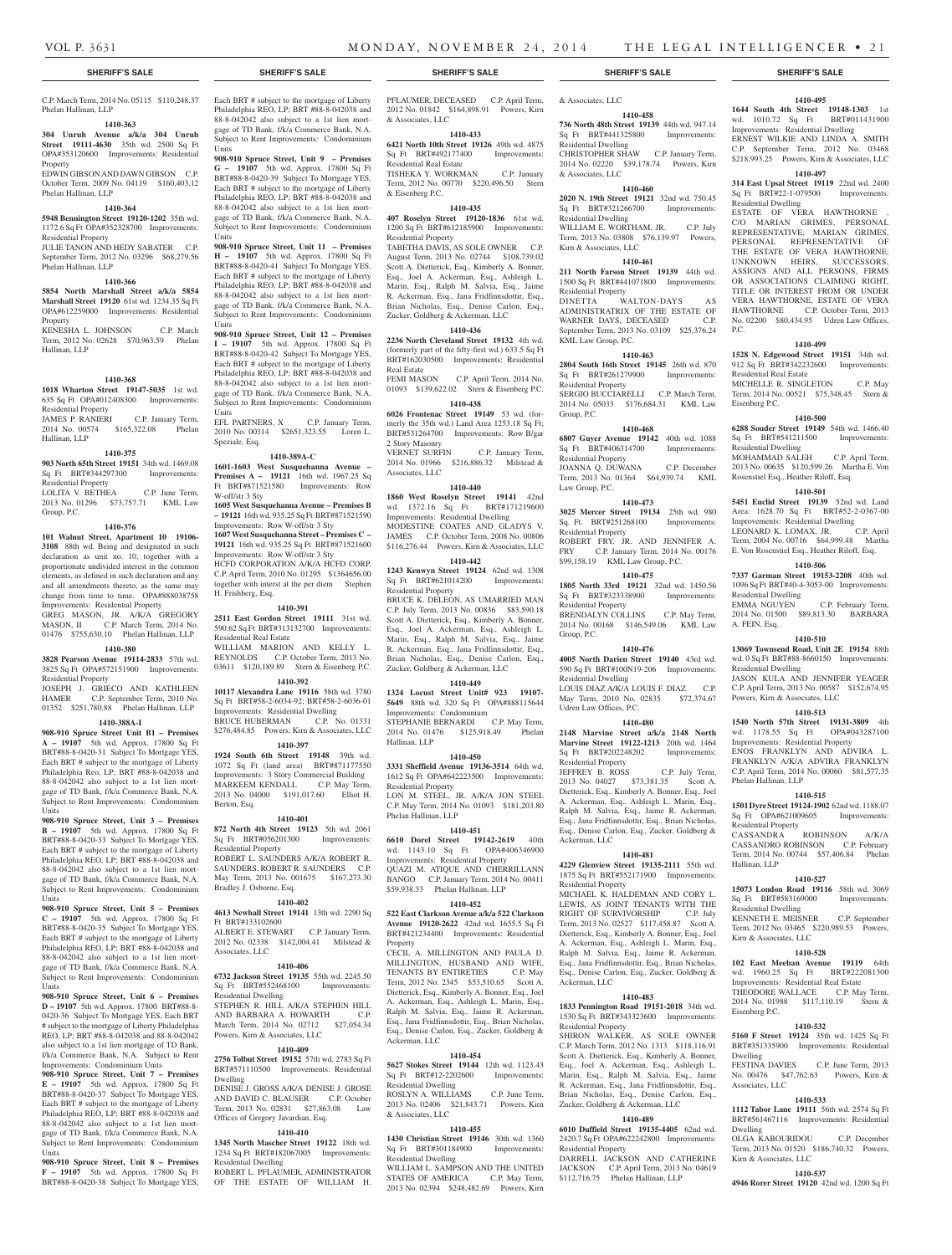**1410-724 5455 Webster Street 19143** 46th wd. Row 2 Sty Masonry; 1260 Sq Ft BRT#463114200 Subject to Mortgage Improvements:

MICHAEL ANTONYUK AND MARINA PETCHERSKAIA C.P. March Term, 2014 No. 03889 \$58,586.74 McCabe, Weisberg,

**1410-728 5307 North 12th Street 19141** 49th wd. S/D Conv. Apt 3 Sty Masonry; 1320 Sq Ft BRT#493115500 Improvements: Residential

FLOYD WILLIAMS C.P. December Term, 2010 No. 00442 \$83,886.84 McCabe,

**1410-731 1431-39 N. 52nd Street 19131** 44th wd. 7182 Sq Ft BRT#882931970 Subject to Mortgage

MALAIKA REID C.P. August Term, 2009 No. 995 \$689,000.00 Weber Gallagher Simpson Stapleton Fires & Newby, LLP, Sarah

**1410-732 5921 Summerdale Avenue 19149** 53rd wd. Row B/Gar 2 Sty Masonry; 960 Sq Ft BRT#531239500 Improvements: Residential

PATRICIA PETERSON C.P. March Term, 2014 No. 04856 \$66,584.98 McCabe,

**1410-733 2121 South Woodstock Street 19145** 48th wd. 1064 Sq Ft BRT#48-1-3335-00 Improvements:

KRISTOPHER REESE A/K/A KRISTOPHER S. REESE AND NICOLE SPARKMAN A/K/A NICOLE V. SPARKMAN C.P. March Term, 2014 No. 05035 \$79,100.23 Udren Law

**1410-734 1306 Farrington Road 19151** 34th wd. Row B/Gar 2 Sty Masonry; 1120 Sq Ft BRT#343343700 Improvements: Residential

PAMELA WILLIAMS C.P. July Term, 2013 No. 025060 \$98,840.49 McCabe, Weisberg,

**1410-738 2104 Ellsworth Street 19146** 36th wd. 1452

KBKE HOLDINGS, LLC C.P. August Term, 2013 No. 00521 \$282335.59 plus continuing interest at the rate of Fred W. Hoensch, Esq., Richard A. Barkasy, Esq., Schnader Harrison

**1410-739 1608 West Susquehanna Avenue 19121** 32nd wd. 2235 Sq Ft OPA#32-1-0645-00 Subject

BENJAMIN BLOCKER, II, INDIVIDUALLY AND AS TRUSTEE FOR PHAEDRA D. BLOCKER C.P. April Term, 2013 No. 00988 \$196865.99 plus continuing interest at the rate of Fred W. Hoensch, Esq., Richard A. Barkasy, Esq., Schnader Harrison Segal &

**1410-740 6545 North Smedley Street 19126** 17th wd. 1260 Sq Ft OPA#172162900 Subject to

KT DEVELOPMENT, LLC C.P. July Term, 2013 No. 03061 \$129033.30 plus continuing interest at the rate of Fred W. Hoensch, Esq., Richard A. Barkasy, Esq., Schnader Harrison

**1410-742 6124 Hawthorne Street 19135** 62nd wd. 1120<br>Sq. Ft. BRT#62-2254600 Improvements:

MATTHEW TURNBULL AND RAQUEL TURNBULL C.P. June Term, 2013 No.

01514 \$149,464.04 Udren Law Offices, P.C. **1410-744 6910 Rodney Street 19138** 10th wd. Row 2 Sty Masonry; 966 Sq Ft BRT#102394100 Improvements: Residential Dwelling UNKNOWN HEIRS, SUCCESSORS, ASSIGNS, AND ALL PERSONS, FIRMS, OR ASSOCIATIONS CLAIMING RIGHT, TITLE OR INTEREST FROM UNDER MINNIE E. GLENN A/K/A MINNIE ELLIS, DECEASED; JOANNA BUTTLER, AS POTENTIAL HEIR OF MINNIE E. GLENN A/K/A MINNIE ELLIS, DECEASED; JEROME BOYER, AS POTENTIAL HEIR OF MINNIE E. GLENN A/K/A MINNIE ELLIS, DECEASED; CHARLES WILLIAMS, AS POTENTIAL HEIR OF MINNIE E. GLENN A/K/A MINNIE ELLIS, DECEASED AND LARRY KING, AS POTENTIAL HEIR OF MINNIE E. GLENN A/K/A MINNIE ELLIS, DECEASED C.P. January Term, 2013 No. 00257 \$60,145.26

C.P. June Term, 2013 No.

Residential Dwelling

Weisberg, & Conway, P.C.

Improvements: Mixed Use

Weisberg, & Conway, P.C.

Residential Dwelling

Offices, P.C.

Dwelling

& Conway, P.C.

Sq Ft OPA#36-1-0187-00

Segal & Lewis LLP

to Mortgage

Lewis LLP

Mortgage

Segal & Lewis LLP

Sq Ft BRT#62-2254600 Residential Dwelling

& Conway, P.C.

Dwelling

A. Elia, Esq.

Dwelling

### **SHERIFF'S SALE SHERIFF'S SALE SHERIFF'S SALE SHERIFF'S SALE SHERIFF'S SALE**

# BRT#421527100 Improvements: Residential

Dwelling NELSON FIGUEROA C.P. April Term, 2014 No. 03074 \$98,836.03 Udren Law Offices, P.C.

#### **1410-547**

**2 North 50th Street 19139** 44th wd. 2300 Sq Ft BRT#44-1-060800 Subject To Mortgage THIS PROPERTY IS BEING SOLD SUBJECT TO A SENIOR MORTGAGE Improvements: Residential Dwelling DAVID LAUGHTON A/K/A DAVID B.

LAUGHTON C.P. August Term, 2013 No. 00483 \$180,417.23 Udren Law Offices, P.C.

## **1410-554**

**254 East Albanus Street 19120** 42nd wd. 1125 Sq Ft BRT#421146600 Improvements: Residential Property

THE UNKNOWN HEIRS OF CLAUDINE ROBERTSON, DECEASED; GLORIA ROBERTSON, SOLELY IN HER CAPACITY AS HEIR OF CLAUDINE ROBERTSON, DECEASED; ANGELO ROBERTSON, SOLELY IN HIS CAPACITY AS HEIR OF CLAUDINE ROBERTSON, DECEASED C.P. June Term, 2013 No. 03076 \$84,985.41 KML Law Group, P.C.

## **1410-556**

**7730 Michener Avenue 19150** 50th wd. 1253.28 Sq Ft BRT#501116700 Improvements: Residential Property DARRYL RAMONT COE AND STEPHANIE GORDON ONYEJIAKA C.P. June Term, 2013 No. 01837 \$76,355.64 KML Law

#### **1410-562**

Group, P.C.

**3844 North Gratz Street 19140** 13th wd. 1242.45 Sq Ft BRT#131268100 Improvements: Residential Property THERESA CAMPBELL AND FREDDIE CAMPBELL, SOLELY IN HIS CAPACITY AS ADMINISTRATOR OF THE ESTATE OF ANNIE CAMPBELL, DECEASED C.P. May Term, 2014 No. 03649 \$32,168.76 KML Law Group, P.C.

## **1410-565**

**2032 Annin Street 19146** 36th wd. 800 Sq Ft BRT#361027300 Improvements: Residential Real Estate

CHRISTOPHER KING C.P. April Term, 2014 No. 03259 \$134,677.73 Stern & Eisenberg P.C.

#### **1410-569**

**12721 Minden Road 19154-1419** 66th wd. 1807.17 Sq Ft OPA#663336000 Improvements: Residential Property JOSEPH J. MIFFLIN AND MARIE L. LEPLEY C.P. September Term, 2012 No. 03331 \$223,640.73 Phelan Hallinan, LLP

## **1410-572**

**208 West Godfrey Avenue 19120-1408**  61st wd. 1050 Sq Ft OPA#611277600 Improvements: Residential Property DARYL BRITT A/K/A D. BRITT AND CARMEN PEREZ C.P. January Term, 2014 No. 02301 \$96,229.17 Phelan Hallinan, LLP

## **1410-578**

**728 Hartel Avenue 19111-3113** 63rd wd. 7894.95 Sq Ft OPA#631213500 Improvements: Residential Property JAMES TATAR A/K/A JAMES E. TATAR AND REBECCA TATAR A/K/A REBECCA M. TATAR C.P. February Term, 2014 No. 00870 \$213,724.33 Phelan Hallinan, LLP

## **1410-580**

**5500 Warrington Avenue 19143-4721**  51st wd. 1458.1 Sq Ft OPA#514058400 Improvements: Residential Property NATHANIEL LARK C.P. March Term,

2013 No. 02222 \$125,289.33 Phelan Hallinan, LLP **1410-584**

**5219 Castor Avenue 19124-1703** 23rd wd. 4103.50 Sq Ft Improvements: Residential Property EDGARDO VALENTIN AND ROSELIND VALENTIN C.P. August Term, 2012 No. 00201 \$248,784.68 Phelan Hallinan, LLP

# **1410-590**

**5046 Copley Road 19144-4803** 13th wd. 1290 Sq Ft OPA#133166400 Improvements: ers<br>tial Property STEVEN E. SYKES C.P. April Term, 2014

## No. 02919 \$53,202.09 Phelan Hallinan, LLP **1410-591**

**114 North Redfield Street 19139-2344** 4th wd. 1128 Sq Ft OPA#042118400 Improvements:

Residential Property C.P. November Term, 2013 No. 01944 \$62,973.61 Phelan

## **1410-593**

Hallinan, LLP

**5010 North 4th Street 19120-3802** 42nd wd. 1200 Sq Ft OPA#422462500 Improvements: Residential Property

GLORIA B. CARRILLO C.P. January Term, 2013 No. 03660 \$61,707.71 Phelan Hallinan, LLP

## **1410-594**

**1613 South Orkney Street 19148-1328** 1st wd. 1136 Sq Ft OPA#011442000 Improvements: Residential Property CYRIL V. ADDISON A/K/A CYRIL<br>ADDISON C.P. March Term 2014 No C.P. March Term, 2014 No. 02233 \$302,087.09 Phelan Hallinan, LLP

## **1410-597**

**7339 North 21st Street 19138-2107** 10th wd. 1888 Sq Ft OPA#101180300 Improvements: Residential Property TROY C. DUGGER C.P. April Term, 2014 No. 02928 \$83,310.82 Phelan Hallinan, LLP

## **1410-603**

**2615 West Lehigh Avenue 19132-3121**  28th wd. 1120 Sq Ft OPA#281376100 Improvements: Residential Property SHAREEF JONES AND JAMILLA JOHNSON C.P. February Term, 2014 No. 00995 \$79,960.74 Phelan Hallinan, LLP

## **1410-613**

**7436 Drexel Road 19151-2933** 34th wd. 1260 Sq Ft OPA#343210600 Improvements: Residential Property KYMALA A. RANSOM C.P. February Term, 2013 No. 02833 \$91,956.78 Phelan Hallinan, LLP

## **1410-622**

**1008 Bingham Street 19115** 63rd wd. 1008 Sq Ft BRT#632119500 Improvements: Residential Property ROBERT G. VACCARINO AND MARIA R.<br>VACCARINO C.P. July Term, 2013 No. C.P. July Term, 2013 No. 02124 \$126,779.24 KML Law Group, P.C.

#### **1410-633**

**3201 Capri Drive a/k/a 3201 Capri Drive Unit 39 19145-5766** 26th wd. 1355 Sq Ft OPA#888260076 Improvements: Condominium Unit DENISE SERPENTINE C.P. December Term, 2012 No. 03121 \$356,190.05 Phelan Hallinan, LLP

## **1410-636**

**7000 North 12th Street 19126** 61st wd. 4000 Sq Ft BRT#611192500 Improvements: Residential Property CLAUDIA A. NESMITH C.P. May Term, 2011 No. 1482 \$155,353.75 Scott A. Dietterick, Esq., Kimberly A. Bonner, Esq., Joel A. Ackerman, Esq., Ashleigh L. Marin, Esq., Ralph M. Salvia, Esq., Jaime R. Ackerman, Esq., Jana Fridfinnsdottir, Esq., Brian Nicholas, Esq., Denise Carlon, Esq., Zucker, Goldberg & Ackerman, LLC

#### **1410-638**

**501-05 Locust Avenue 19144** 12th wd. Semi/ Det 3 Sty Stone; 5560 Sq Ft BRT#122070400 Improvements: Residential Dwelling WILHEMENIA MOORE AND WAYNE E. MOORE C.P. March Term, 2013 No. 02011 \$328,779.98 McCabe, Weisberg, & Conway, P.C.

## **1410-640**

**1621 East Worrell Street 19124** 33rd wd. Row 2 Sty Masonry; 1140 Sq Ft BRT#332040200 Improvements: Residential Dwelling EDNA WYNKOOP C.P. September Term, 2013 No. 01390 \$73,985.60 McCabe, Weisberg, & Conway, P.C.

### **1410-642**

**1830 Rittenhouse Square, Unit 17B 19103**  8th wd. 1610 Sq Ft BRT#888081782 Subject to Mortgage JAMES W. GREENLEE AND ELLEN T. GREENLEE AS TENANTS BY THE ENTIRETY C.P. March Term, 2014 No. 00368 \$50,989.61 Evan R. Bachove, Esq., Fineman Krekstein & Harris, P.C.

## **1410-643**

**2106 Cross Street 19146** 36th wd. 948 Sq Ft BRT#363058100 Improvements: Residential **Property** 

## PHYLLIS YATES BROWNE C.P. April Term, 2014 No. 02200 \$48,457.13 KML Law Group, P.C.

## **1410-647**

**2715 Cambridge Street 19130** 29th wd. Row 3 Sty Masonry; 966 Sq Ft BRT#292014000 Improvements: Residential Dwelling ALEXANDER GERTSBERG AND ROMAN ZILBERMAN C.P. September Term, 2013 No. 03632 \$283,524.11 McCabe, Weisberg, & Conway, P.C.

#### **1410-648**

**6653 Erdrick Street 19135** 41st wd. Row B/ Gar 2 Sty Masonry; 1088 Sq Ft BRT#552278000 Improvements: Residential Dwelling MEI XIN NG AND STEVE M. NG February Term, 2014 No. 00868 \$93,218.66 McCabe, Weisberg, & Conway, P.C.

## **1410-650**

**15128 Beverly Drive 19116** 58th wd.

Apt 2-4 Unts 2 Sty Mas+O.; 1728 Sq Ft BRT#583165516 Subject to Mortgage Improvements: Residential Dwelling<br>GENNADIY PSHENITSYN C.P. April GENNADIY PSHENITSYN Term, 2014 No. 00698 \$113,679.33 McCabe,

## Weisberg, & Conway, P.C. **1410-658**

**6037 Lansdowne Avenue 19151** 34th wd. 1446 Sq Ft BRT#342051900 Improvements: Residential Property DOROTHY DAVID AND MICHAEL DAVID C.P. March Term, 2012 No. 00742 \$86,309.26 KML Law Group, P.C.

## **1410-664**

**5347 Diamond Street 19131** 52nd wd. Row B/ Gar 2 Sty Stone; 1600 Sq Ft BRT#521157000 Improvements: Residential Dwelling ANTHONY M. JAMES AND DEVORA A. JAMES C.P. December Term, 2009 No. 01835 \$105,477.80 McCabe, Weisberg, & Conway, P.C.

#### **1410-665**

**4444 North Marshall Street 19140** 43rd wd. Row 2 Sty Masonry; 960 Sq Ft BRT#433299100 Improvements: Residential Dwelling VERONICA WAGNER C.P. November Term, 2013 No. 01961 \$43,658.77 McCabe, Weisberg, & Conway, P.C.

#### **1410-675**

**7327 Shisler Street 19111** 56th wd. 1296 Sq Ft BRT#561167200 Improvements: Residential Property GUI ZHEN ZHENG AND SHI JIAN ZHENG C.P. May Term, 2014 No. 000405 \$66,891.70 Bradley J. Osborne, Esq.

## **1410-676**

**6623 North 8th Street 19126** 61st wd. 2790 Sq Ft BRT#611167500 Improvements: Residential Property EMMA COX-WATSON AND RODERICK WATSON C.P. May Term, 2013 No. 002721 \$265,486.82 Bradley J. Osborne, Esq.

## **1410-678**

**617 Benson Street 19111** 63rd wd. Semi/ Det 3 Sty Frame; 1500 Sq Ft BRT#631400917 Improvements: Residential Dwelling TODD MUFFLER C.P. March Term, 2014 No. 00595 \$148,129.11 McCabe, Weisberg, & Conway, P.C.

## **1410-679**

**2524 North 29th Street 19132** 28th wd. 1302 Sq Ft BRT#282009100 Improvements: Residential Property YVETTE JOHNSON C.P. December Term, 2011 No. 2275 \$53,178.76 Scott A.

Dietterick, Esq., Kimberly A. Bonner, Esq., Joel A. Ackerman, Esq., Ashleigh Levy Marin, Esq., Ralph M. Salvia, Esq., Jaime R. Ackerman, Esq., Jana Fridfinnsdottir, Esq., Brian Nicholas, Esq., Denise Carlon, Esq., Zucker, Goldberg & Ackerman, LLC

#### **1410-680**

**811 Arnold Street 19111** 63rd wd. S/D W B/G 2S Masonry; 1572 Sq Ft BRT#632015700 Subject to Mortgage Improvements: Residential Dwelling SONIA LIPTON C.P. December Term, 2012 No. 04150 \$239,123.93 McCabe, Weisberg, & Conway, P.C.

#### **1410-681**

**5303-5305 N. 10th Street 19124** 49th wd. 1625 Sq Ft BRT#882924700 Improvements: Commercial Use NAJLAH DARWISH C.P. May Term, 2014

No. 1287 \$106,436.60 Weber Gallagher Simpson Stapleton Fires & Newby, LLP, Sarah A. Elia, Esq.

#### **1410-687**

**5711 Whitby Avenue 19143** 51st wd. Row 2 Story Masonry; 1662 Sq Ft PRCL#513123900 Improvements: Residential Dwelling

JANET COLLINS RIDLEY, SOLELY IN HER CAPACITY AS SURVIVING HEIR OF HARRISON A. RIDLEY, JR. A/K/A HARRISON RIDLEY, JR., DECEASED; JADE WIDEMAN-RIDLEY, SOLELY IN HER CAPACITY AS SURVIVING HEIR OF HARRISON A. RIDLEY, JR. A/K/A HARRISON RIDLEY, JR., DECEASED; UNKNOWN HEIRS OF HARRISON A. RIDLEY, JR. A/K/A HARRISON RIDLEY, JR., DECEASED C.P. December Term, 2012 No. 01547 \$34,525.71 Federman & Associates, LLC

### **1410-688**

**4820 N. 10th Street 19141** 49th wd. Semi-detached 2 Story Masonry; 1350 Sq Ft PRCL#491353300 Improvements: Residential Dwelling CARL CRAWFORD, III C.P. April Term, 2011 No. 000988 \$82,843.32 Federman &

## **1410-694**

Associates, LLC

**2418 South Carlisle Street 19145** 26th wd. 1080 Sq Ft BRT#261133700 Improvements: Residential Property

## NUNZIO GALLO AND MICHELLE McCabe, Weisberg, & Conway, P.C. RACIOPPO C.P. August Term, 2013 No. 02307 \$198,120.32 KML Law Group, P.C.

**1410-701 1555 N. Orkney Street 19122** 17th wd. 980 Sq Ft OPA#182262400 Improvements: Row 3 Sty Masonry

RAQUEL MANGUAL C.P. March Term, 2012 No. 01971 \$79,756.37 Richard J. Nalbandian, III, Esq.

### **1410-703 4043 North 12th Street 19141** 43rd wd. Row 2 Sty Masonry; 1440 Sq Ft BRT#433162600

**1410-708 500 Southampton Road 19116** 58th wd. 1634 Sq Ft OPA#583058100 Subject to Mortgage Improvements: Residential Property<br>MARIE C. GALLAGHER C.P. August

Term, 2011 No. 03050 \$43,492.07 Donna M. Donaher, Esq.; Michael C. Mazack, Esq. **1410-710 4774 Loring Street 19136** 65th wd. 1260 Sq Ft BRT#651028500 Improvements: Residential

DAVID CONNOR AND SHIRLEE E. COUNTS-CONNOR C.P. May Term, 2012 No. 02009 \$63,817.76 Udren Law

**1410-711 3703 Morrell Avenue 19114** 66th wd. Row B/Gar 2 Sty Mas. +Other; 1242 Sq Ft BRT#661146229 Improvements: Residential

2013 No. 01807 \$231,356.85 McCabe,

**1410-714 1122 South 19th Street 19146** 36th wd. Row Conv/Apt 2Sty Masonry; 1272 Sq Ft BRT#361170100 Improvements: Residential

MICHELLE FREDERICKSDORF C.P. February Term, 2014 No. 01395 \$95,214.29 McCabe, Weisberg, & Conway, P.C. **1410-715 7030 Sheldrake Place 19153** 40th wd. Row B/ Gar 2Sty Masonry; 1360 Sq Ft BRT#406641700<br>Subject to Mortgage Improvements:

DIANA J. LAWRENCE, KNOWN SURVIVING HEIR OF EDITH V. LAWRENCE, DECEASED MORTGAGOR AND REAL OWNER, STEVEN DOUGLAS LAWRENCE, KNOWN SURVIVING HEIR OF EDITH V. LAWRENCE, DECEASED MORTGAGOR AND REAL OWNER AND UNKNOWN SURVIVING HEIRS OF EDITH V. LAWRENCE, DECEASED MORTGAGOR AND REAL OWNER C.P. December Term, 2013 No. 01506 \$128,521.88 McCabe,

**1410-718 9208 Ditman Street 19114** 65th wd. S/D W/ Gar 2Sty Frame; 1600 Sq Ft BRT#652291310

SEAN O'DONNELL AND MELISSA O'DONNELL C.P. January Term, 2013 No. 03043 \$312,928.13 McCabe, Weisberg, &

**1410-719 1542 Haines Street 19126** 10th wd. Semi/Det 2.5 Sty Masonry; 1468 Sq Ft BRT#101262300 Improvements: Residential Dwelling UNKNOWN SURVIVING HEIRS OF THOMAS H. WILSON, DECEASED MORTGAGOR AND REAL OWNER, MICHAEL E. WILSON KNOWN HEIR OF THOMAS H. WILSON, DECEASED MORTGAGOR AND REAL OWNER AND STEPFON WILSON KNOWN SURVIVING HEIR OF THOMAS WILSON, DECEASED MORTGAGOR AND REAL OWNER C.P. July Term, 2013 No. 02303 \$189,609.74 McCabe, Weisberg, & Conway, P.C. **1410-720 4938 Lancaster Avenue 19131** 44th wd. Row 2 Sty Masonry; 1996 Sq Ft BRT#442189300 Subject to Mortgage Improvements:

ANTONIO WATSON A/K/A ANTONIO R. WATSON C.P. September Term, 2013 No. 03796 \$142,681.82 McCabe, Weisberg, &

**1410-722 1541 North Robinson Street 19151**  34th wd. Row 2 Sty Masonry; 1380 Sq Ft BRT#342274600 Improvements: Residential

CAROLYN GARRETT, EXECUTRIX OF THE ESTATE OF RUBY P. WALDEN, DECEASED MORTGAGOR AND REAL OWNER C.P. January Term, 2014 No. 01160 \$77,736.06

C.P. December Term,

Improvements: Residential Dwelling AZALEE MCDONALD C.P. January Term, 2011 No. 03619 \$31,149.79 McCabe,

Weisberg, & Conway, P.C.

MARIE C. GALLAGHER

Dwelling

Offices, P.C.

Dwelling

Dwelling<br>ENOCH AMOAH

Weisberg, & Conway, P.C.

Subject to Mortgage Residential Dwelling

Weisberg, & Conway, P.C.

Improvements: Lot

Residential Dwelling

 $Convav$ ,  $PC$ .

Dwelling

Conway, P.C.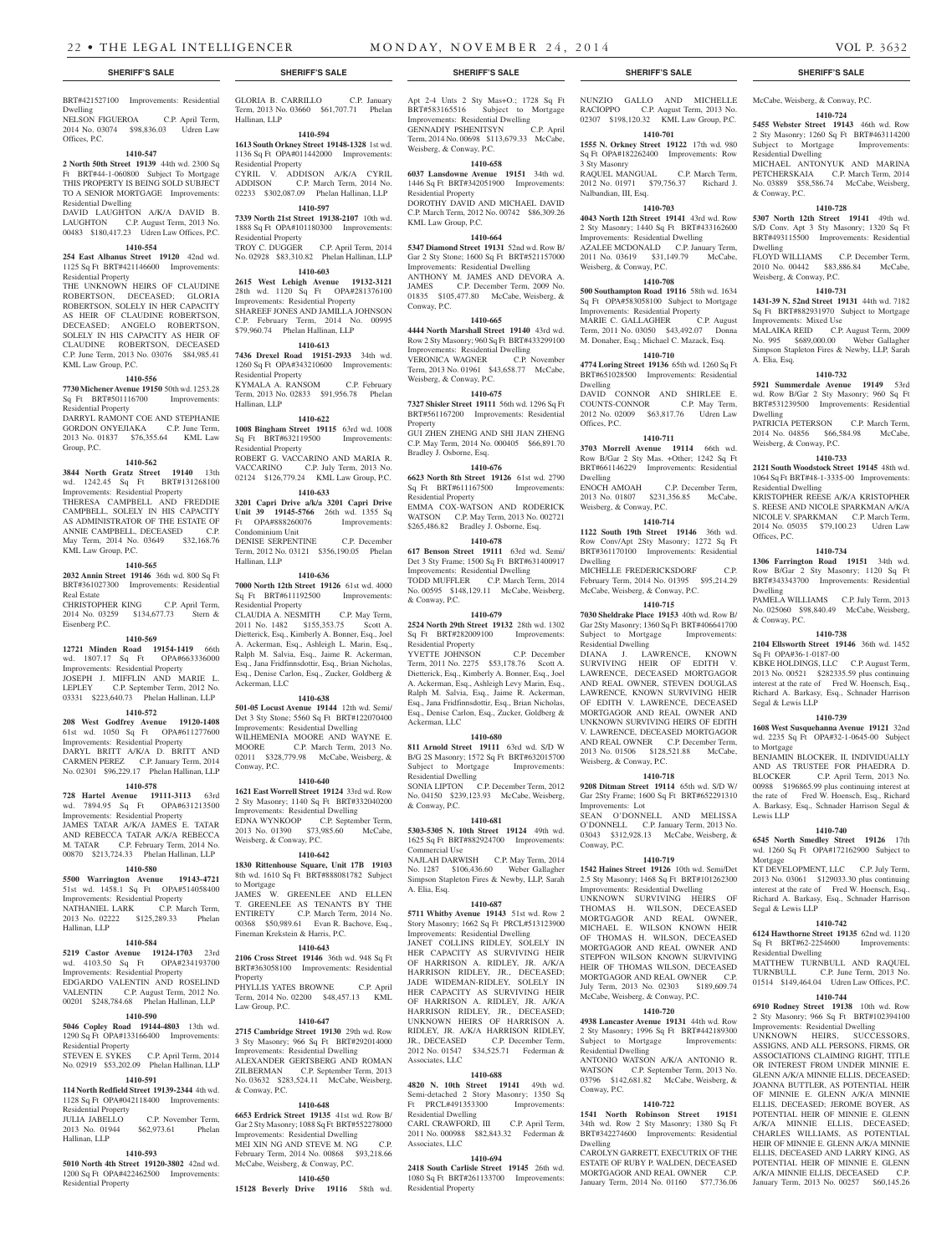# McCabe, Weisberg, & Conway, P.C.

**1410-746A-B 431 W. Girard Avenue – Premises A – 19123** 18th wd. 3630 Sq Ft OPA#871290250 Improvements: 3 Story Masonry Mixed Commercial And Residential Property **429 W. Girard Avenue – Premises B –** 

**19123** 18th wd. 3630 Sq Ft OPA#871290200 Improvements: 3 Story Masonry Mixed Commercial And Residential Property CARLOS SANCHEZ C.P. July Term, 2011 No. 01715 \$398,695.53 Robert S. Esposito, Esq.

## **1410-748**

**1382 Westbury Drive 19151** 34th wd. Row B/Gar 2 Sty Masonry; 1120 Sq Ft BRT#343290600 Subject to Mortgage Improvements: Residential Dwelling

MORTON ANSKY, KNOWN SURVIVING HEIR OF TOBY M. ANSKY, DECEASED MORTGAGOR AND REAL OWNER: UNKNOWN SURVIVING HEIRS OF TOBY M. ANSKY, DECEASED MORTGAGOR AND REAL OWNER AND ROBERT LITMAN, KNOWN SURVIVING HEIR OF TOBY M. ANSKY, DECEASED MORTGAGOR AND REAL OWNER C.P. August Term, 2013 No. 02394 \$112,460.73 McCabe, Weisberg, & Conway, P.C.

#### **1410-750**

**1206 South Bonsall Street 19146** 36th wd. Row 2 Sty Masonry; 1104 Sq Ft BRT#361349500 Subject to Mortgage Improvements: Residential Dwelling

PAMELA STROMAN-GIBSON, ADMINISTRATRIX OF THE ESTATE OF LEROY STROMAN, DECEASED MORTGAGOR AND REAL OWNER C.P. October Term, 2011 No. 04435 \$110,632.17 McCabe, Weisberg, & Conway, P.C.

#### **1410-752**

**336 Winton Street 19148** 39th wd. Row 2 Sty Masonry; 740 Sq Ft BRT#392100700 Improvements: Residential Dwelling MARY DOUGHERTY AND GEORGE DOUGHERTY C.P. April Term, 2014 No. 02596 \$73,873.66 McCabe, Weisberg, & Conway, P.C.

#### **1410-755**

**140 West Abbottsford Avenue 19144** 12th wd. Semi Det 2 Sty Masonry; 1818 Sq Ft BRT#123014610 Improvements: Residential Dwelling DAVID BOYD, JR. ADMINISTRATOR

OF DIANA BOYD A/K/A DIANE BOYD, DECEASED MORTGAGOR AND REAL OWNER C.P. November Term, 2013 No. 00638 \$91,065.55 McCabe, Weisberg, & Conway, P.C.

## **1410-757**

**6941 Ibis Place 19142** 40th wd. Row B/Gar 2Sty Masonry; 1296 Sq Ft BRT#406586900 Subject to Mortgage Improvements: Residential Dwelling

JAMES E. KALBACH, A/K/A JIM KALBACH, A/K/A JIM E. KARBACH, KNOWN SURVIVING HEIRS OF JANE M. KALBACH, DECEASED MORTGAGOR AND REAL OWNER; ROBERT F.S. KALBACH, KNOWN SURVIVING HEIRS OF JANE M. KALBACH, DECEASED MORTGAGOR AND REAL OWNER AND UNKNOWN SURVIVING HEIRS OF JANE M. KALBACH, DECEASED MORTGAGOR AND REAL OWNER C.P. July Term, 2012 No. 02324 \$116,574.57 McCabe, Weisberg, & Conway, P.C.

#### **The following property, sale of which was postponed from the November 4, 2014 Sheriff's Sale, will be offered for sale on TUESDAY, December 2, 2014.**

### **1411-307**

**1603 West Sparks Street 19141-1917** 17th wd. 1337 Sq Ft OPA#171278100 Improvements: Residential Property

DANYELL BATTLE; DONNELL LEWIS C.P. February Term, 2013 No. 02630 \$61,642.17 Phelan Hallinan, LLP

#### **1411-315**

**4607 Princeton Avenue 19135** 41st wd. 1470 Sq Ft BRT#412060100 Improvements: Residential Property PAUL OVERWISE, AS ADMINISTRATOR OF

THE ESTATE OF MAUREEN P. OVERWISE, DECEASED C.P. January Term, 2013 No. 00717 \$144,184.75 KML Law Group, P.C. **1411-322**

**249 North Creighton Street 19139** 44th wd. 1114 Sq Ft BRT#441122300 Improvements: Residential Property JEFFERY DULDULAO AND JOSEPH

KLIMCZAK C.P. May Term, 2014 No. 01995 \$61,092.11 KML Law Group, P.C.

# **1411-324**

**233 North Simpson Street 19139** 34th wd. 1140 Sq Ft BRT#343093600 Improvements:

# Residential Property

ROBIN WATSON C.P. June Term, 2014 No. 00615 \$45,200.66 KML Law Group, P.C. **1411-328**

## **1718 West Moyamensing Avenue 19145**  26th wd. 2240 Sq Ft BRT#871535840 Improvements: Residential Dwelling

DONALD C. MADDOX C.P. April Term, 2013 No. 00757 \$198,338.30 Udren Law Offices, P.C. **1411-334**

# **4704 Hartel Avenue 19136-3307** 65th wd.

1046 Sq Ft OPA#651188000 Improvements: Residential Property CRISTI A. BOOTHMAN C.P. July Term, 2012 No. 01173 \$185,529.27 Phelan Hallinan, LLP

## **1411-338**

**1354 Unruh Avenue 19111-4920** 53rd wd. 1212 Sq Ft OPA#532065100 Improvements: Residential Property ANA BURGOS AND MARTA L. DIAZ C.P. March Term, 2013 No. 01970 \$104,954.92

## Phelan Hallinan, LLP **1411-351**

**1431 Hellerman Street 19149-2742** 54th wd. 1620 Sq Ft OPA#541125000 Improvements: Residential Property SHARMAINE MICKENS C.P. December Term, 2010 No. 01767 \$121,564.82 Phelan Hallinan, LLP

## **1411-369**

**1928 South 21st Street 19145-2721** 48th wd. 1220 Sq Ft OPA#482137200 Improvements: Residential Property CHARLAYNE COPES C.P. July Term, 2010

No. 03141 \$57,283.23 Phelan Hallinan, LLP **1411-370 338 E. Albanus Street 19120** 42nd wd. 1200

Sq Ft BRT#421148900 Improvements: Row B/gar 2 Story Masonry WILLIAM HARRIS, JR. A/K/A WILLIAM HARRIS C.P. September Term, 2012 No. 02739 \$126,159.41 Milstead & Associates, LLC

## **1411-377**

**7026 Walker Street 19135** 55th wd. 2250 Sq Ft BRT#55-2-319700 Improvements: Residential Dwelling DANA STEVENSON A/K/A DANA M.

STEVENSON A/K/A DANA MARY STEVENSON; ROBERT STEVENSON A/K/A ROBERT M. STEVENSON C.P. June Term, 2014 No. 01281 \$50,808.34 Udren Law Offices, P.C.

## **1411-381**

**1408 Kerper Street 19111** 53rd wd. 1774.3 Sq Ft BRT#532095400 Improvements: Row B/ gar 2 Story Masonry CHICO VELASCO AND JOAN VELASCO C.P. September Term, 2013 No. 03560 \$155,492.90 Milstead & Associates, LLC

## **1411-397**

**35 South Ashmead Place 19144** 12th wd. 1246.56 Sq Ft BRT#123085100 Improvements: Residential Dwelling LISA M. CARTER AND THE UNITED STATES OF AMERICA C.P. June Term, 2013 No. 01216 \$36,045.42 Powers, Kirn & Associates, LLC

## **1411-399**

**575 Van Kirk Street 19120** 35th wd. 120000 Sq Ft BRT#352117000 Improvements: Residential Dwelling ANITRA MEREDITH C.P. November Term, 2013 No. 00308 \$75,653.93 Powers, Kirn & Associates, LLC

## **1411-406**

**2303 South Front Street 19148** 39th wd. 886.82 Sq Ft BRT#391224500 Improvements: Residential Property GINA GAUTIERI C.P. March Term, 2014 No. 04092 \$119,526.67 KML Law Group,

## **1411-410**

P.C.

**3429 Brighton Street 19149-2007** 55th wd. 1630.49 Sq Ft OPA#551376700 Improvements: Residential Property CARLOS SERRANO-GENOVA C.P. March Term, 2014 No. 02200 \$64,081.91 Phelan Hallinan, LLP

## **1411-414**

**4408 Teesdale Street 19136** 41st wd. 1523.2 Sq Ft BRT#412091100 Improvements: Residential Property GEORGE R. ECKERT C.P. May Term,

2014 No. 03739 \$135,191.12 KML Law Group, P.C. **1411-416**

**117 North 53rd Street 19139** 44th wd. 1596 Sq Ft BRT#441164200 Improvements: Residential Property<br>LEAH M. LEWIS

C.P. March Term, 2014 No. 03870 \$143,151.92 KML Law Group, P.C.

### **1411-426**

**2926 West Thompson Street 19121** 29th wd. Land Area: 990 Sq Ft; Improvement Area: 1650 Sq Ft OPA#292205910 Improvements: Residential Real Estate - Single Family Dwelling ALDESHAWN ATKINS AND ROSHEEN

JONES C.P. January Term, 2014 No. 03140 \$36,322.20 Robert J. Wilson, Esq., Wilson Law Firm

## **1411-437 1310 Wagner Avenue 19141** 49th wd. 2000 Sq Ft BRT#493018000 Improvements:

Residential Property JOHN WIGGINS C.P. April Term, 2011 No. 02170 \$83,205.65 KML Law Group, P.C.

## **1411-450**

**1768 South Avondale Street 19142** 40th<br>wd. 1745.70 Sq Ft BRT#401186900 wd. 1745.70 Sq Ft Improvements: Residential Property DEBRA L. SMITH C.P. December Term, 2012 No. 02262 \$54,914.28 KML Law Group, P.C.

## **1411-463**

**1119 East Wilt Street 19125** 18th wd. 684.49 Sq Ft BRT#181184900 Improvements: Residential Dwelling JAMES P. MEEHAN, JR. C.P. November Term, 2012 No. 01114 \$98,958.57 Powers, Kirn & Associates, LLC

### **1411-467**

**7252 Mansfield Avenue 19138** 10th wd. 2145.99 Sq Ft BRT#102356300 Improvements: Residential Dwelling<br>CHRISTINA J. LEE C.P. May Term, 2010 No. 03339 \$190,924.12 Powers, Kirn & Associates, LLC

## **1411-470**

**2962 Jasper Street 19134** 25th wd. 702 Sq Ft BRT#252537500 Improvements: Residential Property

JOSE VILELLA C.P. March Term, 2011 No. 02564 \$57,608.80 KML Law Group, P.C. **1411-476**

### **1742 North Robinson Street 19151** 60th wd. 1726.87 Sq Ft BRT#342291900 Subject to Mortgage Improvements: Residential Property BARBARA WALDEN, AN UNMARRIED<br>WOMAN C.P. September Term, 2013 No. C.P. September Term, 2013 No. 00871 \$66,265.29 Scott A. Dietterick, Esq., Kimberly A. Bonner, Esq., Joel A. Ackerman, Esq., Ashleigh Levy Marin, Esq., Ralph M. Salvia, Esq., Jaime R. Ackerman, Esq., Jana Fridfinnsdottir, Esq., Brian Nicholas, Esq., Denise Carlon, Esq., Zucker, Goldberg &

## **1411-480**

Ackerman, LLC

**632 Devereaux Avenue 19111** 35th wd. 2380.50 Sq Ft BRT#352197210 Improvements: Residential Dwelling NADIA DARWISH AND ABED HAMED

C.P. April Term, 2013 No. 01364 \$130,460.62 Powers, Kirn & Associates, LLC **1411-484 6924 Forrest Avenue 19138** 10th wd. 1500 Sq Ft BRT#102517100 Subject to Mortgage Improvements: Residential Property MARTISHA ALEXISSE HOBSON, AS SOLE OWNER C.P. February Term, 2014 No. 2140 \$117,546.89 Scott A. Dietterick, Esq., Kimberly A. Bonner, Esq., Joel A. Ackerman,

Esq., Ashleigh Levy Marin, Esq., Ralph M. Salvia, Esq., Jaime R. Ackerman, Esq., Jana Fridfinnsdottir, Esq., Brian Nicholas, Esq., Denise Carlon, Esq., Zucker, Goldberg & Ackerman, LLC

# **1411-488**

**5552 Angora Terrace 19143** 51st wd. 1120 Sq Ft BRT#513072400 Improvements: Residential Property JOSEPH HARMON AND MARLENE HARMON C.P. January Term, 2014 No. 00987 \$38,795.68 KML Law Group, P.C.

## **1411-492**

**5128 North Carlisle Street 19141** 17th wd. 1617 Sq Ft BRT#172034900 Improvements: Residential Property THERESA BRUMSKILL C.P. December Term, 2012 No. 03249 \$83,179.42 KML Law Group, P.C.

## **1411-496**

**3232 Emerald Street 19134** 45th wd. 1262.88 Sq Ft BRT#452333600 Improvements: Residential Property

PENNINGTON 189 MANAGEMENT, LLC C.P. August Term, 2012 No. 03282 \$83,877.24 KML Law Group, P.C.

## **1411-499**

**5420 Tackawanna Street 19124-1411**  62nd wd. 1132.29 Sq Ft OPA#622305800 Improvements: Residential Property JOSE M. FIGUEROA AND ERICKA RAMOS C.P. December Term, 2013 No. 02877 \$81,493.12 Phelan Hallinan, LLP

## **1411-508**

063634 \$11,784.00 Evan R. Bachove, Esq.,

**1411-582 184 East Huntingdon Street 19125-1031**  31st wd. 2550 Sq Ft OPA#314130300 Improvements: Residential Property TOMMY NGUYEN A/K/A THANH NGUYEN; CINDY T. NGUYEN C.P. May Term, 2014 No. 00071 \$82,649.00 Phelan

**1411-583 4224 Cottman Avenue 19135-1118** 41st wd. 1728 Sq Ft OPA#412064400 Improvements:

PIERRE LAZARRE C.P. November Term, 2013 No. 02689 \$164,354.78 Phelan

**1411-586 7235 Pittville Street 19126** 10th wd. 1216 Sq Ft; Row B/Gar 2 Sty Masonry BRT#101056800 Improvements: Residential Dwelling LYNIA HARPER C.P. July Term, 2013 No. 02744 \$44,719.57 McCabe, Weisberg &

**1411-590 121 North Felton Street 19139** 34th wd. 920 Sq Ft; S/D w/Det Gar 2 Sty Mason BRT#341243100 Subject to Rent Improvements: Residential Dwelling PRISCILLA JAMES C.P. June Term, 2013 No. 01609 \$92,705.52 McCabe, Weisberg

**1411-595 4924 Duffield Street 19124** 23rd wd. 1530 Sq Ft BRT#232272900 Improvements:

DOREEN MARTIN, KNOWN HEIR OF MARGARET QUIGLEY; LORI PAPALEO, KNOWN HEIR OF MARGARET QUIGLEY; UNKNOWN HEIRS, SUCCESSORS, ASSIGNS, AND ALL PERSONS, FIRMS OR ASSOCIATIONS CLAIMING RIGHT, TITLE, OR INTEREST FROM OR UNDER MARGARET QUIGLEY, LAST RECORD OWNER; UNKNOWN HEIRS, SUCCESSORS, ASSIGNS, AND ALL PERSONS, FIRMS OR ASSOCIATIONS CLAIMING RIGHT, TITLE, OR INTEREST FROM OR UNDER GEORGE QUIGLEY, LAST RECORD OWNER. C.P. March Term, 2013 No. 03740 \$71,772.69

**1411-596 2609 Jefferson Street 19121** 29th wd. 910 Sq Ft; Row W/Gar 2 Sty Masonry BRT#291194100 Improvements: Residential Dwelling KENNETH CRAWFORD, JR. AND KENNETH CRAWFORD, SR. C.P. May Term, 2013 No. 00084 \$106,782.37 McCabe, Weisberg & Conway, P.C. **1411-601 6144 North 6th Street 19120** 61st wd. 1568<br> **Sq** Ft BRT#611134300 Improvements:

EDDIE FERRELL, JR. C.P. December Term, 2011 No. 02971 \$125,400.58 Law Offices

**1411-602 301 West Byberry Road, A1 19116** 58th wd. 1074 Sq Ft; Res. Condo 3 Sty Masonry BRT#888581881 Improvements:

NAZAR SHUPLAT C.P. April Term, 2014 No. 00761 \$155,390.95 McCabe, Weisberg

**1411-609 2913 Elbridge Street 19149** 55th wd. 1200 Sq Ft BRT#551026700 Improvements:

NAIM MUHAMMAD C.P. March Term, 2010 No. 02961 \$172,816.87 KML Law

**1411-613 400-14 West Hortter Street Unit 703 19119**  22nd wd. 1448 Sq Ft; All that certain unit in the property known named and identified in the Declaration Plan referred to below as "Germantown Manor Condominium" a condominium located at 400-14 West Hortter Street in the City and County of Philadelphia and Commonwealth of Pennsylvania which has heretofore been submitted to the provisions of the Unit Property Act of Pennsylvania' Act of July 3, 1963, P.L. 196, by the Recording in the Office of the Recorder of Deed of a Declaration dated 8/16/79 and recorded 8/16/79 in Deed Book DCC 2034 page 1 and amended by Amendment to Declaration dated 9/19/79 and recorded 9/20/79 in Deed Book DCC 2065 page 547 a Declaration Plan dated 8/16/79 and recorded 8/16/79 and Deed Book DCC 2034 page 68 and a Code of Regulations dated 8/16/79 and recorded 8/16/79 in Deed Book DCC 2034 page 23, being and designated on said Declaration Plan as Unit Number 703 as herein set forth and more fully shown in such Declaration Plan and Declaration together with a proportionate undivided interest in common

Fineman Krekstein & Harris, P.C.

Hallinan, LLP

Residential Property

Hallinan, LLP

Conway, P.C.

& Conway, P.C.

Residential Dwelling

Udren Law Offices, P.C.

Sq Ft BRT#611134300 Residential Dwelling

of Gregory Javardian

Condominium

& Conway, P.C.

Residential Property

Group, P.C.

**3600 Conshocken Avenue, Unit 406 19131**  52nd wd. 940 Sq Ft BRT#888520408 Improvements: Residential Dwelling EMERALD RANDOLPH AND BRIAN D. RANDOLPH C.P. April Term, 2013 No. 00698 \$85,355.00 Powers, Kirn & Associates, LLC

## **1411-514**

**10911 Modena Drive 19154** 66th wd. 1799 Sq Ft BRT#662061200 Improvements: Residential Real Estate ANGELO CARRASQUILLO A/K/A ANGELO L. CARRASQUILLO AND CHRISTINA CARRASQUILLO C.P. June Term, 2014 No. 02627 \$49,732.64 Stern & Eisenberg P.C.

#### **1411-526**

**419 N. Front Street 19123** 5th wd. 663 Sq Ft OPA#055010205 Subject to Mortgage Subject to Rent Improvements: Residential Building LIFE EQUITIES CORP. C.P. December Term, 2012 No. 00031 \$411,815.23 Jeffrey W. Soderberg, Esq., Mandracchia & McWhirk, LLC

**6519 Dorcas Street 19111** 53rd wd. 2229.85 Sq Ft; S/D W B/G 2S Masonry BRT#531205100 Improvements: Residential Dwelling WANDA COTTOM C.P. February Term, 2012 No. 00668 \$166,953.19 McCabe,

**1411-535 1734 North 26th Street 19121** 29th wd. 945.00 Sq Ft; Row 3 Sty Masonry BRT#324109100 Improvements: Residential Dwelling WILLIARD M. COOPER AND WILLIAM MCLAUGHLIN C.P. March Term, 2011 No. 00111 \$102,681.48 McCabe, Weisberg

**1411-556 833 East Willard Street 19134-1928** 33rd wd. 1140 Sq Ft OPA#331090200 Improvements:

NARAYAH BUENO, IN HER CAPACITY AS HEIR OF TAINA BAEZ, DECEASED; ANTHONY RIVERA, IN HIS CAPACITY AS HEIR OF TAINA BAEZ, DECEASED; UNKNOWN HEIRS, SUCCESSORS, ASSIGNS, AND ALL PERSONS, FIRMS OR ASSOCIATIONS CLAIMING RIGHT, TITLE, OR INTEREST FROM OR UNDER TAINA<br>BAEZ, DECEASED C.P. December

Term, 2013 No. 01173 \$17,140.60 Phelan

**1411-564 1307 North 55th Street 19131-4222** 4th wd. 1158 Sq Ft OPA#041300500 Improvements:

JAMES A. NELSON; ROBERT L. GLOVER C.P. December Term, 2013 No. 02661 \$46,932.33 Phelan Hallinan, LLP **1411-570 2163 Furley Street 19138** 17th wd. 910 Sq Ft; Row 2 Sty Masonry BRT#171114600 Subject

UNKNOWN SURVIVING HEIRS OF GEORGE FAUNTLEROY, DECEASED MORTGAGOR AND REAL OWNER C.P. December Term, 2013 No. 00566 \$36,112.70 McCabe, Weisberg & Conway, P.C. **1411-571 6639 Leeds Street 19151** 34th wd. 1296 Sq Ft BRT#34-4-0369-00 Improvements:

ARLENE YOUNG C.P. April Term, 2013 No. 05067 \$71,244.44 Udren Law Offices,

**1411-573 4323 Teesdale Street 19136** 41st wd. 914 Sq Ft BRT#412101600 Improvements:

BARBARA J. HELVERSON C.P. March Term, 2013 No. 02205 \$62,944.76 Stern &

**1411-574 5922 Colgate Street 19120** 35th wd. 1068 Sq Ft; Row B/Gar 2 Sty Masonry BRT#352272200 Improvements: Residential Dwelling CONCETTA ANGELA GRAY C.P. September Term, 2013 No. 01526 \$61,802.63

**1411-575 409 West Ellet Street 19119** 22nd wd. 2050 Sq Ft BRT#223156300 Improvements:

DAVID ALSTON A/K/A DAVID A. ALSTON AND TIFFINI ALSTON A/K/A TIFFINI K. ALSTON C.P. November Term, 2013 No. 00620 \$158,756.35 Udren Law Offices, P.C. **1411-580 210 Locust Street, Unit 29DW 19106** 5th wd. 803 Sq Ft BRT#888052157 Subject to

HARRY GRATZ C.P. March Term, 2014 No.

McCabe, Weisberg & Conway, P.C.

Improvements: Residential

#### **1411-532**

Weisberg & Conway, P.C.

& Conway, P.C.

Residential Property

BAEZ, DECEASED

Hallinan, LLP

Dwelling

Residential Property

Residential Dwelling

Residential Dwelling

Residential Dwelling

Mortgage

Eisenberg P.C.

P.C.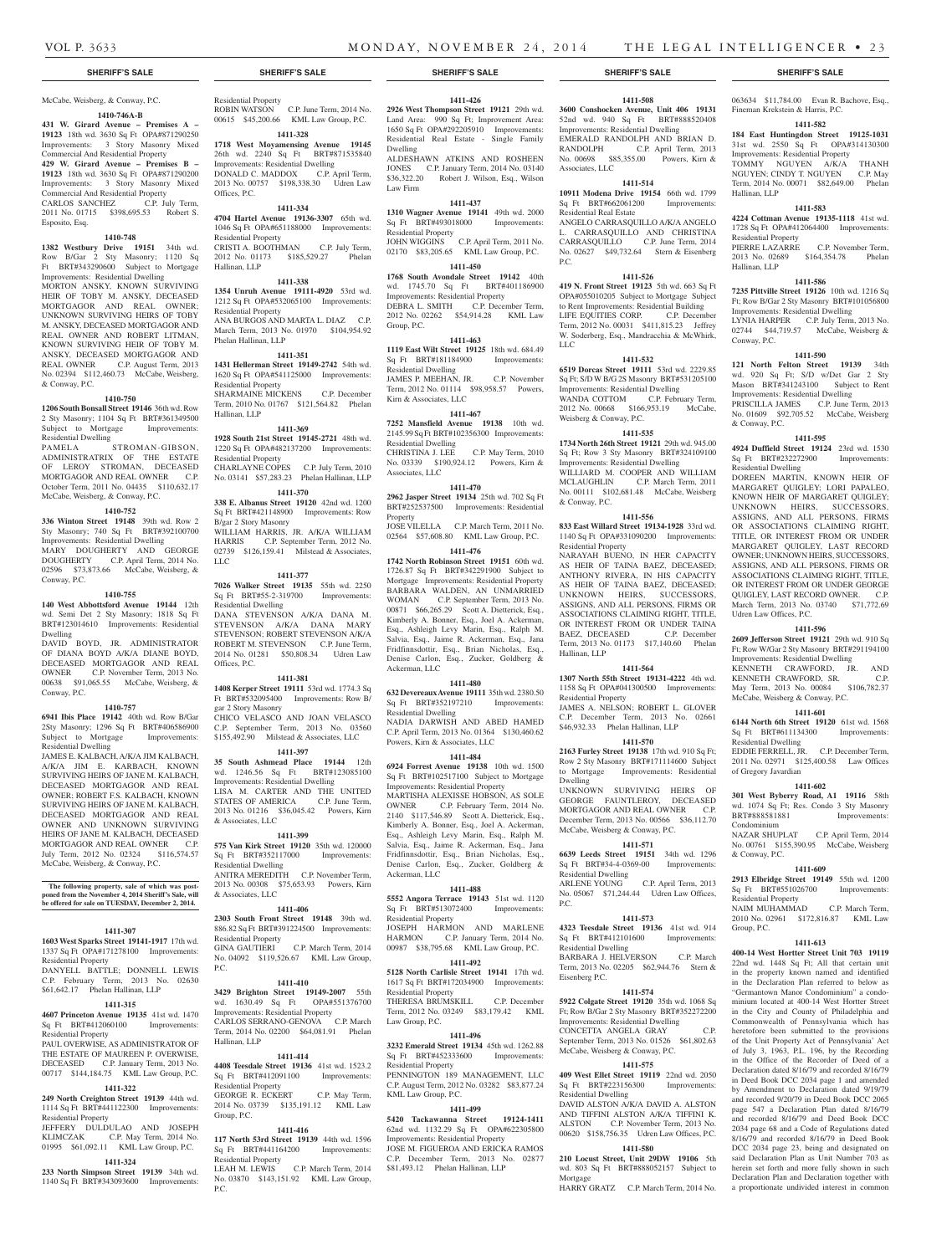elements (as defined in such declaration of 3.23 percent). BRT#888220237; PRCL# 50 N 15-184 Subject to Mortgage Improvements: Residential Condominium MICHELLE JONES C.P. June Term, 2012

No. 01593 \$13,517.21 Hal A. Barrow, Esq. **1411-616**

## **2835 Benner Street 19149** 62nd wd. 1224 Sq

Ft; Row B/Gar 2 Sty Masonry BRT#621154300 Improvements: Residential Dwelling IRINA RUBINOV AND GREGORY YUSUPOV C.P. June Term, 2013 No. 01118 \$116,476.80 McCabe, Weisberg & Conway, P.C.

## **1411-619**

**2845 Benner Street 19149** 62nd wd. 1224 Sq Ft BRT#621154800 Improvements: Residential Property

FAUSTO ABREU C.P. July Term, 2012 No. 00178 \$124,470.21 KML Law Group, P.C.

## **1411-620 4081 Higbee Street 19135** 62nd wd. 1068 Sq Ft BRT#622206900 Improvements:

Residential Property BARRY WILLIAMS C.P. July Term, 2012 No. 04697 \$94,805.99 KML Law Group,

## **1411-624**

P.C.

Group, P.C.

**7118 Saul Street 19149** 54th wd. 1088 Sq Ft BRT#542437800 Improvements: Residential Property DAVID ALEQUIN C.P. October Term, 2013 No. 00703 \$43,323.23 KML Law

### **1411-645A-B**

**2224 North Broad Street – Premises A – 19132- 4501** 16th wd. 2618 Sq Ft BRT#871521360 Improvements: Commercial Property **2224 North 15th Street – Premises B – 19123** 16th wd. 1718 Sq Ft BRT#161032800 Improvements: Commercial Property C.P. February Term, 2013 No. 01902 \$355,936.92 Scott A. Dietterick, Esq., and/or Kathryn L. Mason, Esq.

# **SHERIFF'S SALE OF TUESDAY, December 2, 2014**

### **1412-301**

**5420 Harbison Avenue 19124** 62nd wd. 660 Sq Ft BRT#622470100 Improvements: Residential Property RICHARD M. BARAG A/K/A RICHARD

BARAG C.P. July Term, 2014 No. 00836 \$66,857.58 KML Law Group, P.C.

## **1412-302**

**2201 Cherry Street Apartment 703 19103**  8th wd. 948 Sq Ft BRT#888084326 Improvements: Residential Property PORTIA S. MORALES C.P. February Term, 2014 No. 02181 \$183,375.69 KML Law Group, P.C.

#### **1412-303**

**6543 Vandike Street 19135** 41st wd. 1056 Sq Ft BRT#411350000 Improvements: Residential Property GEORGE JUBILEE C.P. July Term, 2013 No. 02045 \$111,844.66 KML Law

### **1412-304**

Group, P.C.

**7158 North Uber Street 19138** 10th wd. 1194 Sq Ft BRT#101149400 Improvements: Residential Property<br>JAMAR LITTLE JAMAR LITTLE C.P. July Term, 2013

No. 03373 \$124,063.84 KML Law Group, P.C.

## **1412-305**

**1614 West Godfrey Avenue 19141** 17th wd. 1552 Sq Ft BRT#171284000 Improvements: Residential Property

CHAMELLE JEFFERSON C.P. December Term, 2012 No. 02211 \$134,501.94 KML Law Group, P.C.

## **1412-306**

**5724 North Hope Street 19120** 61st wd. 1200 Sq Ft BRT#612458700 Improvements: Residential Property<br>IASON LEE C

## C.P. June Term, 2009 No. 00802 \$128,533.97 KML Law Group, P.C.

## **1412-307**

**5953 Alma Street 19149** 53rd wd. 1472 Sq Ft BRT#531336600 Improvements: Residential Property JOSEPH T. CUSICK, JR. AND LIBERTINA RIVAS C.P. December Term, 2013 No.

# 03445 \$110,305.80 KML Law Group, P.C.

**1412-308 3650 Canby Drive 19154-2008** 58th wd. 1332

Sq Ft OPA#663388300 Improvements: Residential Property CHRISTOPHER LEWIS AND SANDI L. GARBRECHT-LEWIS C.P. April Term,<br>2012 No. 02886 \$90.174.01 Phelan 2012 No. 02886 \$90,174.01

## Hallinan, LLP **1412-309**

**4036 Loring Street 19136-3915** 41st wd. 1200 Sq Ft OPA#412164300 Improvements: Residential Property

RAYMOND J. HANKINSON, III C.P. March Term, 2014 No. 01475 \$77,502.59 Phelan Hallinan, LLP

# **1412-310**

**252 Sparks Street 19120-1417** 61st wd. 1020 Sq Ft OPA#611251000 Improvements: Residential Property LUIS A. COLON A/K/A LUIS COLON AND LYDIA COLON C.P. April Term, 2014 No. 02666 \$44,129.92 Phelan Hallinan, LLP

## **1412-311**

**301 North 54th Street 19139-2005** 44th wd. 1242 Sq Ft OPA#441214200 Improvements: Residential Property

BARRY VINCENT GAILLIARD, IN HIS CAPACITY AS ADMINISTRATOR AND HEIR OF THE ESTATE OF ELLEN JORDAN SHEPHERD A/K/A ELLEN J. SHEPHERD; UNKNOWN HEIRS, SUCCESSORS, ASSIGNS, AND ALL PERSONS, FIRMS, OR ASSOCIATIONS CLAIMING RIGHT, TITLE OR INTEREST FROM OR UNDER ELLEN JORDAN SHEPHERD A/K/A ELLEN J. SHEPHERD, DECEASED C.P. May Term, 2014 No. 00033 \$69,351.73 Phelan Hallinan, LLP

## **1412-312**

**332 Magee Avenue 19111-4617** 35th wd. 1320 Sq Ft OPA#35-3-0958-00 Improvements: Residential Property STEVEN J. CAMPBELL C.P. May Term, 2008 No. 02928 \$72,557.42 Phelan Hallinan, LLP

**1412-313**

**260 West Sulis Street a/k/a 260 Sulis Street 19120-3831** 42nd wd. 1120 Sq<br>Ft OPA#422125400 Improvements: Improvements: Residential Property VICTOR FERNANDEZ AND CELIA FERNANDEZ C.P. June Term, 2013 No. 02652 \$36,308.53 Phelan Hallinan, LLP **1412-314**

**1713 Wakeling Street 19124-2756** 62nd wd. 1396 Sq Ft OPA#622003900 Improvements: Residential Property OMAR NEGRON C.P. June Term, 2012 No. 01481 \$61,063.21 Phelan Hallinan, LLP

## **1412-315**

## **2543 North Natrona Street 19132-2921**  28th wd. 1198 Sq Ft OPA#282204700

Improvements: Residential Property ZELDA DEUTSCH, INDIVIDUALLY AND IN HER CAPACITY AS HEIR OF ALEXANDER DEUTSCH, DECEASED; TUVIA LIPA DEUTSCH, IN HIS CAPACITY AS HEIR OF ALEXANDER DEUTSCH, DECEASED; LILAH PEARL DEUTSCH, IN HER CAPACITY AS HEIR OF ALEXANDER DEUTSCH, DECEASED; UNKNOWN HEIRS, SUCCESSORS, ASSIGNS, AND ALL PERSONS, FIRMS, OR ASSOCIATIONS CLAIMING RIGHT, TITLE OR INTEREST FROM OR UNDER ALEXANDER DEUTSCH, DECEASED C.P. June Term, 2012 No. 02409 \$43,022.97 Phelan Hallinan, LLP

## **1412-316**

**1641 South 26th Street 19145-1214** 36th wd. 1060 Sq Ft OPA#364213000 Improvements: Residential Property ROBERT CHAMBERS C.P. July Term, 2013 No. 00323 \$37,227.28 Phelan Hallinan, LLP

## **1412-317**

**9206 Exeter Road 19114-3802** 57th wd. 1544 Sq Ft OPA#572247700 Improvements: Residential Property PATRICIA A. FABBIA C.P. August 01017 \$258,905.88 Hallinan, LLP

### **1412-318**

**4436 East Wingohocking Street 19124- 3635** 23rd wd. 1290 Sq Ft OPA#234206900 Improvements: Residential Property EUGENE LUNDI C.P. November Term, 2013 No. 00920 \$106,101.05 Phelan Hallinan, LLP

## **1412-319**

**3333 Elliston Circle 19114-1205** 66th wd. 1001 Sq Ft OPA#661160300 Improvements: Residential Property YOUNG JA WOO AND KIL CHANG

WOO C.P. November Term, 2010 No. 01048 \$92,533.40 Phelan Hallinan, LLP **1412-320**

**2839 South Sheridan Street 19148-4826**  39th wd. 1212 Sq Ft OPA#395180900

Improvements: Residential Property MALY YINN CHAPKEV, SENDY KEV<br>AND SHIMON DAHAN C.P. August AND SHIMON DAHAN Term, 2012 No. 01526 \$160,185.55 Phelan Hallinan, LLP

#### **1412-321 8304 Cottage Street 19136-2812** 65th wd.

1190 Sq Ft OPA#652231015 Improvements: Residential Property KATHRYN M. AUTENRIETH C.P. August Term, 2009 No. 00732 \$210,602.63 Phelan Hallinan, LLP

## **1412-322**

**810 North Uber Street 19130-2018** 15th wd. 1800 Sq Ft OPA#151067410 Improvements: Residential Property

MIGDALIA M. RAMIREZ C.P. July Term, 2011 No. 00616 \$63,491.73 Phelan Hallinan, LLP

## **1412-323**

**1230 Haworth Street 19124** 23rd wd. 4216.86 Sq Ft BRT#871529980 Improvements: Residential Property YUSELF A. JAMALADDIN January Term, 2014 No. 03317 \$173,849.62 KML Law Group, P.C.

## **1412-324**

**6264 Cottage Street 19135** 55th wd. 1440 Sq Ft BRT#552387000 Improvements: Residential Property LATASHA HALLEY AND COREY L. VINSON C.P. January Term, 2014 No. 00521 \$76,628.72 KML Law Group, P.C.

## **1412-325**

**4045 Old York Road 19140** 43rd wd. 1844.25 Sq Ft BRT#433168900 Improvements: Residential Property THE UNKNOWN HEIRS OF CHRISTINA N. JORDAN, DECEASED; ROSEMARY JORDAN, SOLELY IN HER CAPACITY AS HEIR OF PETER GLENN AND CHRISTINA N. JORDAN, DECEASED AND THE UNKNOWN HEIRS OF PETER GLENN, DECEASED C.P. July Term, 2013 No. 04598 \$63,436.68 KML Law Group, P.C.

## **1412-326**

**510 East Thelma Street 19120** 42nd wd. 1050 Sq Ft BRT#421030600 Improvements: Residential Property GLORIA BROWN C.P. February Term, 2014 No. 02090 \$64,525.98 KML Law Group, P.C.

## **1412-327**

**558 East Clarkson Avenue 19120** 42nd wd. 2215 Sq Ft BRT#421236200 Improvements: Residential Property LINDA WILLIAMS C.P. March Term, 2014 No. 00255 \$61,767.34 KML Law Group, P.C.

## **1412-328**

**4707 Frankford Avenue 19124** 23rd wd. 3188 Sq Ft BRT#871112250 Improvements: Commercial Real Estate INDRAWATIE PERMESARDIAN AND TARIQ ADHAM C.P. July Term, 2012 No. 02356 \$108,282.24 Stern & Eisenberg, P.C.

## **1412-329**

**2628 Massey Street 19142-0000** 40th wd. 960 Sq Ft BRT#406123200 Improvements: Residential Dwelling YOLANDA STANLEY C.P. August Term, 2012 No. 00660 \$99,654.04 Powers, Kirn & Associates, LLC

## **1412-330**

**1917 S. Beechwood Street 19145-2725**  48th wd. 1020 Sq Ft BRT#482162100 Improvements: Residential Dwelling<br>DENNIS E LA MARR CP October DENNIS F. LA MARR Term, 2013 No. 01825 \$33,608.20 Powers, Kirn & Associates, LLC

## **1412-331**

**2838 North Ringgold Street 19132-1917**  38th wd. 908 Sq Ft BRT#381021900 Improvements: Residential Dwelling CHYVERE N. COBB C.P. April Term, 2011 No. 01605 \$34,690.64 Powers, Kirn & Associates, LLC

### **1412-332**

**110 West Chew Avenue 19120-2428** 61st wd. 1272 Sq Ft BRT#612044100 Improvements: Row Conv/apr 2 Story Masonry WAHABIT EDWARDS C.P. December Term, 2003 No. 002181 \$76,357.47 Milstead & Associates, LLC

## **1412-333**

**953 Arrott Street 19124-2435** 23rd wd. 1656 Sq Ft BRT#233029400 Improvements: S/d W Det Gar 2 Story Masonry

## **SHERIFF'S SALE SHERIFF'S SALE SHERIFF'S SALE SHERIFF'S SALE SHERIFF'S SALE**

JACQUELINE GRIER AND ANTHONY GRIER C.P. April Term, 2014 No. 04248 \$230,272.50 Milstead & Associates, LLC

Powers, Kirn & Associates, LLC **1412-347 708 DeKalb Street 19104-0000** 24th wd. 1026 Sq Ft BRT#243088700 Improvements:

Powers, Kirn & Associates, LLC

CHARLES A.J. HALPIN, III, ESQUIRE, PERSONAL REPRESENTATIVE OF THE ESTATE OF HATTIE FLORENCE ALLEN A/K/A HATTIE ALLEN C.P. January Term, 2014 No. 02221 \$47,756.12

**1412-348 2523 Vista Street 19152-4306** 56th wd. 1476 Sq Ft BRT#56-1334700 Improvements:

YONG HANG WANG C.P. April Term, 2013 No. 00608 \$255,099.34 Powers, Kirn

**1412-349 7902 Thouron Avenue 19150-0000** 50th wd. 1224 Sq Ft BRT#502146400 Improvements:

GEORGEANNA BOYD C.P. November Term, 2012 No. 01141 \$125,626.42 Powers,

**1412-350 3343 Conrad Street Unit 202 a/k/a 3343 Conrad Street, unit 202 and Parking Unit 9 Terraces at East Falls Condominium 19129- 1514** 38th wd. 911 Sq Ft BRT#888380202 Improvements: Residential Dwelling ANTHONY MASCIERI C.P. November Term, 2013 No. 02196 \$336,041.38 Powers,

**1412-351 3034 East Street 19134** 7th wd. 1120 Sq Ft BRT#071556700 Improvements:

2013 No. 002421 \$30,144.71 Bradley J.

**1412-352 217 West Penn Street 19144-3903** 12th wd. 2256 Sq Ft OPA#124025200 Improvements:

TROY SLAFFEY C.P. May Term, 2013 No. 03044 \$323,440.10 Phelan Hallinan,

**1412-353 2520 North 17th Street 19132-3927** 16th wd. 1546 Sq Ft OPA#161171400 Improvements:

EUGENE STALLWORTH C.P. August Term, 2009 No. 01148 \$49,159.77 Phelan

**1412-354 10931 Templeton Drive 19154-4235** 66th wd. 1296 Sq Ft OPA#662149500 Improvements:

WILLIAM F. ROLAND C.P. March Term, 2012 No. 00207 \$62,257.37 Phelan

**1412-355 3124 Ruth Street 19134-3133** 25th wd. 1048 Sq Ft OPA#252569200 Improvements:

JACQUELINE HUNT C.P. August Term, 2010 No. 01610 \$52,384.46 Phelan

**1412-356 34 N. Edgewood Street 19139-2322** 34th wd. 1314 Sq Ft OPA#341101500 Improvements:

KOZOWALI NZINGA A/K/A KOZOWALI TRA NZINGA C.P. June Term, 2013 No. 02657 \$65,872.72 Phelan Hallinan, LLP **1412-357 6227 Homer Street 19144-1620** 59th wd. 1332 Sq Ft OPA#592261500 Improvements:

PRINCE MASSEY C.P. June Term, 2014 No. 04128 \$69,976.04 Phelan Hallinan,

**1412-358 6336 Anderson Street 19138-1030** 22nd wd. 1552 Sq Ft OPA#221312200 Improvements:

DELPHYNE J. DUKES, IN HER CAPACITY AS EXECUTRIX OF THE ESTATE OF LENORA DUKES-TAYLOR C.P. February Term, 2013 No. 01242 \$150,679.92 Phelan Hallinan, LLP **1412-359 1103 East Hunting Park Avenue 19124- 4812** 33rd wd. 2088 Sq Ft OPA#332079200 Improvements: Residential Property MIGUEL A. GONZALEZ C.P. October Term, 2011 No. 03770 \$90,107.95 Phelan

**1412-360 1551 South Lambert Street 19146-4519** 

C.P. August Term,

Residential Dwelling

Residential Dwelling

& Associates, LLC

Residential Dwelling

Kirn & Associates, LLC

Kirn & Associates, LLC

Residential Property<br>DARLENE CASH

Residential Property

Residential Property

Residential Property

Residential Property

Residential Property

Residential Property

Residential Property

Hallinan, LLP

LLP

Hallinan, LLP

Hallinan, LLP

Hallinan, LLP

Osborne, Esq.

LLP

## **1412-334**

**1532 Mount Vernon Street 19130** 8th wd. 2739 Sq Ft BRT#084076500 Improvements: Residential Dwelling DANIELLE P. LEHMAN (MORTGAGOR AND REAL OWNER) AND DAVID LEHMAN (REAL OWNER) C.P. October Term, 2010 No. 01444 \$510,785.71 Martha E. Von Rosenstiel, Esq., Heather Riloff, Esq.

## **1412-335**

**631 Rosalie Street 19120** 35th wd. 1220.60 Sq Ft BRT#352042600 Improvements: Residential Property MICHELLE YOUNG C.P. February Term, 2014 No. 01664 \$84,277.91 KML

Law Group, P.C. **1412-336**

**563 East Marwood Road 19120** 42nd wd. 1469.68 Sq Ft BRT#421226100 Improvements: Residential Property JOHN P. MCTEAGUE C.P. July Term, 2013 No. 02278 \$69,361.68 KML Law Group, P.C.

**1412-337 4009 Bennington Street 19124** 33rd wd. 1822.60 Sq Ft BRT#332298000 Improvements: Residential Property ANDREA MOODY C.P. November Term, 2013 No. 00232 \$47,163.77 KML

**1412-338 1666 Granite Street 19124** 62nd wd. 1024 Sq Ft BRT#622073600 Improvements:

VICTORIA B. CEBZANOV A/K/A VICTORIA CEBZANOV C.P. June Term, 2014 No. 03152 \$38,783.82 Martha E. Von Rosenstiel, Esq., Heather Riloff, Esq. **1412-339 3551 North 11th Street 19140** 43rd wd. 2081 Sq Ft BRT#432134600 Improvements:

BEVIN BAILIS C.P. March Term, 2013 No. 03846 \$130,997.69 Martha E. Von Rosenstiel, Esq., Heather Riloff, Esq. **1412-340 2725 Unruh Avenue 19149** 55th wd. (formerly part of the 35th wd.) 1376 Sq Ft BRT#551146700 Improvements:

AMANDA DOROSHENKO AND MICHAEL DOROSHENKO C.P. March Term, 2014 No. 003037 \$147,282.32 Stern

**1412-341 1213 Mercy Street 19148** 39th wd. 784 Sq Ft BRT#394267400 Improvements:

HELEN BEASON C.P. June Term, 2014 No. 01260 \$122,128.76 Stern &

**1412-342 5724 Broomall St 19143-4521** 51st wd. 1322 Sq Ft BRT#513115600 Improvements:

CHARLES A.J. HALPIN, III, ESQUIRE, PERSONAL REPRESENTATIVE OF THE ESTATE OF RICHARD JONES A/K/A RICHARD E. JONES, SR. C.P. April Term, 2014 No. 02028 \$54,543.94 Powers,

**1412-343 2403 South Woodstock Street 19145-4221**  26th wd. 1036 Sq Ft BRT#262170000 Improvements: Residential Dwelling STEPHEN BRADY AND KAREN BRADY C.P. November Term, 2010 No. 01502 \$149,101.99 Powers, Kirn &

**1412-344 5607 North 13th Street 19141-4103** 49th wd. 1360 Sq Ft BRT#49-3197900 Improvements: Residential Dwelling ALICE EARP C.P. January Term, 2012 No. 004628 \$81,128.26 Powers, Kirn &

**1412-345 2107 West Somerset Street 19132-2641**  11th wd. 1002 Sq Ft BRT#111035700 Improvements: Residential Dwelling DEBORAH WASHINGTON C.P. March Term, 2013 No. 01202 \$88,050.30 Powers,

**1412-346 3120 North Marston Street 19132-1236**  38th wd. 725 Sq Ft BRT#381236600 Improvements: Residential Dwelling CHARLES A.J. HALPIN, III, ESQ., PERSONAL REPRESENTATIVE OF THE ESTATE OF NATHAN AVERY C.P. May Term, 2013 No. 01319 \$36,837.76

Law Group, P.C.

Residential Dwelling

Residential Dwelling

Residential Real Estate

& Eisenberg, P.C.

Residential Real Estate

Eisenberg, P.C.

Residential Dwelling

Kirn & Associates, LLC

Associates, LLC

Associates, LLC

Kirn & Associates, LLC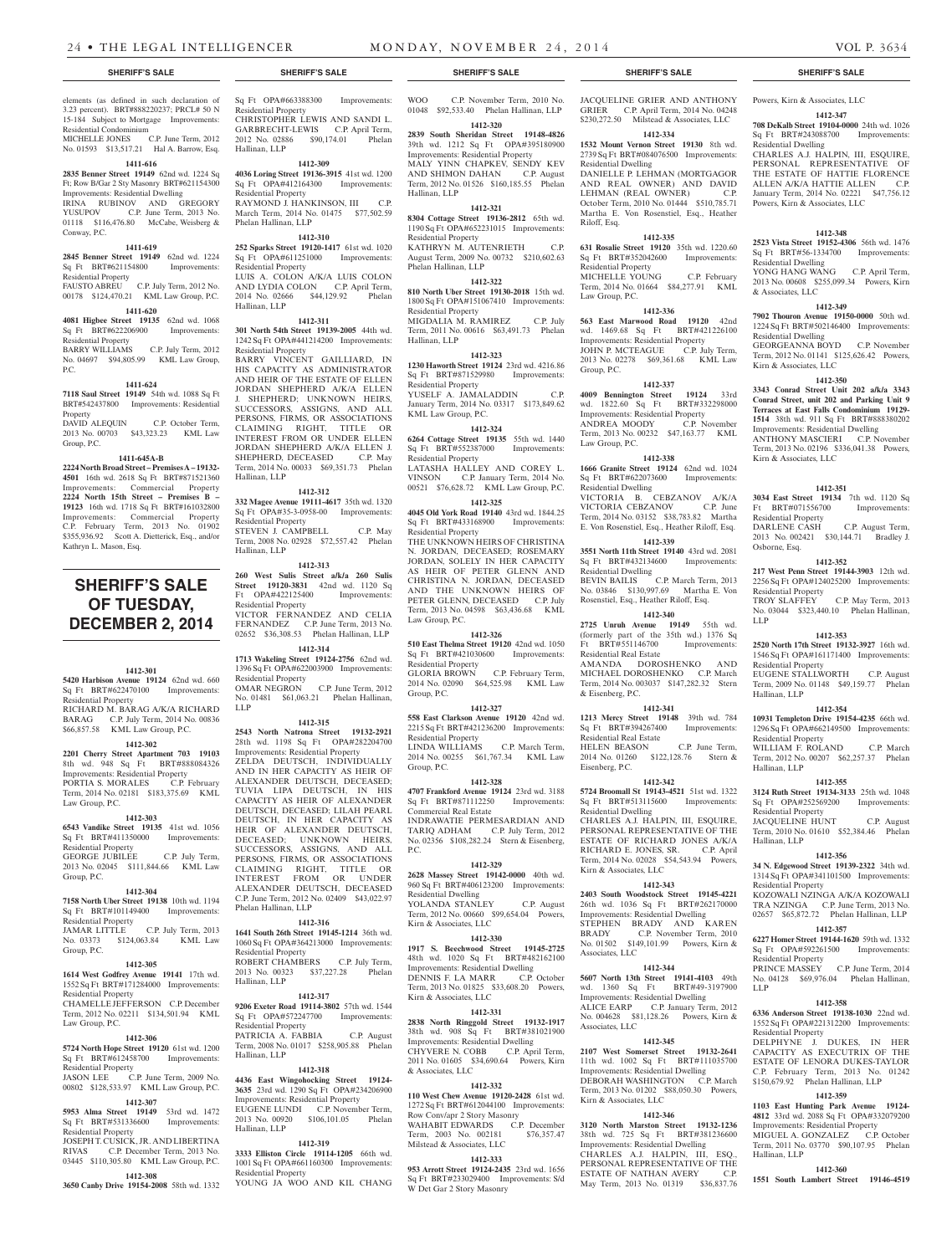## 36th wd. 1417 Sq Ft OPA#363258600 Improvements: Residential Property KAMAU FLOYD C.P. February Term,<br>2012 No. 02485 \$198,404.69 Phelan 2012 No. 02485 \$198,404.69 Hallinan, LLP

#### **1412-361A-B**

**5024 Griscom Street – Premises A – 19124- 2624** 23rd wd. 2485 Sq Ft BRT#62-1496400 **5026 Grisom Street – Premises B – 19124- 2624** 23rd wd. 2485 Sq Ft BRT#62-1496500 GRISCOM ST. LLC C.P. July Term, 2014 No. 001988 \$329,196.67 Andrew J. Flame, Esq.

## **1412-362**

**5119 Spruce Street 19139-4122** 60th wd. 2100 Sq Ft OPA#602103900 Improvements: Residential Property

WILLIAM PRATT C.P. May Term, 2009 No. 01731 \$207,419.03 Phelan Hallinan, LLP

#### **1412-363**

**1069 Pratt Street 19124-1839** 23rd wd. 1530 Sq Ft BRT#234179500 Improvements: S/d W B/g 2s Masonry TARA ROBINETTE C.P. January Term,

2014 No. 02007 \$192,763.81 Milstead & Associates, LLC

## **1412-364**

**4823 Gransback Street 19120-4302** 42nd wd. 1290 Sq Ft OPA#421511600 Improvements: Residential Property LESBY M. RODRIGUEZ C.P. February

Term, 2012 No. 03108 \$63,602.72 Phelan Hallinan, LLP

## **1412-365**

**4818 Rosalie Street 19135-4143** 41st wd. 750 Sq Ft BRT#411084700 Improvements:

Row 2 Story Masonry MANUEL PEREZ C.P. April Term, 2013 No. 01308 \$96,924.32 Milstead & Associates, LLC

#### **1412-366**

**1617 North Newkirk Street 19121-2712**  32nd wd. 1058 Sq Ft OPA#324150901 Improvements: Residential Property JANIE LOUISE SHIPPEN C.P. April Term, 2009 No. 02034 \$34,943.75 Phelan Hallinan, LLP

#### **1412-367**

**1225 Clymer Street 19147-2642** 2nd wd. 1373 Sq Ft OPA#022194349 Improvements: Residential Property ROCHELLE BURNS C.P. July Term, 2012 No. 02524 \$191,408.03 Phelan

## **1412-368**

Hallinan, LLP

**1126 Foulkrod Street 19124** 23rd wd. 2048 Sq Ft OPA#234093800 Improvements: Residential Dwelling LOUIS J. CARLEO C.P. April Term, 2014 No. 01296 \$164,034.94 Joseph R. **1972 Devereaux Avenue 19149** 62nd wd. 1202 Sq Ft BRT#621215600 Improvements: Residential Property STEPHEN CAMACHO C.P. February Term, 2014 No. 01344 \$146,718.75 KML Law Group, P.C.

## Loverdi, Esq. **1412-369**

**2483 78th Avenue 19150** 50th wd. 1980 Sq Ft BRT#501447700 Subject to Mortgage Improvements: Residential Property MARY E. TUCKER C.P. September Term, 2013 No. 01208 \$79,467.46 Scott A. Dietterick, Esq., Kimberly A. Bonner, Esq., Joel A. Ackerman, Esq., Ashleigh Levy Marin, Esq., Ralph M. Salvia, Esq., Jaime R. Ackerman, Esq., Jana Fridfinnsdottir, Esq., Brian Nicholas, Esq., Denise Carlon, Esq., Zucker, Goldberg & Ackerman, LLC

## **1412-370**

**1156 Hellerman Street 19111** 53rd wd. 1260 Sq Ft BRT#531121800 Subject to Mortgage Improvements: Residential Property EDWIN RAPAPORT AND GENEVIEVE,<br>HIS WIFE C.P. September Term, HIS WIFE C.P. September Term, 2013 No. 00098 \$89,901.94 Scott A. Dietterick, Esq., Kimberly A. Bonner, Esq., Joel A. Ackerman, Esq., Ashleigh Levy Marin, Esq., Ralph M. Salvia, Esq., Jaime R. Ackerman, Esq., Jana Fridfinnsdottir, Esq., Brian Nicholas, Esq., Denise Carlon, Esq., Zucker, Goldberg & Ackerman, LLC

## **1412-371**

**4014 Lawndale Street 19124** 33rd wd. 896 Sq Ft BRT#332258100 Improvements: Residential Property

NORBERTO RIVERA AND RAMONITA BAEZ, JOINT TENANTS WITH THE RIGHT OF SURVIVORSHIP AND NOT AS TENANTS IN COMMON C.P. June Term, 2012 No. 0655 \$45,086.98 Zucker, Goldberg & Ackerman, LLC

## **1412-372**

**915 East Allens Lane 19150** 50th wd. 1354 Sq Ft BRT#502495500 Improvements: Residential Property

JESSICA LEE, AS SOLE OWNER C.P. September Term, 2011 No. 01690 \$219,925.74 Zucker, Goldberg & Ackerman, LLC

**1412-373 5521 Belmar Terrace 19143-4701** 51st wd. 1062 Sq Ft BRT#514091800 Subject to Mortgage Improvements: Residential

MURVEE GRAY C.P. December Term, 2013 No. 3818 \$61,648.61 Scott A. Dietterick, Esq., Kimberly A. Bonner, Esq., Joel A. Ackerman, Esq., Ashleigh Levy Marin, Esq., Ralph M. Salvia, Esq., Jaime R. Ackerman, Esq., Jana Fridfinnsdottir, Esq., Brian Nicholas, Esq., Denise Carlon, Esq., Zucker, Goldberg & Ackerman, LLC **1412-374 1924 Colonial Street 19138** 10th wd. 1201 Sq Ft BRT#102350400 Improvements:

BERNICE M. LEE C.P. February Term, 2013 No. 000561 \$148,146.46 Bradley J.

**1412-375 43 West Upsal Street 19119** 22nd wd. 3152 Sq Ft BRT#223020600 Improvements:

SAUL BRADLEY AND ROBIN BRADLEY C.P. August Term, 2012 No. 3592 \$171,586.57 Bradley J. Osborne, Esq. **1412-376 2624 South Juniper 19148** 39th wd. 912 Sq Ft BRT#394475400 Improvements:

DOREEN A. SCHERER C.P. March Term, 2014 No. 00582 \$222,585.16 KML

**1412-377 1617 Pennington Road 19151** 34th wd. 1216 Sq Ft BRT#343320400 Improvements:

SYREETA E. ANDERSON C.P. March Term, 2014 No. 05117 \$139,456.11 KML

**1412-378 4990 Pennway Street 19124** 23rd wd. 1120 Sq Ft BRT#233092700 Improvements:

ELIE JACQUES ADRIEN C.P. March Term, 2014 No. 02743 \$39,224.78 KML

**1412-379 3012 Hellerman Street 19149** 55th wd. 1170 Sq Ft BRT#551039100 Improvements:

WILLIAM L. JEFFRIES C.P. March Term, 2014 No. 04087 \$148,889.88 KML

**1412-380**

**1412-381 406 Hellerman Street 19111** 35th wd. 1440 Sq Ft BRT#353060900 Improvements:

JENNIFER A. DEMURO AND RICHARD W. DEMURO C.P. February Term, 2014 No. 01621 \$160,343.25 KML Law

**1412-382 703 South Second Street 19147** 2nd wd. (formerly part of the 4th wd.) 1716 Sq Ft BRT#023100000 Improvements:

ANTHONY J. CONTE, III A/K/A ANTHONY JOHN CONTE C.P. July Term, 2010 No. 00532 \$534,278.95 Udren

**1412-383 3370 Red Lion Road 19114** 66th wd. 1840 Sq Ft BRT#66-1-2821-00 Improvements:

ALBERT KOROMA C.P. March Term, 2014 No. 02640 \$205,394.10 Udren Law

**1412-384 1422 Knorr Street 19111** 53rd wd. 1440 Sq Ft BRT#53-2128900 Improvements:

ALLA ZELENYUK AND VLADIMIR ZELENYUK A/K/A VL ZELENYUK C.P. May Term, 2014 No. 02357 \$140,165.67

**1412-385 2130 South Street 19146** 30th wd. 2016 Sq Ft BRT#302001900 Improvements:

JOSEPH C. DEPIANO AND JOSEPH J. DEPIANO C.P. April Term, 2010 No. 02078 \$132,609.60 Udren Law Offices,

**1412-386 1632 Loney Street 19111** 56th wd. 2280 Sq Ft BRT#561350300 Improvements:

Property<br>MURVEE GRAY

Residential Property

Residential Property

Residential Property

Residential Property

Law Group, P.C.

Residential Property

Law Group, P.C.

Residential Property

Residential Property

Residential Dwelling

Law Offices, P.C.

Residential Dwelling

Residential Dwelling

Udren Law Offices, P.C.

Residential Dwelling

 $PC<sub>c</sub>$ 

Offices, P.C.

Group, P.C.

Law Group, P.C.

Law Group, P.C.

Osborne, Esq.

Residential Dwelling VIRGINIA CABRAL AND FREEMAN CORTES C.P. June Term, 2014 No. 04322 \$251,753.71 Udren Law Offices, P.C.

### **1412-387**

**1405 North 75th Street 19151** 34th wd. 1266 Sq Ft BRT#343273900 Improvements: Residential Dwelling ESTATE OF ROBERT GREEN

A/K/A ROBERT E. GREEN, C/O VANETTA GREEN, PERSONAL REPRESENTATIVE; VANETTA GREEN, PERSONAL REPRESENTATIVE OF THE ESTATE OF ROBERT GREEN A/K/A ROBERT E. GREEN; UNKNOWN HEIRS, SUCCESSORS, ASSIGNS, AND ALL PERSONS, FIRMS OR ASSOCIATIONS CLAIMING RIGHT, TITLE OR INTEREST FROM OR UNDER ROBERT GREEN A/K/A ROBERT E. GREEN, DECEASED C.P. February Term, 2013 No. 00442 \$214,460.40 Udren Law Offices, P.C.

## **1412-388**

**137 W. Grange Ave 19120** 61st wd. 1290 Sq Ft BRT#612075000 Subject to Mortgage Improvements: Residential Dwelling GERALD JOHNSON AND KYU SUK SO C.P. December Term, 2010 No. 00961 \$109,121.51 Udren Law Offices, P.C.

## **1412-389**

**3617 Stanwood Street 19136** 64th wd. 1126 Sq Ft BRT#642321400 Improvements: Residential Dwelling NEELUM TAHIR C.P. July Term, 2013 No. 01102 \$173,093.58 Martha E. Von

Rosenstiel, Esq., Heather Riloff, Esq.

**1412-390 729 South 9th Street 19147** 2nd wd. 0 Sq Ft BRT#023245005 Residential Property NIKKI LUCIANO AND JOHN T. LUCIANO, JR. C.P. January Term, 2014 No. 01449 \$496,668.67 KML Law Group, P.C.

#### **1412-391**

**5015 Roosevelt Boulevard 19124** 23rd wd. 2478 Sq Ft BRT#233023700 Improvements: Residential Property RONALD HINTON C.P. July Term,

2012 No. 03415 \$266,220.08 KML Law Group, P.C. **1412-392**

**7108 Louise Road 19138** 10th wd. 1208 Sq Ft BRT#102449800 Improvements: Residential Property CYMANTIA SIMONE TOMLINSON C.P. February Term, 2014 No. 01663 \$89,242.34 KML Law Group, P.C.

## **1412-393**

**2065 Wilmot Street 19124** 23rd wd. 960 Sq Ft BRT#232138800 Improvements: Residential Property SANDRA APONTE C.P. June Term, 2014 No. 03422 \$24,843.27 KML Law Group, P.C.

### **1412-394**

**6626 North 21st Street 19138** 10th wd. 896 Sq Ft BRT#102090300 Improvements: Residential Property DARRYL K. BROWN C.P. March Term, 2014 No. 05682 \$36,472.72 KML Law Group, P.C.

## **1412-395**

**7045 West Passyunk Avenue 19142** 40th wd. 960 Sq Ft BRT#406300700 Improvements: Residential Property MEWASEH TINGBA C.P. July Term, 2014 No. 00881 \$71,675.96 KML Law Group, P.C.

### **1412-396**

**5424 Harbison Avenue 19124** 62nd wd. 660 Sq Ft BRT#622470300 Improvements: Residential Property RICHARD M. BARAG A/K/A RICHARD BARAG C.P. July Term, 2014 No. 00868 \$55,954.17 KML Law Group, P.C.

### **1412-397**

**2000 Rosalie Street 19135** 41st wd. 660 Sq Ft BRT#411082000 Improvements: Residential Property RICHARD M. BARAG A/K/A RICHARD BARAG C.P. July Term, 2014 No. 00849

\$77,675.51 KML Law Group, P.C. **1412-398**

**2829 Comly Road 19154** 66th wd. 1200 Sq Ft BRT#662478200 Improvements: Residential Property JOANN SCOTT AND PATRICK J. SCOTT C.P. March Term, 2014 No. 05451 \$272,330.15 KML Law Group, P.C.

## **1412-399**

**3037 Hope Street 19133** 7th wd. 960 Sq Ft BRT#071054300 Improvements: Residential Property

## **SHERIFF'S SALE SHERIFF'S SALE SHERIFF'S SALE SHERIFF'S SALE SHERIFF'S SALE**

CLARIBEL PACHECO C.P. June Term, 2014 No. 003857 \$44,657.90 Bradley J. Osborne, Esq.

## **1412-400**

**6121 Loretto Avenue 19149** 53rd wd. 1520 Sq Ft BRT#531323800 Improvements: Residential Property WANG ZI KAI C.P. June Term, 2014 No. 003601 \$78,843.56 Bradley J. Osborne, Esq.

## **1412-401**

**2413 Grays Ferry Avenue 19146** 30th wd. 1740 Sq Ft BRT#302176000 Improvements: Residential Property JOHN PRIMIANO C.P. January Term, 2012 No. 4755 \$250,220.45 Bradley J. Osborne, Esq.

## **1412-402**

**5538 Pine Street 19143** 60th wd. 976 Sq<br>Ft BRT#604098000 Improvements: Ft BRT#604098000 Residential Property

ANITA CARTER A/K/A ANITA CLARK C.P. February Term, 2014 No. 000740 \$47,226.92 Bradley J. Osborne, Esq.

# **1412-403**

**3234 F Street 19134** 33rd wd. 960 Sq Ft BRT#331284600 Improvements: Residential Property MIRIAM M. IRIZARRY C.P. February Term, 2014 No. 000743 \$25,229.59 Bradley J. Osborne, Esq.

## **1412-404**

**2311 Loney Street 19152** 56th wd. 1530 Sq Ft BRT#561566000 Improvements: Residential Property JOSEPH K. KELLER AND MARGARET A. KELLER C.P. June Term, 2012 No. 0677 \$133,880.04 Bradley J. Osborne, Esq.

## **1412-405**

**6245 Tackawanna Street 19135** 41st wd. 1142 Sq Ft BRT#55-2-2523-00 Improvements: Residential Dwelling BERNETTA JAMES AND REGINA JEANNIE JONES C.P. April Term, 2014 No. 02449 \$154,790.43 Udren Law Offices, P.C.

## **1412-406**

**2036 W. Estaugh Street 19120** 11th wd. 1048 Sq Ft, Judgment: \$49,123.47, plus interest in the amount of \$8.08 per diem from May<br>1, 2013. BRT#112072000 Improvements: 1, 2013. BRT#112072000 Improvements: Residential Property MARCUS GAY C.P. November Term, MARCUS GAY C.P. November Term,<br>2012 No. 1899 \$49,123.47 Michael V. Phillips, Esq.

# **1412-407**

**5142 Brown Street 19139** 44th wd. 1280 Sq Ft BRT#441271500 Improvements: Residential Property ATIF LACEY C.P. January Term, 2014 No. 01438 \$87,662.25 KML Law Group, P.C.

## **1412-408**

**7327 Lawndale Avenue 19111** 56th wd. 1600.50 Sq Ft BRT#561029300 Improvements: Residential Property DAVID Z. TONGOR C.P. January Term, 2013 No. 03765 \$173,316.62 KML Law Group, P.C.

## **1412-409**

**1543 South Etting Street 19146** 36th wd. 999 Sq Ft BRT#364307100 Improvements: Residential Property MOSHE KOPS C.P. August Term, 2013 MOSHE KOPS C.P. August Term, 2013<br>No. 00239 \$51,667.14 KML Law Group, P.C.

### **1412-410**

**2116 South 57th Street 19143** 40th wd. 1296 Sq Ft BRT#401007700 Improvements: Residential Dwelling

ANTHONY BYRD, SR. A/K/A ANTHONY BYRD C.P. March Term, 2014 No. 04192 \$96,136.36 Martha E. Von Rosenstiel, Esq., Heather Riloff, Esq.

## **1412-411**

**6749 Glenloch Street 19135** 41st wd. 1116 Sq Ft BRT#412336700 Improvements: Residential Property

GEORGE A. FIELDCAMP, AS THE ADMINISTRATOR OF THE ESTATE OF MICHAEL A. CICALESE C.P. March Term, 2014 No. 04512 \$110,601.38 Bradley J. Osborne, Esq.

## **1412-412**

**12014A Tyrone Road a/k/a 12014 Tyrone Road, Unit A 19154** 66th wd. 900 Sq Ft BRT#663269900 Improvements: Residential Property RICHARD A. WHITFORD AND NORMA B. WHITFORD C.P. October Term, 2013 No. 000880 \$232,453.64 Bradley J.

#### **1412-413**

Osborne, Esq.

**633 West Olney Avenue 19120** 61st wd. 1782 Sq Ft BRT#612009100 Improvements:

# Residential Property

ANTHONY COBB C.P. May Term, 2013 No. 002365 \$113,433.38 Bradley J. Osborne, Esq.

## **1412-414**

Group, P.C.

Residential Property

Residential Property

Residential Property

Law Group, P.C.

Residential Property

Residential Property

Residential Property

Hallinan, LLP

Residential Property

Residential Property

Residential Property

Residential Property

Residential Property

**JACQUELINE M. JOHNSON** September Term, 2010 No. 03793 \$168,095.41 Phelan Hallinan, LLP **1412-425 231 Rubicam Street 19120-3316** 42nd wd. 1120 Sq Ft OPA#422210300 Improvements:

Hallinan, LLP

Hallinan, LLP

LLP

LLP

LLP

Hallinan, LLP

**425 Fern Street 19120** 61st wd. 1200 Sq Ft BRT#612204900 Improvements: Residential Property DARNELL R. MINUS C.P. July Term, 2013 No. 01877 \$74,967.21 KML Law

**1412-415 5316 Wyalusing Avenue 19131-5019** 44th wd. 1350 Sq Ft OPA#442069500 Improvements:

WILLIE MAE JOHNSON, IN HER CAPACITY AS ADMINISTRATRIX AND HEIR ESTATE OF SALLIE HUNTER; KATHERINE STEADLEY, IN HER CAPACITY AS HEIR OF THE ESTATE OF SALLIE HUNTER; BETTIE JOHNSON A/K/A BETTY JOHNSON, IN HER CAPACITY AS HEIR OF THE ESTATE OF SALLIE HUNTER; UNKNOWN HEIRS, SUCCESSORS, ASSIGNS, AND ALL PERSONS, FIRMS, OR ASSOCIATIONS CLAIMING RIGHT, TITLE OR INTEREST FROM OR UNDER SALLIE HUNTER, DECEASED; DANIEL HUNTER, IN HIS CAPACITY AS HEIR OF THE ESTATE OF SALLIE HUNTER C.P. February Term, 2012 No. 02735 \$61,229.51 Phelan Hallinan, LLP **1412-416 1332 Fillmore Street 19124-5926** 23rd wd. 1300 Sq Ft OPA#234112300 Improvements:

SHEILA REEDY C.P. September Term, 2013 No. 01032 \$92,387.39 Phelan

**1412-417 6639 North 15th Street 19126** 10th wd. 1560 Sq Ft BRT#101012505 Improvements:

HARRIET A. CARTER C.P. September Term, 2010 No. 01042 \$45,363.72 KML

**1412-418 6611 North 11th Street 19126-3232** 61st wd. 5400 Sq Ft OPA#611184100 Improvements:

WILLIAM GIBBONS C.P. April Term, 2012 No. 03957 \$305,457.61 Phelan

**1412-419 11808 Basile Road 19154-2523** 66th wd. 1380 Sq Ft OPA#662015300 Improvements:

JOHN HANNIGAN AND PATRICIA A. HANNIGAN C.P. November Term, 2013 No. 01138 \$148,151.37 Phelan Hallinan,

**1412-420 4824 Longshore Avenue #1 Floor, a/k/a 4824 Longshore Avenue 19135-2334** 41st wd. 1761 Sq Ft OPA#412029600 Improvements:

YULIYA MELTREGER C.P. March Term, 2013 No. 03876 \$162,461.51 Phelan

**1412-421 6028 Belden Street 19149-3232** 53rd wd. 1040 Sq Ft OPA#531295900 Improvements:

LORI S. JONES C.P. April Term, 2012 No. 00148 \$108,414.77 Phelan Hallinan,

**1412-422 2028 South Philip Street 19148-2616** 39th wd. 828 Sq Ft OPA#391304900 Improvements:

LAUREN MULLEN C.P. November Term, 2013 No. 00216 \$168,162.49 Phelan

**1412-423 3182 Memphis Street 19134-4426** 25th wd. 756 Sq Ft OPA#252325700 Improvements:

DIANNA M. MCNICOLL AND GEORGE M. KELLY, JR. C.P. January Term, 2012 No. 03572 \$37,205.62 Phelan Hallinan,

**1412-424 936 East Phil Ellena Street, a/k/a 936 Philellena Street 19150-3606** 50th wd. 1314 Sq Ft OPA#502350200 Improvements: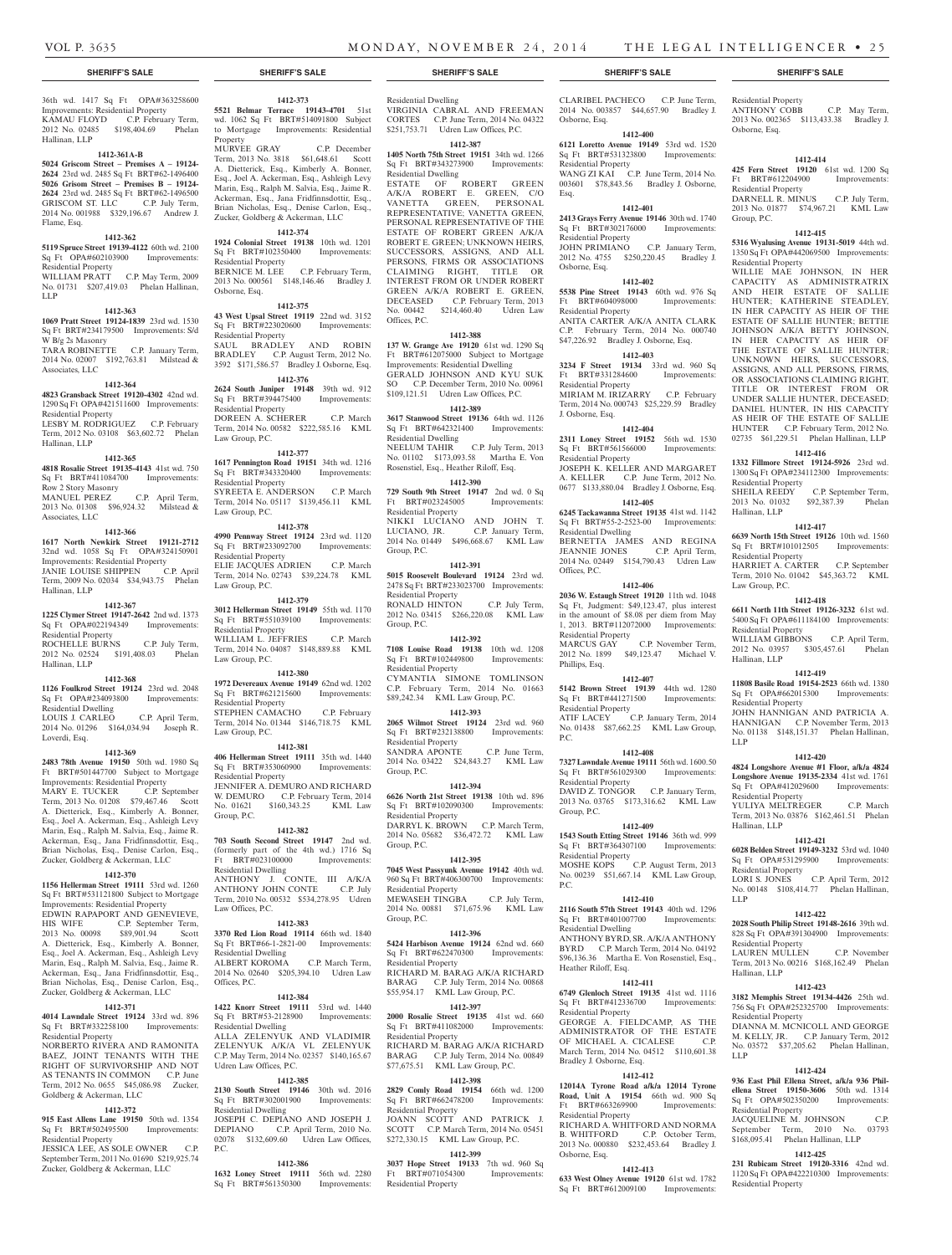#### JAMAR BROWN C.P. January Term, 2013 No. 01620 \$71,200.81 Phelan Hallinan, LLP

#### **1412-426**

## **3123 Longshore Avenue 19149-2023** 55th wd. 1402 Sq Ft OPA#551277100 Improvements:

Residential Property JOSEPH SPOSATO C.P. November Term, 2013 No. 01122 \$161,146.57 Phelan Hallinan, LLP

#### **1412-427**

**12201 Aster Road 19154-1703** 66th wd. 1152 Sq Ft OPA#663202100 Improvements: Residential Property MARK J. YOUNG AND KIMBERLY P. YOUNG C.P. June Term, 2014 No. 04331

## \$155,445.09 Phelan Hallinan, LLP **1412-428**

**1728 North 28th Street 19121-2704** 32nd wd. 1298 Sq Ft OPA#324148300 Improvements: Residential Property

ROSALYN N. HUGHES C.P. June Term, 2014 No. 00874 \$46,653.33 Phelan Hallinan, LLP

#### **1412-429**

**1924 South Mole Street 19145-3009** 48th wd. 894 Sq Ft OPA#481187100 Improvements: Residential Property

VANESSA R. PORTER A/K/A VANESSA RENEE PORTER C.P. January Term, 2007 No. 03630 \$49,012.84 Phelan Hallinan, LLP

#### **1412-430**

**5843 Chestnut Street 19139-3110** 60th wd. 1560 Sq Ft OPA#604152000 Improvements: Residential Property

SHERRYL A. MCPHEE C.P. June Term, 2014 No. 00941 \$54,704.51 Phelan Hallinan, LLP

#### **1412-431**

**5612 Willows Avenue 19143-4612** 51st wd. 1248 Sq Ft OPA#513218800 Improvements: Residential Property

JANICE SEPHES, IN HER CAPACITY AS ADMINISTRATRIX OF THE ESTATE OF MICHAEL S. SEPHES, DECEASED; BERTHA WELLS-SEPHES, IN HER CAPACITY AS HEIR OF THE ESTATE OF MICHAEL S. SEPHES, DECEASED; UNKNOWN HEIRS, SUCCESSORS, ASSIGNS, AND ALL PERSONS, FIRMS, OR ASSOCIATIONS CLAIMING RIGHT TITLE OR INTEREST FROM OR UNDER MICHAEL S. SEPHES, DECEASED C.P. February Term, 2010 No. 00117 \$24,258.66 Phelan Hallinan, LLP

## **1412-432**

**1439 West Olney Avenue 19141-2315**  17th wd. 1510 Sq Ft OPA#171085000 Improvements: Residential Property EMMANUEL USO C.P. June Term, 2009

No. 00955 \$41,501.77 Phelan Hallinan, LLP **1412-433 885 Granite Street 19124-1728** 35th wd. 1022

Sq Ft OPA#351139200 Improvements: Residential Property BLEASE BURNO C.P. November Term, 2013 No. 01135 \$65,029.33 Phelan Hallinan, LLP

## **1412-434**

**227 West Rockland Street 19120-4133**  42nd wd. 1438 Sq Ft OPA#422117700 Improvements: Residential Property<br>RONALD D. ANDREWS C.P. May RONALD D. ANDREWS Term, 2014 No. 03544 \$74,180.31 Phelan Hallinan, LLP

#### **1412-435**

**2000 Bridge Street 19124-2102** 62nd wd. 1239 Sq Ft OPA#622100700 Improvements: Residential Property CYNTHIA L. FRANK C.P. May Term,

2014 No. 03605 \$57,561.81 Phelan Hallinan, LLP

## **1412-436**

**1203 Elbridge Street 19111-5508** 53rd wd. 1512 Sq Ft OPA#531095700 Improvements: Residential Property

DEBORAH A. BORRELL C.P. April Term, 2014 No. 04246 \$48,737.48 Phelan Hallinan, LLP

## **1412-437**

**233 S. 6th Street, Unit 204E 19106** 5th wd. 1016 Sq Ft BRT#888054553 Subject to Mortgage

ALLYSON BRASLOW C.P. June Term, 2014 No. 023245 \$8,117.00 Evan R. Bachove, Esq., Fineman Krekstein & Harris, P.C.

## **1412-438**

**4520 North Broad Street 19140-1220**  13th wd. 2808 Sq Ft OPA#132007900 Improvements: Residential Property BRIAN WISE C.P. June Term, 2014 No. 04125 \$119,956.15 Phelan Hallinan, LLP

**1412-439 6345 Bingham Street 19111** 35th wd. 1008 Sq Ft OPA#353272900 Improvements: Residential Property ALVARO A. ACOSTA C.P. June Term, 2012 No. 03903 \$135,891.91 Phelan Hallinan, LLP

# **1412-440**

**3461 Braddock Street 19134-2650** 45th wd. 1048 Sq Ft OPA#452306500 Improvements: Residential Property MARK A. WOODRUFF A/K/A MARK WOODRUFF C.P. June Term, 2014 No. 01267 \$36,437.16 Phelan Hallinan, LLP

## **1412-441**

**1012 South 47th Street 19143-3602** 46th wd. 3000 Sq Ft OPA#461202500 Improvements: Residential Property NICOLE D. MCEWAN A/K/A NICOLE<br>MCEWAN CP July Term 2013 No C.P. July Term, 2013 No. 04005 \$175,322.27 Phelan Hallinan, LLP **1412-442**

## **4551 Tampa Street 19120-4613** 42nd wd. 896

Sq Ft OPA#421579000 Improvements: Residential Property<br>LUIS A. VELEZ C.P. November Term,<br>\$30,808.87 Phelan 2013 No. 00528 Hallinan, LLP

## **1412-443**

**168 Rosemar Street 19120-1943** 61st wd. 1020 Sq Ft OPA#611232800 Improvements: Residential Property MARGARET E. KING C.P. November Term, 2012 No. 02292 \$29,837.82 Phelan Hallinan, LLP

## **1412-444**

**1630 Welsh Road F45, a/k/a 1630-90 Welsh Road #45F 19115-5411** 88th wd. 1344 Sq Ft OPA#888561588 Improvements: Condominium Unit JAMIE CIESIELSKI C.P. May Term, 2013 No. 01887 \$221,473.14 Phelan Hallinan, LLP

#### **1412-445**

**3902 Glendale Street 19124-5510** 33rd wd. 1200.00 Sq Ft OPA#332428000 Improvements: Residential Property<br>IVAN R. GOGGINS C.P. February IVAN R. GOGGINS Term, 2014 No. 00024 \$44,683.97 Phelan Hallinan, LLP

## **1412-446**

**1033 Rhawn Street 19111-2646** 63rd wd. 1719 Sq Ft OPA#631311400 Improvements: Residential Property MATTHEW J. SMITH C.P. September Term, 2013 No. 02292 \$253,789.84 Phelan Hallinan, LLP

#### **1412-447 2423 North Garnett Street 19132** 16th wd. 1054 Sq Ft OPA#162098500 Improvements:

Residential Property ROBERT ESTWICK C.P. August Term, 2013 No. 01626 \$32,490.03 Phelan Hallinan, LLP

## **1412-448**

**1910 Cottman Avenue 19111-3817** 53rd wd. 1155.00 Sq Ft OPA#532369800 Improvements: Residential Property KENNETH M. STRICKLAND C.P. December Term, 2012 No. 03771 \$132,748.00 Phelan Hallinan, LLP

## **1412-449**

**2810 Knorr Street 19149-2517** 55th wd. 1152 Sq Ft OPA#551188400 Improvements: Residential Property RAYMOND T. DONAHUE C.P. June Term, 2014 No. 02716 \$159,307.36 Phelan Hallinan, LLP

### **1412-450**

**7140 Charles Street 19135-1002** 41st wd. 1322 Sq Ft OPA#412233300 Improvements: Residential Property GARY G. SPENILLO C.P. December Term, 2013 No. 03528 \$103,699.25 Phelan Hallinan, LLP

## **1412-451**

**6510 Woodland Avenue 19142-2215** 87th wd. 2160 Sq Ft OPA#871188750 Improvements: Residential Property SOLOMON MOLA AND BANCHEAMLA

B. BERIHUN A/K/A BENCHEAMLAK BERIHUN C.P. June Term, 2014 No. 01108 \$154,709.10 Phelan Hallinan, LLP **1412-452**

## **2425 South Warnock Street 19148-3635**

39th wd. 984 Sq Ft OPA#394148400 Improvements: Residential Property DONALD MADDOX AND JOANNE MADDOX C.P. November Term, 2009 No. 01318 \$201,503.39 Phelan Hallinan, LLP

## **1412-453**

**5323 Yocum Street 19143** 51st wd. Row 2 Story Masonry BRT#512091400; PRCL#29SI-44 Improvements: Residential

Dwelling JESSIE MAE MCNEIL C.P. April Term, 2013 No. 01531 \$45,018.00 Federman & Associates, LLC

## **1412-454**

**2431 South Opal Street 19145** 26th wd. 665.52 Sq. Ft. (land area); 1068 Sq Ft (improvement area) BRT#262143400 Subject to Mortgage Improvements: Row 2 Sty Masonry BARBARA L. GENOVESI AND BIAGIO<br>F. GENOVESI C.P. September Term, C.P. September Term, 2007 No. 01620 \$158,349.48 Keri P. Ebeck, Esq.

## **1412-455**

**1668 North Felton Street 19151-3438**  34th wd. 1214 Sq Ft OPA#342351800 Improvements: Residential Property DANIELLE Y. DUNTON, IN HER CAPACITY AS HEIR OF ALFRED R. DUNTON, DECEASED; UNKNOWN HEIRS, SUCCESSORS, ASSIGNS, AND ALL PERSONS, FIRMS, OR ASSOCIATIONS CLAIMING RIGHT, TITLE OR INTEREST FROM OR UNDER ALFRED R. DUNTON, DECEASED C.P. September Term, 2013 No. 04123 \$22,390.06 Phelan Hallinan, LLP

## **1412-456**

**5447 Cedar Avenue 19143-1953** 46th wd. 1280 Sq Ft OPA#463038700 Improvements: Residential Property ATTOH MOUTCHIA C.P. June Term, 2013 No. 01568 \$44,469.02 Phelan Hallinan, LLP

## **1412-457**

**1324 Locust Street, Apartment 518 19107- 5645** 88th wd. 358 Sq Ft OPA#888115398 Improvements: Condominium SHERRY L. SFORZA AND HELEN C. RICHMAN C.P. February Term, 2013 No. 01699 \$114,207.57 Phelan Hallinan, LLP

## **1412-458**

**6511 North 3rd Street 19126-3913** 61st wd. 1305 Sq Ft OPA#611054800 Improvements: Residential Property GARY MASON C.P. December Term, 2011 No. 01319 \$318,940.64 Phelan Hallinan, LLP

## **1412-459**

**9986 Crestmont Avenue 19114-1954** 66th wd. 864 Sq Ft OPA#661289525 Improvements: Residential Property COLLEEN KAMINSKI C.P. April Term, 2012 No. 02076 \$212,564.97 Phelan Hallinan, LLP

#### **1412-460 6015 Locust Street 19139-3734** 3rd wd. 1600 Sq Ft OPA#031085600 Improvements: Residential Property EDWARD R. CRAWFORD C.P. August Term, 2013 No. 02981 \$75,629.29 Phelan Hallinan, LLP

**1412-461 11704 Joseph Kelly Terrace 19154-1638**  66th wd. 2143.00 Sq Ft OPA#662000412 Improvements: Residential Property KIMBERLY A. MARTINEZ C.P. September Term, 2010 No. 01735 \$274,277.32 Phelan Hallinan, LLP

## **1412-462**

**4334 Mitchell Street 19128-3412** 21st wd. 1480 Sq Ft OPA#212194700 Improvements: Residential Property BARBARA STOLZER AND MICHAEL STOLZER C.P. January Term, 2014 No. 02659 \$264,641.85 Phelan Hallinan, LLP

# **1412-463**

**3971 Wyalusing Avenue 19104-1125** 24th wd. 784 Sq Ft OPA#243192900 Improvements: Residential Property

VERONICA THOMAS, IN HER CAPACITY AS HEIR OF BERNADETTE THOMAS JONES, DECEASED; JUDITH HUNDLEY, IN HER CAPACITY AS HEIR OF BERNADETTE THOMAS JONES, DECEASED; JOHN E. THOMAS, IN HIS CAPACITY AS HEIR OF BERNADETTE THOMAS JONES, DECEASED; VIVIAN EATON HUNDLEY, IN HER CAPACITY AS HEIR OF BERNADETTE THOMAS JONES, DECEASED; UNKNOWN HEIRS, SUCCESSORS, ASSIGNS, AND ALL PERSONS, FIRMS, OR ASSOCIATIONS CLAIMING RIGHT, TITLE OR INTEREST FROM OR UNDER BERNADETTE THOMAS JONES, DECEASED C.P. September Term, 2013 No. 01610 \$74,076.25 Phelan Hallinan, LLP

#### **1412-464 5635 North Fairhill Street 19120-2206**

61st wd. 1056 Sq Ft OPA#612306705 Improvements: Residential Property<br>
YOLANDA A. WRIGHT C.P. June YOLANDA A. WRIGHT

## **SHERIFF'S SALE SHERIFF'S SALE SHERIFF'S SALE SHERIFF'S SALE SHERIFF'S SALE**

Term, 2014 No. 02067 \$97,815.05 Phelan Hallinan, LLP

CLIF D. MASON A/K/A CLIFF D. MASON AND GAIL C. MASON C.P. December Term, 2013 No. 03667 \$108,278.77 Law

**1412-479 9328 Jamison Avenue, Unit B 19115-4277**  56th wd. 1664 Sq Ft BRT#888560356 Improvements: Condominium Unit MARILYN A. ROUMI C.P. February Term, 2014 No. 00327 \$263,880.51 Law

**1412-480 3947 North 8th Street 19140-3207** 43rd wd. 1260 Sq Ft BRT#433114800 Improvements:

HENRIETTA FOX C.P. December Term, 2012 No. 02839 \$69,040.20 Powers, Kirn

**1412-481 3803 Janice Street 19114-2826** 57th wd. 1060 Sq Ft BRT#57-2-1457-00 Improvements:

CASIMIR J. GARCZYNSKI AND LAURA M. GARCZYNSKI C.P. August Term, 2012 No. 01941 \$297,854.27 Barbara A.

**1412-482 1829 Wilmot Street 19124** 23rd wd. 1645 Sq Ft BRT#23-2-1348-05 Subject to Mortgage Improvements: Residential Property WENDY L. DANIELS C.P. November Term, 2011 No. 01241 \$50,870.28

**1412-483 1909 South 65th Street 19142-2007** 40th wd. 1290 Sq Ft BRT#40-1-2024-00 Improvements: Residential Dwelling CHRISTOPHER JONES C.P. September Term, 2013 No. 03222 \$49,698.31 Barbara

**1412-484 3437 Belgrade Street 19134-5316** 45th wd. 954 Sq Ft OPA#451327200 Improvements:

UNKNOWN HEIRS, SUCCESSORS, ASSIGNS, AND ALL PERSONS, FIRMS, OR ASSOCIATIONS CLAIMING RIGHT TITLE OR INTEREST FROM OR UNDER FRANK PANAS, DECEASED C.P. June Term, 2010 No. 00430 \$83,226.36 Phelan

**1412-485 4779 Tampa Street 19120-4621** 42nd wd. 1200 Sq Ft OPA#421586800 Improvements:

AISHA R. MCCLAIN AND LORETTA MCCLAIN C.P. August Term, 2010 No. 02554 \$61,325.34 Phelan Hallinan, LLP **1412-486 1381 Pratt Street 19124-1925** 62nd wd. 1996 Sq Ft OPA#621023700 Improvements:

IGOR MAKOVOZ C.P. August Term, 2012 No. 01016 \$112,098.98 Phelan

**1412-487 2331 South Percy Street 19148-3710** 39th wd. 780 Sq Ft OPA#393443000 Improvements:

DANA M. PICCIOTTI C.P. June Term, 2014 No. 03600 \$26,060.34 Phelan

**1412-488 6334 Trotter Street 19111-5842** 53rd wd. 1278 Sq Ft OPA#531232900 Improvements:

TONI JAMES C.P. October Term, 2013 No. 01429 \$141,939.46 Phelan Hallinan,

**1412-489 850 Mercer Street 19125-3519** 18th wd. 920 Sq Ft OPA#181404700 Improvements:

ROBERT W. SCHMIDT C.P. November Term, 2013 No. 01131 \$66,503.06 Phelan

**1412-490 3438 G Street 19134-1317** 33rd wd. 1260 Sq Ft OPA#331328400 Improvements:

SEBASTIAN S. SHAW C.P. February Term, 2014 No. 02626 \$58,452.07 Phelan

**1412-491 6731 Leeds Street 19151-3019** 34th wd. 1440 Sq Ft OPA#344039300 Improvements:

DEBORAH M. BAKER C.P. December Term, 2011 No. 02745 \$110,032.28 Phelan

**1412-492 2651 South 11th Street 19148-4407** 39th wd. 1266.00 Sq Ft OPA#39-4-1887-00 Improvements: Residential Property ERIC BARTELLO C.P. May Term, 2011

Offices of Gregory Javardian

Offices of Gregory Javardian

Residential Dwelling

& Associates, LLC

Residential Dwelling

Pressman & Doyle, LLC

Fen, Esq.

A. Fen, Esq.

Residential Property

Hallinan, LLP

Residential Property

Residential Property

Residential Property

Residential Property

Residential Property

Residential Property

Residential Property

Hallinan, LLP

Hallinan, LLP

Hallinan, LLP

Hallinan, LLP

Hallinan, LLP

LLP

## **1412-465**

**4514 Baltimore Avenue, Apt 3F 19143**  46th wd. STR/Off Apartments 3 Story Masonry; 2400 Sq Ft PRCL#461089000 Improvements: Residential Dwelling SHEZAAN H. SYED AND UNITED STATES OF AMERICA C/O US ATTORNEY FOR THE EASTERN DISTRICT OF PENNSYLVANIA C.P. April Term, 2011 No. 00021 \$218,315.96 Federman & Associates, LLC

## **1412-466**

**6516 Marsden Street 19135-2709** 41st wd. 1482 Sq Ft OPA#411256900 Improvements: Residential Property EILEEN MORRIS C.P. October Term, 2013 No. 00023 \$110,561.61 Phelan Hallinan, LLP

## **1412-467**

**8302 Lynnewood Road 19150-0000** 50th wd. On the Southwest Side of Lynnewood Road; 1332 ft 0 in Northwestward from the Northwest side of Mt. Airy Avenue; Front: 6 in, Depth: 0 in OPA#502029600

MICHELLE D. GRIMES C.P. January Term, 2013 No. 01007 \$251,258.11 Louis P. Vitti, Esq.

Sq Ft BRT#232165100 Improvements:

MICHAEL KUDERS C.P. July Term, 2014 No. 01003 \$50,918.23 KML Law

**1412-469 1110 Glenview Street 19111** 53rd wd. 1426 Sq Ft BRT#532147100 Improvements:

TRACY FUOCO C.P. April Term, 2014 No. 02888 \$175,217.25 KML Law

**1412-470 3131 Longshore Avenue 19149** 55th wd. 1402 Sq Ft BRT#551277500 Improvements:

DEBORAH A. FORTUNATO C.P. April Term, 2014 No. 04178 \$173,192.29 KML

**1412-471 5731 North Woodstock Street 19138** 17th wd. 960 Sq Ft BRT#172389000 Improvements:

MICHAEL MASSIMIANI C.P. April Term, 2014 No. 00258 \$61,403.18 KML

**1412-472 412 Woodhaven Place 19116-2407** 58th wd. 2365 Sq Ft OPA#582345200 Improvements:

THOMAS V. THOMAS AND OMANA V. THOMAS C.P. July Term, 2012 No. 01197 \$265,170.24 Phelan Hallinan, LLP **1412-473 6557 Edmund Street 19135-2819** 41st wd. 960 Sq Ft OPA#411413700 Improvements:

YISCHOR DOV FRIEDMAN C.P. June Term, 2014 No. 02533 \$69,395.00 Phelan

**1412-474 782 South 5th Street 19147** 2nd wd. 2052 Sq Ft BRT#871042650 Improvements:

ROMUALD A. ROMAN AS EXECUTOR OF THE ESTATE OF CHARLES R. SCHMITT DECEASED C.P. April Term, 2014 No. 02316 \$522,889.39 KML

**1412-475 1505 East Cheltenham Avenue 19124**  62nd wd. 1140 Sq Ft BRT#621083100 Improvements: Residential Property LINDA WILLIAMS AND STEVEN WILLIAMS C.P. August Term, 2013 No. 03310 \$141,895.89 KML Law Group, P.C. **1412-476 6316 Mershon Street 19149** 62nd wd. 1072 Sq Ft BRT#621578200 Improvements:

LAURA F. TROYA C.P. March Term, 2014 No. 02365 \$114,433.90 KML Law

**1412-477 602 East Annsbury Street 19120** 42nd wd. 800 Sq Ft BRT#421007300 Improvements:

ZAIDA E. DEJESUS C.P. October Term 2012 No. 02237 \$85,085.67 KML Law

**1412-478 1344 Harrison Street 19124-2602** 23rd wd. 2062 Sq Ft BRT#234131700 Improvements:

## **1412-468 2097 Margaret Street 19124** 23rd wd. 738

Residential Property

Residential Property

Residential Property

Law Group, P.C.

Residential Property

Law Group, P.C.

Residential Property

Residential Property

Residential Property

Law Group, P.C.

Residential Property

Residential Property

Residential Dwelling

Group, P.C.

Group, P.C.

Hallinan, LLP

Group, P.C.

Group, P.C.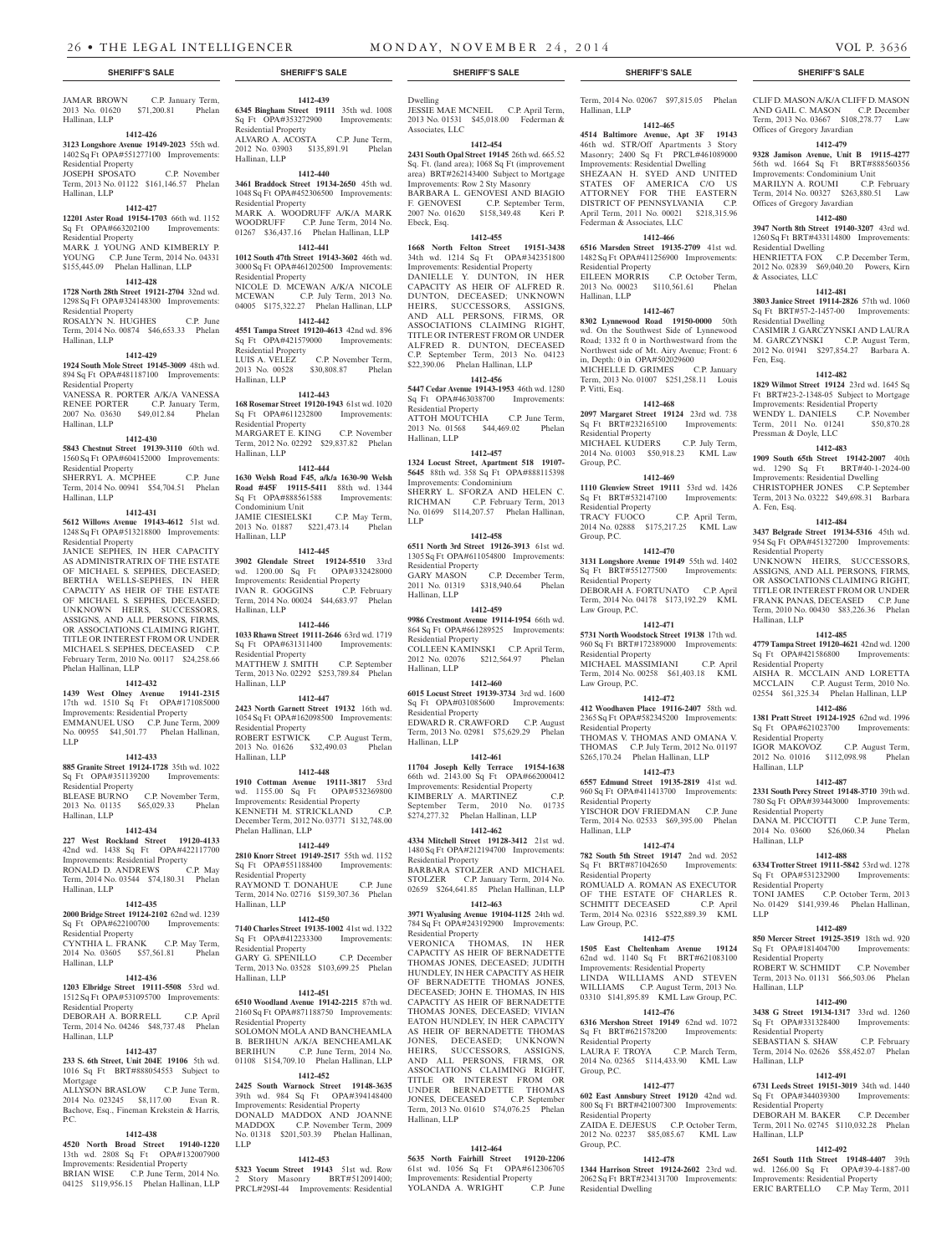No. 02734 \$189,002.78 Phelan Hallinan, LLP

# **1412-493**

**614 North Frazier Street 19131-4811** 4th wd. 1484 Sq Ft OPA#043073500 Improvements:

Residential Property TRAVIS LEE C.P. May Term, 2013 No. 00291 \$96,360.46 Phelan Hallinan, LLP

## **1412-494**

**9656 Dungan Road 19115-3222** 58th wd. 2380 Sq Ft OPA#581373409 Improvements:

#### Residential Property LAURA D'ANGELO A/K/A LAURA L.

D'ANGELO C.P. January Term, 2012 No. 02236 \$246,491.29 Phelan Hallinan, LLP

## **1412-495**

**130 Widener Street 19120-1935** 61st wd. 1188 Sq Ft OPA#612117200 Improvements: Residential Property MICHAEL WALLACE AND MICHELE

WALLACE C.P. October Term, 2011 No. 02445 \$132,189.20 Phelan Hallinan, LLP **1412-496**

## **13010 Townsend Road, a/k/a 13010 Townsend**

**Road L1 19154-1001** 88th wd. 1536 Sq Ft OPA#888660490 Improvements: Residential Property DANIELLE JAMISON C.P. May Term,

2013 No. 00285 \$163,945.93 Phelan Hallinan, LLP

## **1412-497**

**7809 Fayette Street 19150-2101** 50th wd. 1084 Sq Ft OPA#501030900 Improvements: Residential Property TANYA STANCIL C.P. May Term, 2013

No. 02590 \$134,286.18 Phelan Hallinan, LLP

#### **1412-498**

**1130 Kerper Street 19111-4926** 53rd wd. 1408 Sq Ft OPA#532087400 Improvements: Residential Property

ERIC JAY FINKELSTEIN, IN HIS CAPACITY AS HEIR OF LILA FINKELSTEIN, DECEASED; ENNELSTEIN, DECEASED;<br>UNKNOWN HEIRS, SUCCESSORS, ASSIGNS, AND ALL PERSONS, FIRMS, OR ASSOCIATIONS CLAIMING RIGHT TITLE OR INTEREST FROM OR UNDER LILA FINKELSTEIN, DECEASED C.P. July Term, 2013 No. 01606 \$157,426.22 Phelan Hallinan, LLP

#### **1412-499**

**5929 Crystal Street 19120-1127** 35th wd. 1008 Sq Ft OPA#352220700 Improvements: Residential Property

GLENN LANE C.P. September Term, 2013 No. 01940 \$123,706.82 Phelan Hallinan, LLP

#### **1412-500**

**617 North 56th Street 19131** 4th wd. ROW 2 STY MASONRY; 1548 Sq Ft BRT#041214600 Improvements: Residential Dwelling DE-ANDRE BALDWIN,

ADMINISTRATOR OF THE ESTATE OF MARY HASSELL GWALTNEY BALDWIN, DECEASED MORTGAGOR AND REAL OWNER C.P. February Term, 2014 No. 00925 \$51,716.18 McCabe, Weisberg, & Conway, P.C.

#### **1412-501**

**3839 Melon Street 19104** 24th wd. 1000 Sq Ft BRT#242117200 Improvements:

Residential Dwelling UNKNOWN HEIRS, SUCCESSORS, ASSIGNS, AND ALL PERSONS, FIRMS, OR ASSOCIATIONS CLAIMING RIGHT, TITLE OR INTEREST FROM OR UNDER HENRY HAWKINS; HENRY HAWKINS, LAST RECORD OWNER C.P. March Term, 2014 No. 04929 \$43,056.04 Udren Law Offices, P.C.

## **1412-502**

**1820 Placid Street 19152** 56th wd. S/D W B/G 1 STY MASONRY; 1000 Sq Ft BRT#562248300 Improvements:

Residential Dwelling ALLA KHEYFETS, ADMINISTRATRIX THE ESTATE OF SAMUEL KHEYFETS, DECEASED MORTGAGOR AND REAL OWNER C.P. June Term, 2014 No. 00126 \$76,810.15 McCabe, Weisberg, & Conway, P.C.

## **1412-503**

**4349 Deer Path Lane 19154** 66th wd. 1260 Sq Ft BRT#66-2-450600 Improvements: Residential Dwelling ALAN J. MCCAUSLAND A/K/A

ALAN MCCAUSLAND AND TERESA<br>MCCAUSLAND CP August Term MCCAUSLAND 2013 No. 00987 \$156,503.62 Udren Law Offices, P.C.

## **1412-504**

**1751 North 29th Street 19121** 32nd wd. ROW 2 STY MASONRY; 1190 Sq Ft BRT#324179100 Improvements:

Residential Dwelling JOYCE L. PAGE C.P. June Term, 2013 No. 01295 \$75,558.46 McCabe, Weisberg, JOYCE L. PAGE C.P. June Term, 2013<br>No. 01295 \$75,558.46 McCabe, Weisberg, & Conway, P.C. **1412-505**

## **2527 South Dewey Street 19142** 40th

wd. Row 2 STY MASONRY; 960 Sq Ft BRT#402072700 Improvements: Residential Dwelling SHIRLEY PORTER C.P. June Term,

## 2014 No. 03860 \$67,841.09 McCabe, Weisberg, & Conway, P.C.

## **1412-506**

**424 Dupont Street 19128** 21st wd. 840 Sq Ft BRT#212235100 Improvements: Residential Dwelling THOMAS CONWAY A/K/A THOMAS J.

CONWAY, IV AND DERRICK LEE A/K/A DERRICK J. LEE C.P. April Term, 2014 No. 00603 \$83,206.82 Udren Law Offices, P.C.

### **1412-507**

**4531 Greene Street 19144-6015** 12th wd. 1899 Sq Ft OPA#123145100 Improvements: Residential Property ANDRENETTE JONES AND DAINEEN<br>R. JONES C.P. October Term, 2013 No. R. JONES C.P. October Term, 2013 No.

02236 \$29,234.41 Phelan Hallinan, LLP **1412-508 1528 68th Avenue 19126** 10th wd. (for-

merly part of the 50th wd.) 1880 Sq Ft BRT#101248800 Improvements: Residential Real Estate PAUL CLEMMONS C.P. July Term, 2014 No. 02987 \$85,210.97 Stern & Eisenberg, P.C.

## **1412-509**

**3517 Aldine Street 19136** 64th wd. 1504 Sq Ft BRT#642119500 Improvements: Residential Dwelling LYNN M. COPPOLA F/K/A LYNN M. ARMSTRONG AND EUGENE L. COPPOLA, JR. C.P. April Term, 2012 No. 00350 \$130,087.38 Udren Law Offices, P.C.

#### **1412-510**

**3432 Hess Street 19136-2308** 64th wd. 1144 Sq Ft BRT#642329100 Improvements: Residential Real Estate DONALD H. RUSSELL C.P. June Term, 2014 No. 03409 \$149,408.17 Stern & Eisenberg, P.C.

## **1412-511**

**6501 North 4th Street 19126** 61st wd. 5720 Sq Ft BRT#611064200 Improvements: Residential Real Estate SAU T. PHAM C.P. April Term, 2012 No.

3010 \$243,492.13 Stern & Eisenberg, P.C. **1412-512 730 North 37th Street 19104** 24th wd. 1036

Sq Ft BRT#24-3-082300 Improvements: Residential Dwelling MAY GRAY C.P. January Term, 2010 No. 02132 \$73,722.27 Udren Law Offices, P.C.

## **1412-513**

**2828 West Girard Avenue 19130** 29th wd. 1908 Sq Ft BRT#871539000; PRCL#9N8-43 Improvements: Residential Property JAMES SMITH AND TITLE TO SAID PREMISES IS VESTED IN JAMES SMITH BY DEED FROM ALSON ALSTON DATED JANUARY 13, 2005 AND RECORDED JANUARY 26, 2005 IN THE OFFICE OF THE RECORDER OF DEEDS IN AND FOR PHILADELPHIA COUNTY AS INSTRUMENT NUMBER 51104731 C.P. August Term, 2013 No. 001048 \$308,475.81 Alicia M. Sandoval, Esq.

#### **1412-514**

**613 Catharine Street Unit B 19147-2909**  2nd wd. 2634 Sq Ft BRT#888021762 Improvements: Residential Dwelling CHE GREEN AND THE UNITED STATES OF AMERICA C.P. June Term, 2009 No. 00489 \$1,193,732.42 Powers, Kirn & Associates, LLC

## **1412-515**

**3322 Brandywine Street 19104** 24th wd. ROW 2 STY MASONRY; 1098 Sq Ft BRT#242011100 Improvements: Residential Dwelling PAUL HORSEY, IN HIS CAPACITY AS TRUSTEE FOR MINOR MALACHI S. LIGHTNER, REAL PROPERTY OWNER; PAUL HORSEY IN HIS CAPACITY AS TRUSTEE FOR MINOR SEAN W. LIGHTNER, REAL PROPERTY OWNER AND THERESA MCCRIMMON A/K/A THERESA HORSEY MCCRIMMON

# \$119,824.64 McCabe, Weisberg, & Conway, **1412-516**

P.C.

C.P. November Term, 2013 No. 01959

**2612 North Franklin Street 19133** 37th wd. 1230 Sq Ft BRT#371093200 Improvements:

Residential Dwelling ELIMINIA M. ROCHE C.P. September Term, 2013 No. 03542 \$53,403.80 Udren Law Offices, P.C.

## **1412-517**

**11731 Millbrook Road 19154** 66th wd. ROW B/GAR 2STY MASONRY;1260 Sq Ft BRT#662234900 Improvements: Residential Dwelling<br>MICHAEL DESTEFANO AND MICHAEL DESTEFANO AND DEBORAH DESTEFANO C.P. September

Term, 2013 No. 03353 \$149,986.39 McCabe, Weisberg, & Conway, P.C.

## **1412-518**

**6004 Alma Street 19149** 53rd wd. ROW B/GAR 2STY MASONRY;1312 Sq Ft BRT#531328300 Improvements: Residential Dwelling KINESHA YANCEY C.P. January Term, 2014 No. 02505 \$107,786.20 McCabe, Weisberg, & Conway, P.C.

**1412-519 2855 Welsh Road 19152** 57th wd. 2787 Sq Ft BRT#571047900 Improvements: Residential Dwelling DAVID PAEZ C.P. May Term, 2009 No. 01998 \$418,049.81 Udren Law Offices,

P.C.

**1412-520 2453 79th Avenue 19150** 50th wd. ROW B/GAR 2STY MASONRY; 1804 Sq Ft BRT#501459200 Improvements: Residential Dwelling EMMA J. BRYANT C.P. September Term, 2010 No. 00501 \$175,515.43 McCabe,

## Weisberg, & Conway, P.C. **1412-521**

**10766 Helmer Drive 19154** 66th wd. ROW B/GAR 2 STY MAS.+OTHER; 1520 Sq Ft BRT#662107100 Subject to Mortgage Improvements: Residential Dwelling CHEVON YOUNG C.P. April Term, 2011 No. 02240 \$153,990.77 McCabe, Weisberg, & Conway, P.C.

## **1412-522**

**7050 Wheeler Street 19142** 40th wd. 992 Sq Ft BRT#40-6-2056-00 Improvements: Residential Dwelling JOSEPH DEREEF A/K/A JOSEPH A. DEREEF A/K/A JOSEPH A. DEREEF, JR. C.P. June Term, 2014 No. 03343 \$16,489.97 Udren Law Offices, P.C.

### **1412-523**

**1343 Friendship Street 19111** 53rd wd. S/D W B/G 2S MASONRY; 1280 Sq Ft BRT#532308800 Improvements: Residential Dwelling LORA A. MCSLOY C.P. November Term, 2013 No. 03093 \$33,132.95 McCabe, Weisberg, & Conway, P.C.

# **1412-524**

**7224 Cornelius Street 19138** 15th wd. ROW B/GAR 2STY MASONRY; 1166 Sq Ft BRT#102376600 Subject to Mortgage Improvements: Residential Dwelling GENICE ROHRER, EXECUTRIX OF THE ESTATE OF DAISY ROHRER, DECEASED REAL OWNER AND MORTGAGOR C.P. September Term, 2013 No. 00135 \$102,235.32 McCabe, Weisberg, & Conway, P.C.

## **1412-525**

**1151 Windrim Avenue 19141** 49th wd. ROW 2 STY MASONRY; 1200 Sq Ft BRT#493007500 Improvements: Residential Dwelling ROSE M. HAWKINS C.P. June Term, 2014 No. 00904 \$31,448.80 McCabe,

## Weisberg, & Conway, P.C. **1412-526**

**6800 Oxford Avenue 19111** 35th wd. 2640 Sq Ft BRT#353311905 Improvements: Residential Dwelling PAULINE PAPAGEORGIOU C.P. June Term, 2011 No. 03264 \$158,404.03 Udren

# Law Offices, P.C. **1412-527**

**5033 Schuyler Street 19144** 13th wd. S/D W DET GAR 3 STY MASON; 2763 Sq Ft BRT#133158300 Improvements: Residential Dwelling CHERISE NICOLE WALL, ANTHONY WALL AND UNITED STATES OF AMERICA C/O UNITED STATES ATTRONEY FOR THE EASTERN DISTRICT OF PENNSYLVANIA C.P. July Term, 2008 No. 02738 \$167,156.68 McCabe, Weisberg, & Conway, P.C.

## **1412-528**

**7821 Thouron Avenue 19150** 50th wd. 1046 Sq Ft BRT#50-2166500 Subject to Mortgage Improvements: Residential Dwelling CARMEN ELEAZER AND JAMES A. ELEAZER C.P. April Term, 2012 No. 00141 \$103,494.83 Udren Law Offices, P.C.

## **1412-529**

**1412-542 5920 Langdon Street 19149** 35th wd. 2016.18 Sq Ft BRT#351385100 Improvements:

RONALD LAPORTE C.P. June Term, 2014 No. 00613 \$138,409.18 KML Law

**1412-543 954 Marcella Street 19124-1735** 35th wd. 1078 Sq Ft OPA#351125000 Improvements:

JERRY V. SMITH C.P. November Term, 2011 No. 02355 \$60,232.47 Phelan

**1412-544 2258 Friendship 19149** 54th wd. ROW B/GAR 2STY MASONRY; 1170 Sq Ft BRT#542118600 Improvements:

CATHERINE BASKERVILLE AND BRUCE BASKERVILLE C.P. August Term, 2009 No. 04318 \$152,754.24 McCabe, Weisberg, & Conway, P.C. **1412-545 314-318 Brown Street #207 19123** 5th wd. RES.CONDO.2STY MASONRY; 1248 Sq<br>Ft BRT#888038837 Improvements:

SCOTT L. GOLDBERG AND LINDA S. GOLDBERG C.P. February Term, 2014 No. 00170 \$359,564.62 McCabe,

LAN TO TRAN AND BENNY TRAN C.P. April Term, 2014 No. 01327 \$114,275.92 McCabe, Weisberg, & Conway, P.C. **1412-547 902 South Alden Street 19143** 46th wd. ROW 2 STY MASONRY; 970 Sq Ft BRT#463265000 Improvements:

MATTHEW T. LEE C.P. November Term, 2013 No. 01771 \$82,205.27 McCabe,

**1412-548 1315 72nd Avenue 19126** 61st wd. SEMI/DET 3 STY FRAME; 2000 Sq Ft BRT#611452300 Improvements: Residential Dwelling SONIA HALIDAY A/K/A SONIA M. HALIDAY C.P. September Term, 2012 No. 03355 \$246,086.77 McCabe,

**1412-549 4651-53 Torresdale Avenue 19124** 23rd wd. ROW 2 STY MASONRY; 3008 Sq Ft BRT#232382700 Improvements:

WILLIAM WEST AND BATIYAH WEST C.P. January Term, 2010 No. 03407 \$22,244.39 McCabe, Weisberg, &

**1412-550 469 East Pleasant Street 19119** 22nd wd. ROW B/GAR 2STY MASONRY; 1406 Sq Ft BRT#222078800 Improvements:

FILBERT FRANCOIS C.P. February Term, 2009 No. 02202 \$144,295.97 McCabe, Weisberg, & Conway, P.C. **1412-551 917 Anchor Street 19124** 35th wd. ROW B/GAR 2STY MASONRY; 2101.5 Sq Ft BRT#351285200 Improvements:

ANGEL A. RODRIGUEZ C.P. March Term, 2013 No. 01575 \$38,251.14 McCabe,

**1412-552 5542 Lansdowne Avenue 19131** 4th wd. ROW CONV/APT 2STY MASONRY; 1181 Sq Ft BRT#041253900 Improvements:

DARNELL R. RUSSELL C.P. June Term, 2008 No. 03826 \$117,826.86 McCabe,

**1412-553 15110 Carter Road 19116** 58th wd. S/D W B/G 1 STY MASONRY; 1097 Sq Ft BRT#583196900 Improvements:

DONALD BUDD C.P. April Term, 2014 No. 00945 \$116,219.34 McCabe.

**1412-554 2214 West Cumberland Street 19132** 16th wd. ROW 2 STY MASONRY; 1410 Sq<br>Ft BRT#162283500 Improvements:

RONALD W. WARREN C.P. September Term, 2012 No. 01780 \$61,727.54 McCabe,

Residential Property

Residential Property

Residential Dwelling

Ft BRT#888038837 Condominium

Weisberg, & Conway, P.C. **1412-546 931 Bridge Street 19124** 35th wd. 1242 Sq Ft BRT#351155900 Improvements:

Residential Dwelling

Residential Dwelling

Weisberg, & Conway, P.C.

Weisberg, & Conway, P.C.

Residential Dwelling

Residential Dwelling

Residential Dwelling

Residential Dwelling

Residential Dwelling

Weisberg, & Conway, P.C.

Ft BRT#162283500 Residential Dwelling

Weisberg, & Conway, P.C.

Weisberg, & Conway, P.C.

Weisberg, & Conway, P.C.

Conway, P.C.

Hallinan, LLP

Group, P.C.

**6905 North 19th Street 19126** 15th wd. S/D W B/G 2S MASONRY; 1728 Sq Ft BRT#101112100 Subject to Mortgage Improvements: Residential Dwelling CHADHURST J. SHARPE, KNOWN SURVIVING HEIR OF MARTHA W. SHARPE, DECEASED MORTGAGOR AND REAL OWNER AND ALL UNKNOWN SURVIVING HEIRS OF MARTHA W. SHARPE, DECEASED MORTGAGOR AND REAL OWNER C.P. February Term, 2012 No. 00396 \$146,669.40 McCabe, Weisberg, & Conway, P.C.

#### **1412-530**

**2744 South Fairhill Street 19148-4806**  39th wd. 920 Sq Ft BRT#395163800 Improvements: Residential Dwelling LOUIS FOGLIA C.P. February Term, 2014 No. 01599 \$178,296.42 Powers, Kirn & Associates, LLC

## **1412-531**

**5255 Sylvester Street 19124-1815** 62nd wd. 1080 Sq Ft OPA#621371300 Improvements: Residential Property DEBRA A. BROWN C.P. September Term, 2013 No. 00894 \$73,748.24 Phelan Hallinan, LLP

**1412-532 5664 Willows Avenue 19143** 51st wd. 1344.75 Sq Ft BRT#513221400 Improvements:

UNKNOWN HEIRS OF EVELYN SMITH C.P. May Term, 2014 No. 00325 \$57,520.83

**1412-533 2823 South Marshall Street 19148** 39th wd. 1212 Sq Ft BRT#39-5169900 Improvements: Residential Dwelling DARLENE MIXSON-HOLDEN C.P. March Term, 2013 No. 04235 \$120,788.54

**1412-534 3129 North Custer Street, a/k/a 3129 Custer Street 19134-2408** 33rd wd. 1064 Sq Ft OPA#331308500 Improvements:

FABIAN ORTIZ AND MILAGROS MILLIAN C.P. September Term, 2013 No. 03738 \$17,354.05 Phelan Hallinan,

**1412-535 815 S. 7th Street, Unit 3W 19147** 2nd wd. 1053 Sq Ft OPA#888020941 Subject to Mortgage Improvements: Condominium

STANTON BIZZELL C.P. October Term, 2013 No. 02258 \$95,981.60 Roger

**1412-536 3034 Wharton Street 19146-3531** 36th wd. 1315 Sq Ft OPA#362222900 Improvements:

DENISE LEE C.P. October Term, 2013 No. 00027 \$86,975.01 Phelan Hallinan,

**1412-537 4057 Creston Street 19135-4426** 62nd wd. 1386 Sq Ft OPA#622195800 Improvements:

GREGORY A. WANGIA AND GARFIELD S. JAMES C.P. October Term, 2013 No. 03138 \$96,258.75 Phelan

**1412-538 266 Sparks Street 19120** 61st wd. 1020 Sq Ft BRT#61-1-250300 Improvements:

NORMAN B. BELL A/K/A NORMAN BELL C.P. December Term, 2013 No. 002416 \$27,564.39 Leon P. Haller, Esq. **1412-539 3429 Chalfont Drive 19154** 66th wd. ROW B/GAR 2 STY MASONRY; 1360 Sq Ft BRT#662405500 Improvements:

JOSEPH W. WAWRZYNIAK A/K/A JOSEPH WAWRZYNIAK C.P. December Term, 2013 No. 01074 \$128,095.62 McCabe, Weisberg, & Conway, P.C. **1412-540 5954 Elsinore Street 19120-1208** 35th wd. 1042 Sq Ft OPA#352300800 Improvements:

TRACI R. JORDAN C.P. September Term, 2011 No. 03843 \$65,858.67 Phelan

**1412-541 234 West Tabor Road 19120-2836** 42nd wd. 1696 Sq Ft OPA#422282200 Improvements:

JENELLE M. GIBSON C.P. October Term, 2012 No. 00020 \$154,004.16 Phelan

Residential Real Estate

Stern & Eisenberg, P.C.

Udren Law Offices, P.C.

Residential Property

Residence, 3 Story Masonry

F. Perry, Esq.

LLP

Residential Property

Residential Property

Residential Property

Residential Dwelling

Residential Property

Residential Property

Hallinan, LLP

Hallinan, LLP

Hallinan, LLP

LLP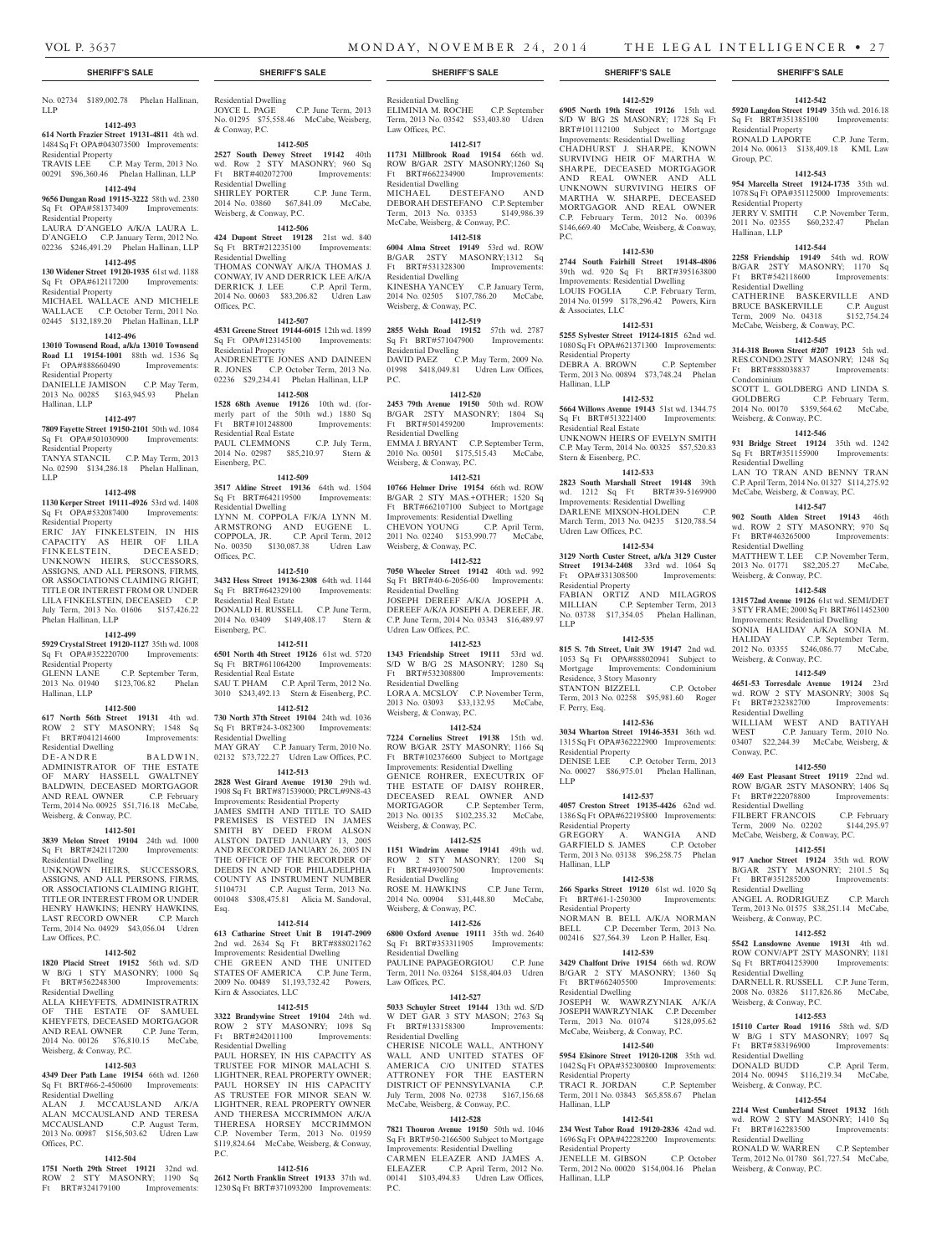Condominium Unit

Residential Dwelling

Residential Dwelling

& Conway, P.C.

Residential Property

Residential Property

Residential Property

Phelan Hallinan, LLP

Residential Real Estate

HARVEY MCDANIEL

Eisenberg, P.C.

Hallinan, LLP

LLP

Residential Property

Residential Dwelling

Residential Property

BRANDON EISLER

Conway, P.C.

Hallinan, LLP

& Conway, P.C.

Hallinan, LLP

**1412-565 700 North Pennock Street, Unit C102 19130-**

such declaration and as the same may be changed by any amendment or admendments thereto. OPA#888151756 Improvements:

MICHAEL BAHRAMI C.P. July Term, 2012 No. 01652 \$332,040.23 Phelan

**1412-566 6038 Angora Terrace 19143** 03rd wd. ROW 2 STY MASONRY; 1220 Sq Ft BRT#034031700 Improvements:

JACOB HASIS C.P. February Term, 2012 No. 02763 \$56,357.47 McCabe, Weisberg,

**1412-567 1415 Kerper Street 19111** 53rd wd. ROW B/GAR 2STY MASONRY; 1188 Sq Ft BRT#532112100 Improvements:

CONFESOR SIERRA A/K/A CONFESSOR R. SIERRA C.P. December Term, 2010 No. 02473 \$89,338.83 McCabe, Weisberg,

**1412-568 312 Hoffnagle Street 19111-1819** 63rd wd. 1823 Sq Ft OPA#631379700 Improvements:

MICHAELA M. PARROTTI A/K/A MICHAELA PARROTTA C.P. February Term, 2013 No. 01318 \$153,883.67 Phelan

**1412-569 1154 Mercy Street 19148** 39th wd. 1170 Sq Ft OPA#394028600 Improvements:

MING W. LIE C.P. March Term, 2010 No. 05845 \$105,499.62 Phelan Hallinan, LLP **1412-570 5317 Delancey Street 19143-1406** 60th wd. 1110 Sq Ft OPA#603071200 Improvements:

JARRETT JOHNSON, IN HIS CAPACITY AS ADMINISTRATOR AND HEIR OF THE ESTATE OF BETTY JOHNSON A/K/A BETTY J. JOHNSON; UNKNOWN HEIRS, SUCCESSORS, ASSIGNS, AND ALL PERSONS, FIRMS, OR ASSOCIATIONS CLAIMING RIGHT, TITLE OR INTEREST FROM OR UNDER BETTY JOHNSON A/K/A BETTY J. JOHNSON, DECEASED C.P. February Term, 2014 No. 02461 \$60,716.92

**1412-571 8520 Michener Street 19150** 50th wd. 1158 Sq Ft BRT#501139400 Improvements:

BRIDGET KORNEGAY C.P. July Term, 2014 No. 02956 \$62,849.74 Stern &

**1412-572 1647 North Felton Street 19151-3439**  34th wd. 1258 Sq Ft OPA#342338500 Improvements: Residential Property<br>
HARVEY MCDANIEL C.P. March

Term, 2014 No. 00513 \$94,230.61 Phelan

**1412-573 4830 Hazel Avenue 19143-2025** 46th wd. 2552 Sq Ft OPA#461069400 Improvements:

KAREN VANN C.P. April Term, 2013 No. 04167 \$412,442.04 Phelan Hallinan,

**1412-574 2112 South Garnet Street 19145** 48th wd. ROW 2 STY MASONRY; 1120 Sq Ft BRT#481301600 Improvements:

LILY DEWI C.P. January Term, 2012 No. 02288 \$112,230.74 McCabe, Weisberg, &

**1412-575 5627 Catharine Street 19143-2814** 46th wd. 1320 Sq Ft OPA#463096300 Improvements:

LATANYA HOLMES, MARGARET HOLMES AND KENYA D. HOLMES C.P. January Term, 2012 No. 02772 \$101,244.49 Phelan Hallinan, LLP **1412-576 912 North 43rd Street 19104** 6th wd. 1260 Sq Ft BRT#06-2316500 Subject to Mortgage Improvements: Residential Property

Term, 2013 No. 00111 \$74,266.19 Scott A. Dietterick, Esq., Kimberly A. Bonner, Esq., Joel A. Ackerman, Esq., Ashleigh Levy Marin, Esq., Ralph M. Salvia, Esq., Jaime R. Ackerman, Esq., Jana Fridfinnsdottir, Esq.,

## **1412-555**

**2847 South 64th Street 19142** 40th wd. ROW B/GAR 2STY MASONRY; 1056 Sq Ft BRT#402138300 Improvements: Residential Dwelling

ANDREW S. CINGOLO A/K/A ANDREW CINGOLO C.P. April Term, 2014 No. 01170 \$36,198.02 McCabe, Weisberg, & Conway, P.C.

### **1412-556A-C**

**4324 Main Street – Premises A – 19127-1421**  21st wd. 1973 Sq Ft; Judgment: \$1,132,077.87 together with interest at the per diem rate of \$178.70 accruing after March 5, 2014 OPA#871274800 Improvements: Row W-off/str 2sty Masonr

**4326 Main Street – Premises B – 19127-1421**  21st wd. 3649 Sq ; Judgment: \$1,132,077.87 together with interest at the per diem rate<br>of \$178.70 accruing after March 5, 2014 of \$178.70 accruing after March 5, 2014 OPA#871019250 Improvements: Str/ off+apts 3sty Masonry

**4328 Main Street – Premises C – 19127- 1421** 21st wd. 3243 Sq Ft OPA#871274850 Improvements: Row W-off/str 2 Sty Masonr 4326 MAIN STREET, LP C.P. April Term, 2010 No. 01278 \$1,132,077.87 Frank G. Murphy, Esq.

## **1412-557**

**5404 Norfolk Street 19143** 46th wd. ROW 2 STY MASONRY; 1260 Sq<br>Ft RRT#463124900 Improvements: Ft BRT#463124900 Improvements: Residential Dwelling VIRGINIA NEAL C.P. December Term,

2013 No. 01180 \$133,311.05 McCabe, Weisberg, & Conway, P.C.

## **1412-558**

**121 South 55th Street 19139** 60th wd. APT 2-4 UNTS 2STY MASONR; 2480 Sq<br>Ft BRT#603164000 Improvements: Ft BRT#603164000 Residential Dwelling

ROBERT CLINCY AND REBA CLINCY C.P. November Term, 2013 \$55,506.75 McCabe, Weisberg, & Conway, P.C.

## **1412-559**

**7505 Briar Road 19138** 50th wd. ROW B/GAR 2STY MASONRY; 1284 Sq Ft BRT#501345400 Improvements: Residential Dwelling STEPHANIE SWINTON, KAREN M. BROUGHTON AND UNKNOWN SURVIVING HEIRS OF BARBARA ANDERSON, DECEASED MORTGAGOR AND REAL OWNER C.P. August Term,<br>2013 No. 01254 \$54,606.66 McCabe, 2013 No. 01254 \$54,606.66

# Weisberg, & Conway, P.C.

**1412-560**

**7127 Guyer Avenue 19153** 40th wd. ROW 2 STY MASONRY; 960 Sq Ft BRT#404345500 Improvements: Residential Dwelling DAWN WOOD-PIECHOSKI AND WILLIAM F. PIECHOSKI C.P. March Term, 2014 No. 04786 \$38,235.41 McCabe, Weisberg, & Conway, P.C.

#### **1412-561**

**595 East Cheltenham Avenue 19120-1724**  35th wd. 1104 Sq Ft OPA#352010200 Improvements: Residential Property THOMAS P. MCNAMARA C.P. January Term, 2014 No. 00408 \$65,863.44 Phelan Hallinan, LLP

## **1412-562**

**5110 Walton Avenue 19143** 46th wd. SEMI DET 2 STY MASONRY; 1920 Sq Ft BRT#462081200 Improvements: Residential Dwelling

NZINGA A. ONEFERUA-EL, JOIE H. NORMAN AND JOY C. NORMAN C.P. September Term, 2013 No. 00719 \$167,147.97 McCabe, Weisberg, & Conway, P.C.

### **1412-563**

**1854 East Wensley Street 19134-2514**  45th wd. 1176 Sq Ft OPA#452054000 Improvements: Residential Property SHARON R. HOLDEN, IN HER CAPACITY AS ADMINISTRATRIX OF THE ESTATE OF DANEEN BACON; WESLEY HALL, JR., IN HIS CAPACITY AS HEIR OF THE ESTATE OF DANEEN BACON; UNKNOWN HEIRS, SUCCESSORS, ASSIGNS, AND ALL PERSONS, FIRMS, OR ASSOCIATIONS CLAIMING RIGHT, TITLE OR INTEREST FROM OR UNDER DANEEN BACON, DECEASED C.P. April Term,<br>2013 No. 04178 \$28,593.61 Phelan 2013 No. 04178 \$28,593.61 Hallinan, LLP

### **1412-564**

**1528 South Etting Street 19146** 36th wd. ROW 2 STY MASONRY; 1120 Sq Ft BRT#364314400 Improvements: Residential Dwelling KATRINA FLOYD C.P. August Term, 2001 No. 01297 \$46,287.09 McCabe, Weisberg, & Conway, P.C.

## **SHERIFF'S SALE SHERIFF'S SALE SHERIFF'S SALE SHERIFF'S SALE SHERIFF'S SALE**

Brian Nicholas, Esq., Denise Carlon, Esq., Zucker, Goldberg & Ackerman, LLC

**1734** 88th wd. Being designated as unit No. C-102 together with a 2.424% interest in the common elements as defined in **1412-577 1411 East Montgomery Avenue 19125** 18th

wd. ROW 3 STY MASONRY; 1680 Sq Ft BRT#181173500 Improvements: Residential Dwelling KIM MARIE WAY, EXECUTRIX OF THE ESTATE OF JOAN H. MCMANIS, DECEASED MORTGAGOR AND REAL OWNER C.P. December Term, 2013 No. 01514 \$230,271.27 McCabe, Weisberg, & Conway, P.C.

## **1412-578**

**247 West Chew Avenue a/k/a 247 West Chew Street 19120-2354** 61st wd. 2500 Sq Ft BRT#612047800 Improvements: Det 3 Story Masonry GEORGE S. KANNAMPLAVE AND SUSAN G. KANNAMPLAVE C.P. May Term, 2014 No. 01292 \$171,212.59

## Milstead & Associates, LLC **1412-579**

**1049 South 54th Street 19143-4151** 51st wd. 1238 Sq Ft OPA#511068300 Improvements:

Residential Property CAROLYN E. COBB A/K/A CAROLYN COBB C.P. June Term, 2014 No. 02718 \$54,725.66 Phelan Hallinan, LLP

## **1412-580**

**5010 North Sydenham Street 19141** 17th wd. Row 2 STY MASONRY; 1410 Sq Ft BRT#172092100 Improvements: Residential Dwelling BERTHA M. SMITH C.P. August Term, 2012 No. 02984 \$15,869.74 McCabe, Weisberg, & Conway, P.C.

# **1412-581**

**3111 Windish Street 19152-4517** 64th wd. 1270 Sq Ft OPA#641198500 Improvements: Residential Property STEPHEN C. HEIM AND DANIELLE HEIM C.P. January Term, 2012 No. 03067

# \$177,156.25 Phelan Hallinan, LLP

**1412-582 60 East Durham Street 19119** 22nd wd. 1020 Sq Ft BRT#22-2152400 Subject to Mortgage Improvements: Residential Dwelling JANET CURTIS C.P. April Term, 2013 No. 3730 & No. 3328 \$30,191.00 Dana S. Plon, Esq.

### **1412-583**

**634 E. Lippincott Street 19134** 33rd wd. ROW<sup>12</sup> STY MASONRY; 1064 Sq Ft BRT#331018600 Improvements: Residential Dwelling TERRENCE D. JOHNSON C.P. April Term, 2010 No. 00244 \$39,306.00 McCabe, Weisberg, & Conway, P.C.

# **1412-584**

**1020 Catherine Street 19147-2737** 2nd wd. 3250 Sq Ft OPA#022225415 Subject to Mortgage Improvements: Partial PERFECT PROPERTIES DEVELOPMENT, LLC C.P. September Term, 2014 No. 01800 \$2,942,000.00 Joseph P. Kerrigan

## **1412-585**

**1141 South Dorrance Street 19146** 36th wd. 1102 Sq Ft BRT#36115500 Improvements: Residential Property CHERYL COCHRAN, INDIVIDUALLY

AND AS ADMINISTRATRIX OF THE ESTATE OF ELISE P. COCHRAN C.P. July Term, 2014 No. 002904 \$98,763.75 Bradley J. Osborne, Esq.

### **1412-586**

**2305 Rhawn Street 19152** 56th wd. S/D W DET GAR 2STY MASONRY; 1600 Sq<br>Ft BRT#562008400 Improvements: Ft BRT#562008400 Residential Dwelling ADRIENNE MCALLISTER AND MICHAEL ROMAN C.P. July Term, 2009 No. 00223 \$184,882.23 McCabe, Weisberg, & Conway, P.C.

## **1412-587**

**2819 North 24th Street 19132** 11th wd. 1296 Sq Ft BRT#111442200 Improvements: Residential Property CARLA THOMPSON-THOMAS C.P. September Term, 2013 No. 002812

# \$88,177.06 Bradley J. Osborne, Esq. **1412-588**

**1546 East Tulpehocken Street 19138** 10th wd. ROW B/GAR 2STY STONE; 1260 Sq Ft BRT#102199900 Subject to Mortgage Improvements: Residential Dwelling ALL UNKNOWN SURVIVING HEIRS OF MARGARET MCCULLOUGH, A/K/A MARGART MC CULLOUGH, A/K/A MARGARET J. MCCULLOUGH, DECEASED MORTGAGOR AND REAL OWNER C.P. April Term, 2014 No. 01310 \$84,119.52 McCabe, Weisberg, & Conway, P.C.

**1412-589 2735 Lardner Street 19149** 62nd wd. 1005 Sq Ft BRT#621187400 Improvements: Residential Property HUMBERTO L. TORRES, JR. C.P. July Term, 2013 No. 001207 \$116,412.73

## Bradley J. Osborne, Esq. **1412-590**

**2009 South Darien Street 19148** 39th wd. ROW 2 STY MASONRY; 820 Sq Ft BRT#393382200 Improvements: Residential Dwelling

PETRUZZA MAZZONE AND ANTHONY M. MAZZONE C.P. September Term, 2013 No. 02322 \$94,027.87 McCabe, Weisberg, & Conway, P.C.

## **1412-591**

**2551 Bonaffon Street 19142** 40th wd. ROW 2 STY MASONRY; 960 Sq Ft BRT#406070200 Improvements: Residential Dwelling MECCA POWELL C.P. January Term, 2014 No. 02010 \$98,003.20 McCabe, Weisberg, & Conway, P.C.

## **1412-592**

**1001-13 Chestnut Street, Unit 804W 19107**  5th wd. 701 Sq Ft; \$413,641.94 plus interest through the date of the sheriff's sale, plus costs. BRT#888110556 Subject to Mortgage Improvements: Res.condo. Unit, 701 Sq Ft, Plus .708% Undivided Interest In The Common Elements L-A VICTORY, L.P. C.P. June Term, 2014 No. 03356 \$413,641.94 Dennis L.

Abramson, Esq. **1412-593**

### **2165 66th Avenue 19138** 10th wd. ROW B/GAR 2STY MASONRY; 1224 Sq Ft BRT#102369600 Improvements: Residential Dwelling VIVIAN G. RUSH AND JAMES BRISTOL RUSH A/K/A JAMES BRISTOL RUSH, JR. C.P. May Term, 2011 No. 03411 \$106,162.81 McCabe, Weisberg, & Conway,

P.C. **1412-594**

**7323 Theodore Street 19153** 40th wd. ROW B/GAR 2STY MASONRY; 1120 Sq Ft BRT#404252600 Improvements: Residential Dwelling ELIZABETH M. HILL C.P. May Term, 2012 No. 00289 \$106,087.26 McCabe,

Weisberg, & Conway, P.C. **1412-595**

**6112 Erdrick Street 19135** 55th wd. ROW B/GAR 2STY MASONRY; 1260 Sq Ft BRT#552256900 Improvements: Residential Dwelling TINA GILLIS C.P. November Term, 2013 No. 01212 \$153,230.23 McCabe, Weisberg, & Conway, P.C.

### **1412-596**

**4615 Hurley Street 19124** 42nd wd. ROW 2 STY MASONRY; 960 Sq Ft BRT#421445500 Improvements: Residential Dwelling JAMAL REYNOLDS C.P. October Term, 2008 No. 03984 \$47,152.19 McCabe, Weisberg, & Conway, P.C.

## **1412-597**

**1909 Bainbridge Street 19146** 30th wd. ROW 3 STY MASONRY; 1950 Sq Ft BRT#301047600 Improvements: Residential Dwelling CHARLOTTE MILES C.P. September<br>Term, 2008 No. 01954 \$263,591.01 Term, 2008 No. 01954

McCabe, Weisberg, & Conway, P.C. **1412-598**

**4018 Magee Avenue 19135** 55th wd. SEMI DET 2STY MASONRY; 1440 Sq Ft BRT#552137300 Improvements: Residential Dwelling

FATMATTA N. KAMARA C.P.

February Term, 2014 No. 00897 \$118,728.65 McCabe, Weisberg, & Conway, P.C.

## **1412-599 126 East Walnut Lane 19144** 59th wd.

APT 2-4 UNTS 2STY MASONR; 1568 Sq Ft BRT#592058500 Improvements: Residential Dwelling

JOHN BUSSEY C.P. November Term, 2013 No. 02050 \$123,459.01 McCabe, Weisberg, & Conway, P.C.

# **1412-600**

**870 North 28th Street, Apartment 216 19130** 15th wd. 819 Sq Ft BRT#888152848 Improvements: Residential Property LYNN SERRANO A/K/A LYNN SARRANO C.P. May Term, 2014 No. 03534 \$225,204.13 Bradley J. Osborne, Esq.

## **1412-601**

**3303 Longshore Avenue 19149-2026** 55th wd. 1451 Sq Ft BRT#551282100 Improvements: Residential Dwelling

GEORGE J. KEEN, III A/K/A GEORGE JOHN KEEN, III A/K/A GEORGE J. KEEN AND STACY L. KEEN C.P. December

Term, 2013 No. 01722 \$129,609.07 Law Offices of Gregory Javardian

#### **1412-602**

**1053 North 67th Street 19153-3106** 34th wd. 1198 Sq Ft more or less, Judgment: \$88,669.50 (plus additional charges, interest and attorneys' fees) BRT#34-4-4037-00 Subject to Mortgage Improvements: Two Story Row Home With Garage, Masonry MOHAMED BANGURA C.P. May Term, 2014 No. 00890 \$88,669.50 H. Jeffrey Brahin, Esq.

#### **1412-603**

**2225 Memphis Street 19125** 31st wd. 1218 Sq Ft OPA#312019100 Improvements: Residential Property

### JOSEPH VILLANUEVA C.P. December Term,, 2013 No. 03882 \$189,286.92 Richard M. Squire & Associates, LLC

## **1412-604**

**1361 Fanshawe Street 19111** 53rd wd. 1210 Sq Ft BRT#53-2-0498-00 Improvements: Sq Ft  $BN1 \pi Z Z Z Z$ <br>Residential Property ALLA KHEYFETS C.P. July Term,

2014 No. 2037 \$71,652.85 Bradley J. Osborne, Esq. **1412-605 1006 North 5th Street, Unit 1F 19121** 65th wd.

637 Sq Ft BRT#888059592 Improvements:

ASHLEY GRASSO C.P. November Term, 2014 No. 000181 \$188,540.18 Stern

**1412-606 5850 North Fairhill Street 19120** 61st wd. ROW B/GAR 2 STY MASONRY; 1120 Sq Ft BRT#612301000 Improvements:

LEONILA SUAREZ A/K/A LEONILA A. SUAREZ AND UNITED STATES OF AMERICA C/O UNITED STATES ATTORNEY FOR THE EASTERN DISTRICT OF PENNSYLVANIA C.P. April Term, 2014 No. 01323 \$99,967.51 McCabe, Weisberg, & Conway, P.C. **1412-607 6739 East Roosevelt Boulevard 19149** 55th wd. ROW B/GAR 2 STY MASONRY; 1368 Sq Ft BRT#551524400 Improvements:

MERIDA BURTON C.P. August Term, 2013 No. 02789 \$159,085.30 McCabe,

**1412-608 7135 Torresdale Avenue 19135** 65th wd. SEMI DET 2 STY MASONRY; 1440 Sq Ft BRT#651257400 Subject to Mortgage Improvements: Residential Dwelling BETH ANN ELLINGER C.P. December Term, 2010 No. 00383 \$125,277.93 McCabe, Weisberg, & Conway, P.C. **1412-609 6348 Sherman Street 19144** 59th wd. SEMI DET 2 STY MASONRY; 1707 Sq Ft BRT#593190000 Improvements:

KIRT B. JOHNSON, KNOWN SURVIVING HEIR OF MARY I. PAULK, DECEASED MORTGAGOR AND REAL OWNER AND UNKNOWN SURVIVING HEIRS OF MARY I. PAULK, DECEASED MORTGAGOR AND REAL OWNER C.P. October Term, 2013 No. 00259 \$187,238.44 McCabe, Weisberg, &

**1412-610 5462 Morse Street 19131** 52nd wd. 1206 Sq Ft BRT#522023800 Improvements:

UNKNOWN HEIRS, EXECUTORS AND DEVISEES OF THE ESTATE OF LEOLA WHITE C.P. November Term, 2013 No. 01363 \$99,838.36 Stern & Eisenberg, P.C. **1412-611 6602 Glenloch Street 19135** 41st wd. SEMI DET 2 STY MASONRY; 1280 Sq Ft BRT#411206400 Improvements:

YUDHA HERMAWAN AND WIDYA SULISTYOWATI C.P. October Term, 2012 No. 00156 \$134,523.29 McCabe,

**1412-612 1828 Federal Street 19146** 36th wd. ROW 3 STY MASONRY; 1440 Sq Ft BRT#361038800 Improvements:

August Term, 2013 No. 01920 \$256,555.27 McCabe, Weisberg, & Conway, P.C. **1412-613 1518 South Garnet Street 19146** 36th wd. ROW 2 STY MASONRY; 920 Sq Ft BRT#363221100 Improvements:

MICHELE CARVALHO A/K/A MICHELE

Residential Real Estate

& Eisenberg, P.C.

Residential Dwelling

Residential Dwelling

Weisberg, & Conway, P.C.

Residential Dwelling

Conway, P.C.

Residential Real Estate

Residential Dwelling

Residential Dwelling BRUCE G. STENBERG, II

Residential Dwelling

Weisberg, & Conway, P.C.